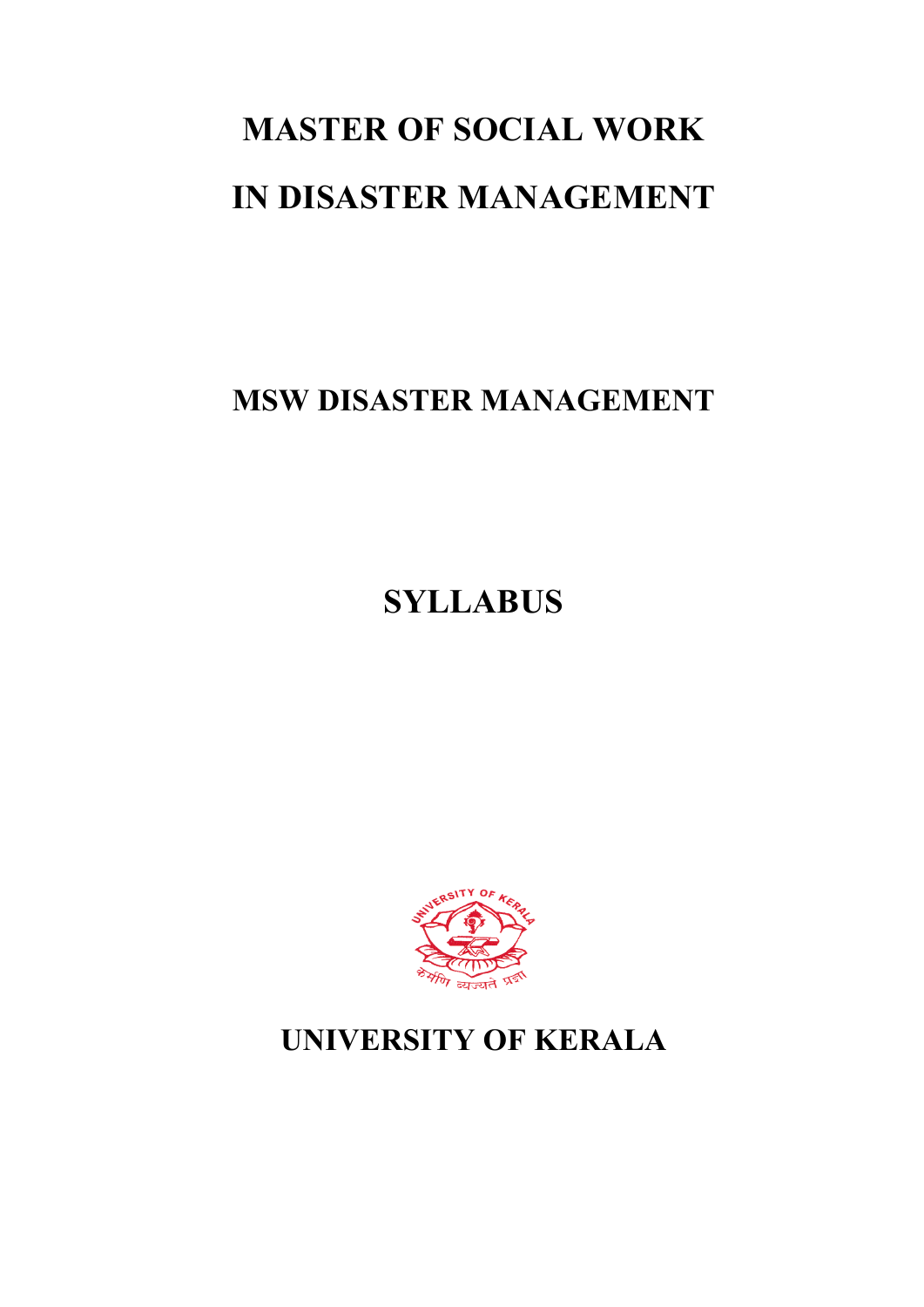### **MASTER OF SOCIAL WORK IN DISASTER MANAGEMENT (MSW DISASTER MANAGEMENT)**

#### **1. INTRODUCTION**

Globally there has been a rise in the incidence of disasters. The lives of large number of people are being impacted by the tragic effects of disasters and governments are incurring irretrievable losses annually. The need for abilities across topics, disciplines and methods is especially important for preventing and mitigating disasters. Most disaster mitigation and vulnerability processes are political, social and economic requiring interventions from social sciences. A 'Master of Social Work in Disaster Management' degree superimposes multi-disciplinary knowledge of the Social Sciences and the expertise of the social worker onto the disaster management field. The programme will serve to train professionals who are able to critically and holistically evaluate the dynamics, processes and systems that come into play during disasters and skilfully plan, intervene and evaluate disaster management activities. These professionals will, thus, contribute to making India aware of its vulnerabilities and engender a culture of prevention, preparedness and safety.

Trained professionals in Disaster Management are employed in Government and private sectors, nationally and internationally. Some avenues for employment are emergency planning and services, crisis communication and intervention, relief groups, infectious disease management, risk analysis, law enforcement department, local authorities, reinsurance, business continuity, security management, emergency logistics, civil defence, petroleum, chemical and mining industry and humanitarian management.

#### **2. HIGHLIGHTS OF THE PROGRAMME**

Loyola's MSW Disaster Management programme combines the Jesuit vision of excellence and the Ignatian motto of moulding men and women for others.

#### *Goal of the Programme*

Moulding informed, balanced and skillful professionals who contribute actively to the field of Disaster management practice.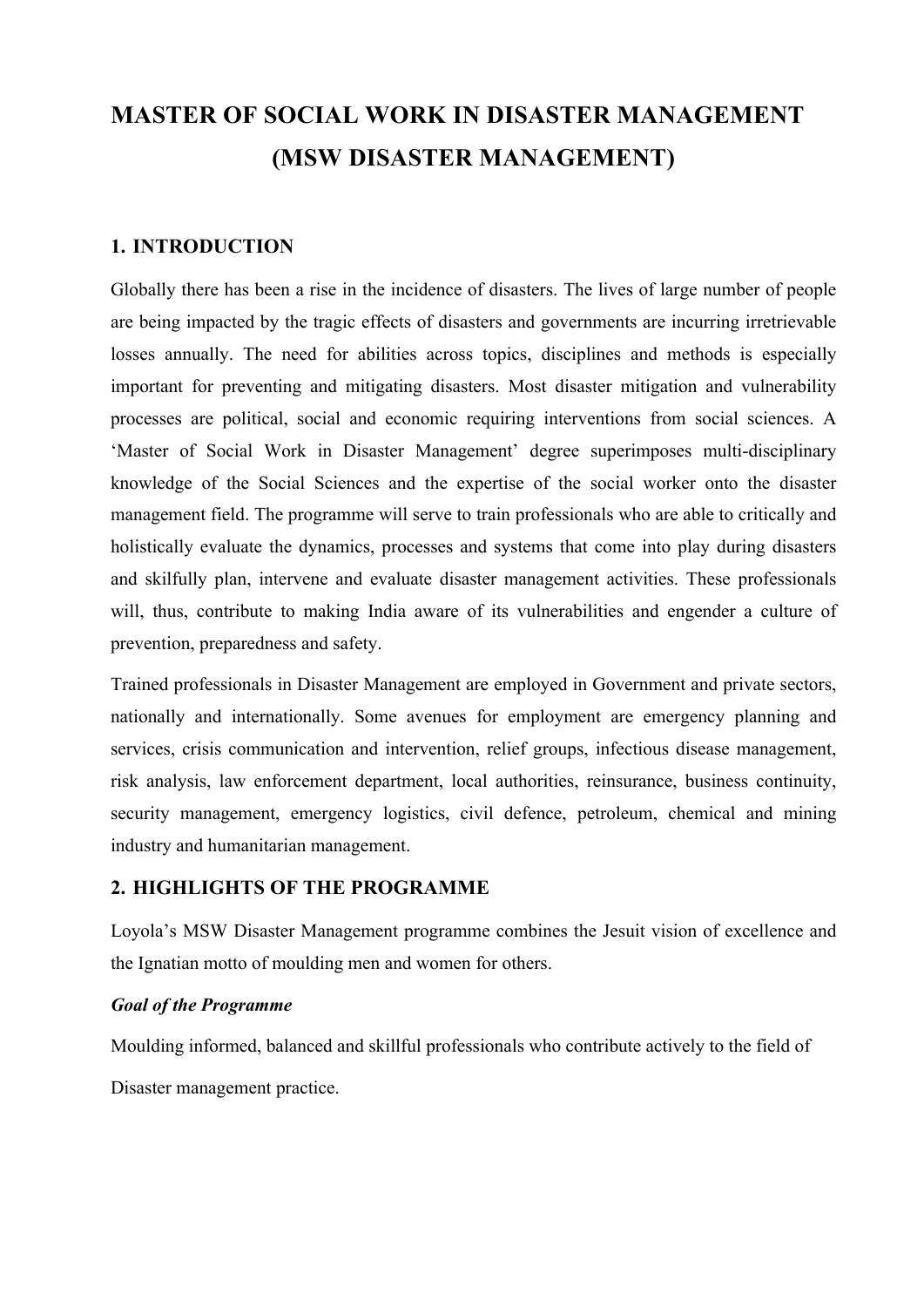#### *Thrust areas of the curriculum*

- $\triangle$  Practice with Vulnerable groups
- v Kerala Model of Disaster Management
- ❖ Psychological First Aid and Emotional Hygiene
- v Local Self Government and Decentralised planning for DM
- v Community Based Disaster Risk Reduction

#### *Pedagogical strategies*

- $\div$  Theory-practice interface
- v Outcome based education
- $\triangleleft$  Competency-based training
- $\triangle$  Analytical thinking
- $\div$  Intensive Field Work
- v Safety Life Skills Training
- $\div$  Embedded mentoring
- v Self-Care and Professionalism
- v Disaster Drills

#### *Knowledge base of the professionals:*

- v Disaster Management
- $\triangleleft$  Theories and Models of Disasters
- v Disaster Administration
- v Science and Technology for Disasters
- $\bullet$  Working with multiple-stakeholders

#### *Attributes of the professionals:*

- v Self-awareness
- $\triangleleft$  Motivation and Crisis Leadership
- v Ten Life-Skills
- $\bullet$  Multiple Intelligence
- $\triangleleft$  Ingenuity
- $\triangleleft$  Hardiness in the face of disasters
- $\triangleleft$  Presence of mind during crisis
- $\div$  Empathy and genuineness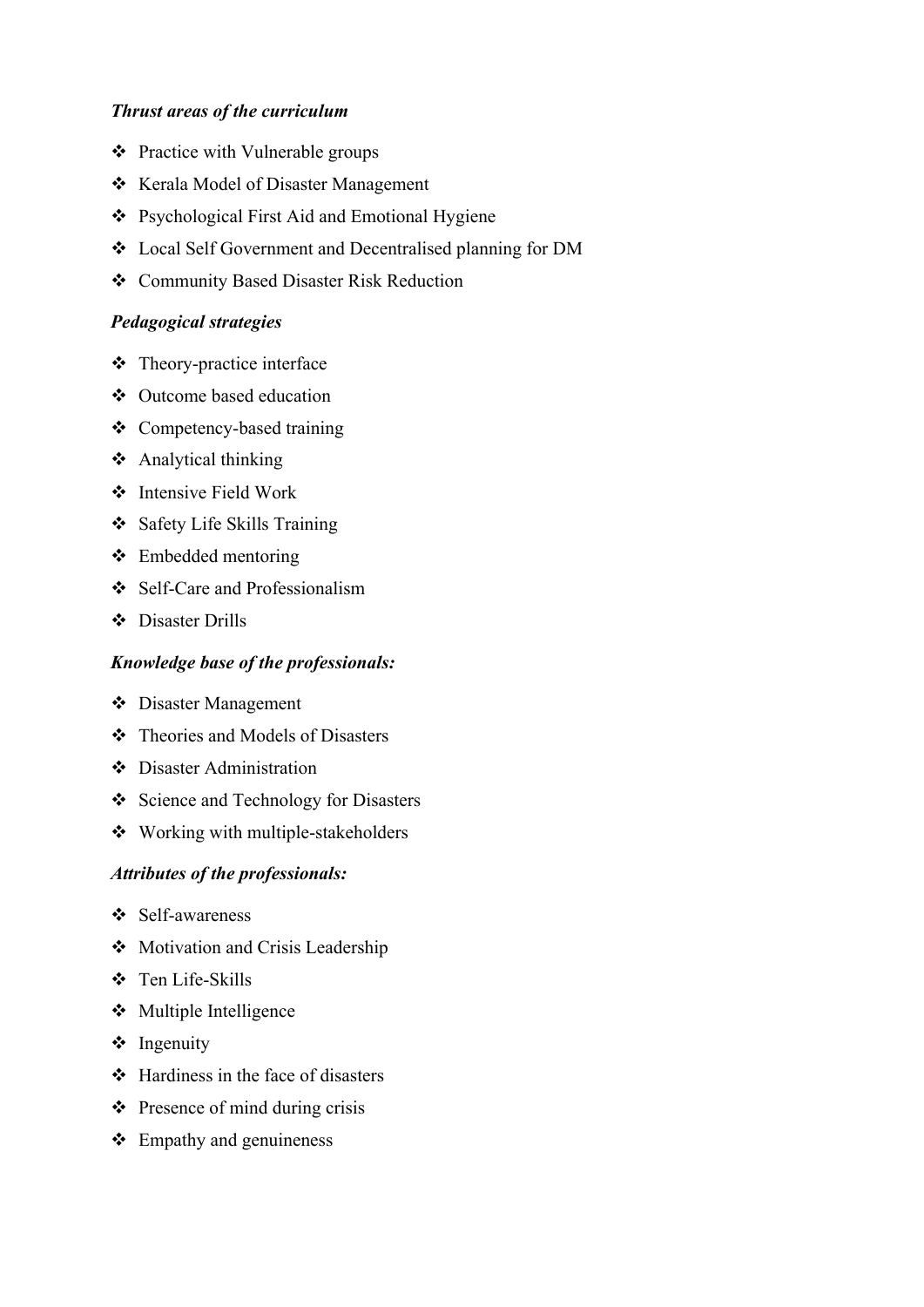#### *Skills of the Professionals:*

- $\triangle$  Safety Skills: Swimming, driving, using safety apparatus, first-aid.
- v Disaster Analysis: Thinking about the causes of disasters and the vulnerability, analysing models of disasters, planning for different groups.
- $\triangle$  Disaster Communication during and after disasters
- v Setting-based Disaster Intervention Skills, i.e., skills for practice in Individual, Group, Community and Organization settings.
- v Phase-based Disaster Intervention skills, i.e. skills required for Disaster Prevention, Mitigation, Rescue, Relief, Recovery, Rehabilitation and Reconstruction.
- **❖** Trauma Counselling
- $\div$  Technology for disasters

#### **3. PROGRAMME OUTCOMES (POs)**

The University of Kerala has identified a set of POs that are to be achieved by its constituent departments and colleges.

**PO 1 Critical Thinking:** Acquire, condense and critically evaluate scholarly arguments, the assumptions behind them, and their theoretical and empirical components.

**PO 2 Problem Solving:** Acquire the ability to define a problem, generate alternate solution, evaluate and select an alternative and implement follow up on the solution.

**PO3 Effective Communication:** Listen, read, comprehend, speak and write clearly and effectively in person and through electronic media in English/regional language/language of the discipline and exhibit sound domain knowledge including theories, concepts and terminologies.

**PO 4 Self-directed and Life-long Learning:** Acquire the ability to engage in independent and life-long learning in the broadest context of socio- technological changes. Integrate academic knowledge with practical skills and transfer such knowledge/skills to other domains of one's life and work.

**PO 5 Responsible Citizenship:** Demonstrate empathetic social concern, and the ability to act with an informed awareness of issues. Learners understand and respect diversity and difference, devoid of any prejudice by gender, age, caste, religion or nationality. Learners promote sustainable development practices.

**PO 6 Scientific Temper:** Inculcate scientific temper among students which would lead to creation of new knowledge.

**PO 7 Ethics:** Understand different value systems including one's own, as also the moral dimensions of actions, and accept responsibility for it.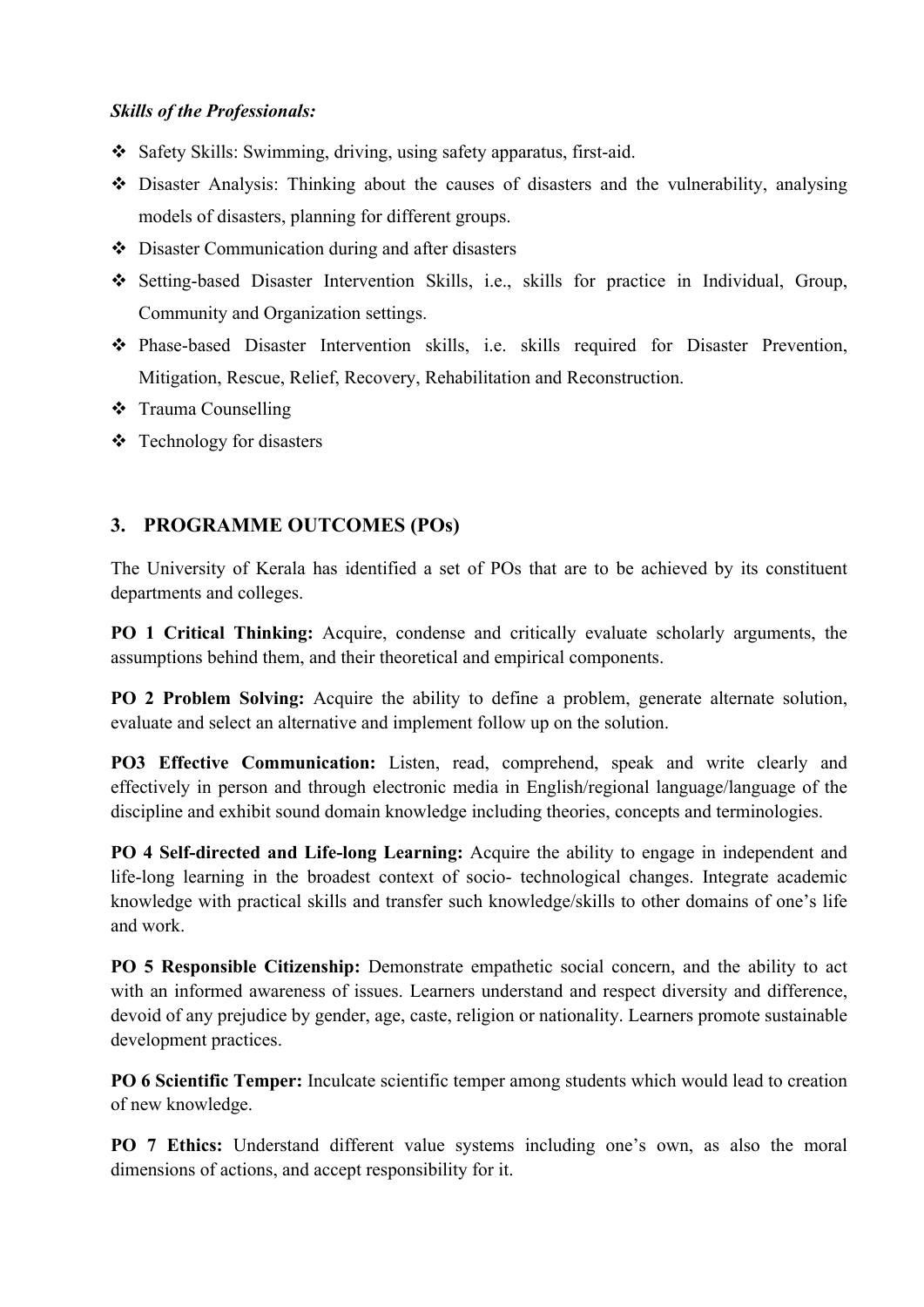#### **4. PROGRAMME SPECIFIC OUTCOMES (PSOs)**

The programme endeavours to produce thinking, feeling and acting professionals. It hopes to enhance the knowledge, analytical ability, emotional acumen and practice skills of the student. Hence, the programme professes to equip students to achieve the following outcomes:

**PSO 1- Social Work Practice for Disaster Management:** Apply Social Work values, principles and methods in the field of disaster management.

**PSO 2- Disaster Management Basics:** Acquire a comprehensive understanding of disasters and the field of disaster management.

**PSO 3- Analysis for Disaster Management:** Understand, analyse and evaluate the relationship of disasters with development, vulnerability, environment, socio-political and economic factors.

**PSO 4- Disaster Management Specific Skills:** Transform into leaders who are socially committed, emotionally balanced, competent, creative and contributing disaster management professionals.

There are 18 courses offered under the programme. Based on the programme specific outcomes PSOs), the courses have been divided into 4 thematic areas, namely Social Work Practice, Disaster Management Basics, Analysis for Disaster Management and Social Work and Disaster Management Skills. Please note that, thematic division of courses does not imply that course outcomes (COs) are mapped under the corresponding PSOs.

| <b>Social Work Practice</b>  | 1. Introduction to Social Work                                                      |  |  |  |  |  |  |  |
|------------------------------|-------------------------------------------------------------------------------------|--|--|--|--|--|--|--|
| $(6$ papers):                | 2. Working with Communities- Community based Disaster Risk                          |  |  |  |  |  |  |  |
|                              | Reduction (CBDRR)                                                                   |  |  |  |  |  |  |  |
|                              | 3. Working with Vulnerable Groups                                                   |  |  |  |  |  |  |  |
|                              | Working with Individuals- Psychological First-Aid (PFA) and<br>4.<br>Rehabilitation |  |  |  |  |  |  |  |
|                              | Administration of Human Service Organizations (HSOs)- Disaster<br>5.                |  |  |  |  |  |  |  |
|                              | <b>Resilience Building</b>                                                          |  |  |  |  |  |  |  |
|                              | 6. Social Work Research and Statistics                                              |  |  |  |  |  |  |  |
| <b>Disaster Management</b>   | 7. Introduction to Disasters and Disaster Management                                |  |  |  |  |  |  |  |
| <b>Basics (1 paper)</b>      |                                                                                     |  |  |  |  |  |  |  |
| <b>Analysis for Disaster</b> | Disaster Vulnerability and Sustainable Development<br>8.                            |  |  |  |  |  |  |  |
| <b>Management (2 Papers)</b> | Disaster Management Models<br>9.                                                    |  |  |  |  |  |  |  |
| <b>Social Work and</b>       | 10. Self-Care Skills for Disaster Social Workers                                    |  |  |  |  |  |  |  |
| <b>Disaster Management</b>   | 11. Project Management for Disaster Management                                      |  |  |  |  |  |  |  |
| Skills (9 papers)            | 12. Counselling for Trauma Victims                                                  |  |  |  |  |  |  |  |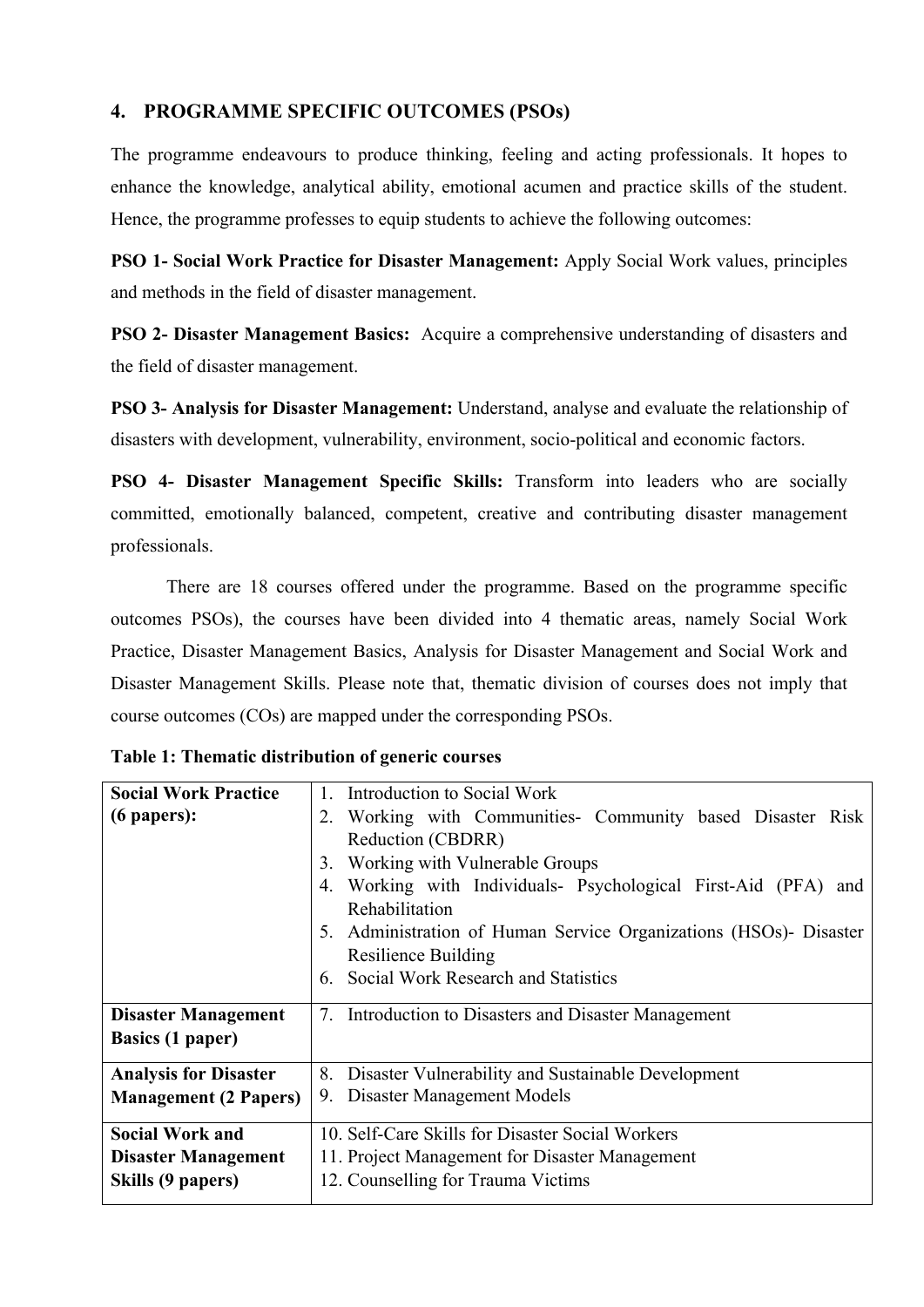|     | <b>Disaster Health (6 papers)</b>   | <b>Technologies for Disaster</b>          |  |  |  |
|-----|-------------------------------------|-------------------------------------------|--|--|--|
|     |                                     | <b>Management</b> (6 papers)              |  |  |  |
| 13. | A1. Medical Information for         | <b>B1. ICT</b> for Disaster Management    |  |  |  |
|     | Disaster Health Practice            |                                           |  |  |  |
| 14. | and<br>Mental<br>Health<br>A2.      | <b>B2.</b><br>Geographical Information    |  |  |  |
|     | <b>Disasters</b>                    | (GIS)<br><b>Systems</b><br>Disaster<br>1n |  |  |  |
|     |                                     | Management                                |  |  |  |
| 15. | A3. Post-Traumatic<br><b>Stress</b> | B3. Science and Technology for            |  |  |  |
|     | (PTSD)<br>Disorder<br>and           | Risk Assessment, Prevention and           |  |  |  |
|     | Behavioural<br>Cognitive            | Preparedness                              |  |  |  |
|     | Therapy (CBT)                       |                                           |  |  |  |
| 16. | Health<br>A4.<br>Disaster           | B4. Digital Image Processing and          |  |  |  |
|     | Management                          | Image Analysis                            |  |  |  |
| 17. | A5. Post-Traumatic<br><b>Stress</b> | B5. GIS and GPS Technologies In           |  |  |  |
|     | (PTSD)<br>Disorder<br>and           | <b>Disasters</b>                          |  |  |  |
|     | Therapy with Children               |                                           |  |  |  |
| 18. | A6. First-Aid for Disasters         | Geo-Informatics<br><b>B6.</b><br>and      |  |  |  |
|     |                                     | Applications in Disasters                 |  |  |  |

#### **5. STUDENT ELIGIBILITY AND QUALIFICATIONS**

| <b>Student Strength</b> | <b>Qualifications:</b> |
|-------------------------|------------------------|
| 25 (Twenty-Five)        | Under-graduate<br>п    |
|                         | Any Stream             |
|                         | Minimum 40% Marks      |

#### **6. SCHEME OF COURSE**

Scheme has been set for a 16-week semester; 1 Credit = 16 hours

Field Work is a compulsory component of the program.

#### **Instruction and Field Work Hours**

| Total Hours (Instruction and Field Work)                                         | 2608 hours         |
|----------------------------------------------------------------------------------|--------------------|
| <b>Total Credits</b>                                                             | <b>163 Credits</b> |
| <b>Total Instructional Hours</b>                                                 | 1328 hours         |
| Semesters 1-2: 5 papers/semester (4 hours/week/paper)                            | 83 Credits         |
| Semesters 3-4: 4 papers/semester (5 hours/week/paper)                            |                    |
| Semester 4 includes Dissertation (48 hours)                                      |                    |
| Transacted by way of classroom lectures, guided reading sessions, assignment     |                    |
| writings, seminars, group discussions, tutorials, role-play, case studies, field |                    |
| trips, field surveys, field action and computer classes.                         |                    |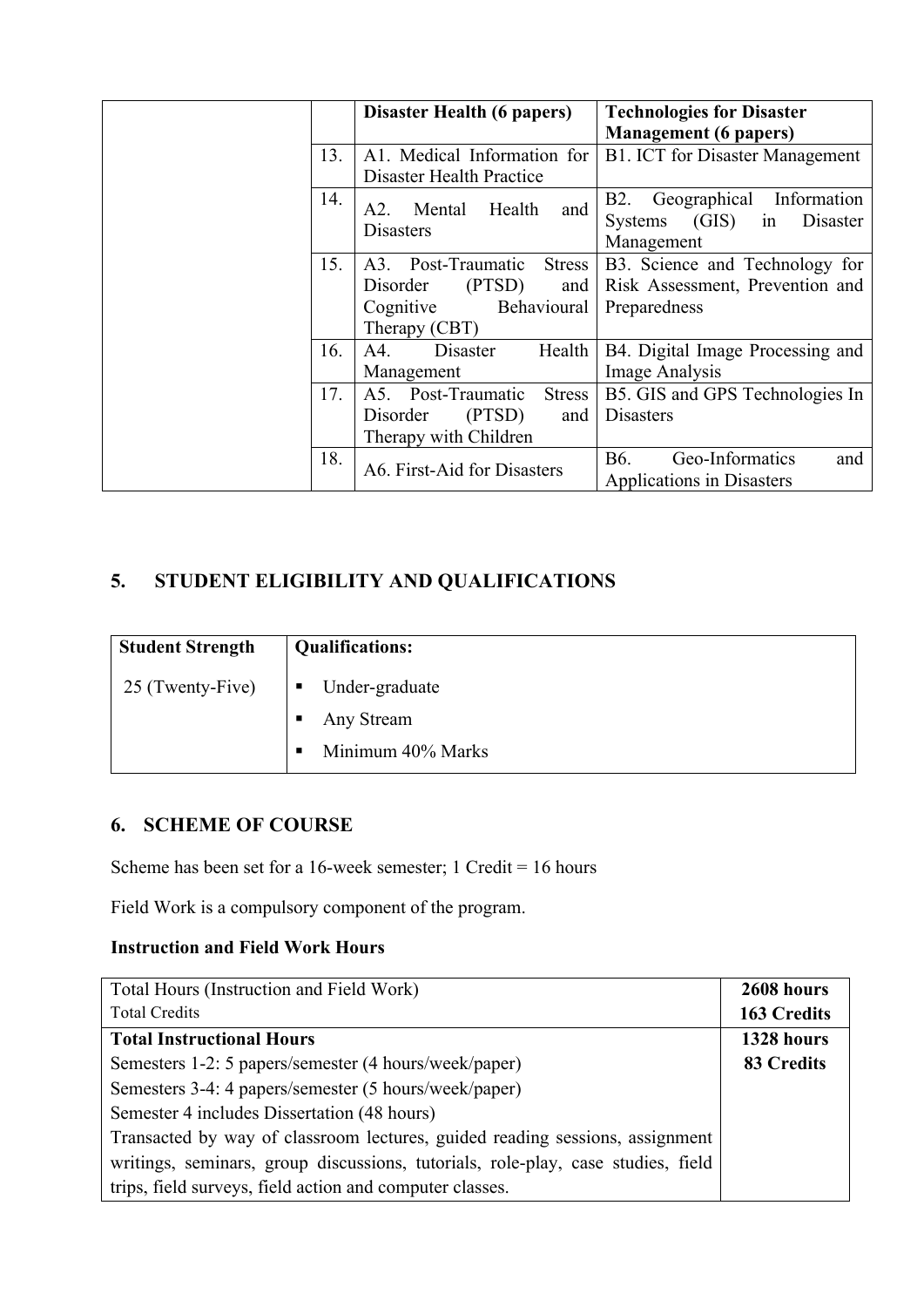| <b>Total Field Work Hours</b>                                                | 1280 hours |
|------------------------------------------------------------------------------|------------|
| Field Work happens in 4 semesters; All semesters have concurrent fields work | 80 Credits |
| and Semester 2 and 4 has Block Placements.                                   |            |
| Comprehensive Viva in Semester 4                                             |            |

#### **7. DETAILED SCHEME OF THE PROGRAMME**

| <b>Se</b> | Sub.                 |                                                                                                                                                                       | Hrs/ | Instr.       | FW/  | <b>ESA</b> | <b>Interna</b> | Extern             | Total        |                |
|-----------|----------------------|-----------------------------------------------------------------------------------------------------------------------------------------------------------------------|------|--------------|------|------------|----------------|--------------------|--------------|----------------|
| m         | Cod                  | <b>Title of Paper</b>                                                                                                                                                 | Sem  | Hrs/<br>Week | Week | hrs        | <b>I</b> Marks | al<br><b>Marks</b> | <b>Marks</b> | <b>Credits</b> |
| $\bf{I}$  | 1.1.                 | Introduction to Social Work                                                                                                                                           | 64   | 4            |      | 3          | 25             | 75                 | 100          | 4              |
|           | 1.2.                 | Introduction to Disasters and Disaster<br>Management                                                                                                                  | 64   | 4            |      | 3          | 25             | 75                 | 100          | 4              |
|           | 1.3.                 | Working with Communities- Community<br>based Disaster Risk Reduction (CBDRR)                                                                                          | 64   | 4            |      | 3          | 25             | 75                 | 100          | 4              |
|           | 1.4.                 | Working with Vulnerable Groups                                                                                                                                        | 64   | 4            |      | 3          | 25             | 75                 | 100          | 4              |
|           | 1.5.                 | Working with Individuals- Psychological<br>first-aid (PFA) and Rehabilitation                                                                                         | 64   | 4            |      | 3          | 25             | 75                 | 100          | 4              |
|           | <b>FW</b><br>1       | Field Practicum: Concurrent FW<br>$(Q7$ hours X 2 Days/week)                                                                                                          | 224  |              | 14   |            | 100            |                    | 100          | 14             |
|           |                      | <b>TOTAL</b>                                                                                                                                                          | 544  | 20           | 14   | 15         | 225            | 375                | 600          | 34             |
| П         | 2.1.                 | Disaster Management Models                                                                                                                                            | 64   | 4            |      | 3          | 25             | 75                 | 100          | 4              |
|           | 2.2.                 | Disaster Vulnerability and<br>Sustainable<br>Development                                                                                                              | 64   | 4            |      | 3          | 25             | 75                 | 100          | 4              |
|           | 2.3.                 | Social Work Research and Statistics                                                                                                                                   | 64   | 4            |      | 3          | 25             | 75                 | 100          | 4              |
|           | 2.4.                 | Administration<br>of<br>Human<br>Service<br>Organizations (HSOs)- Disaster Resilience<br><b>Building</b>                                                              | 64   | 4            |      | 3          | 25             | 75                 | 100          | 4              |
|           | 2.5.                 | Self-Care<br>Skills<br>for<br>Disaster<br>Social<br>Workers                                                                                                           | 64   | 4            |      | 3          | 25             | 75                 | 100          | 4              |
|           | <b>FW</b><br>2       | Field Practicum: Concurrent FW<br>$(Q7$ hours X 2 Days/week) &<br>Block Field Work (@8 hours X 24 days)                                                               | 416  |              | 14   |            | 100            |                    | 100          | 26             |
|           |                      | <b>TOTAL</b>                                                                                                                                                          | 736  | 20           | 14   | 15         | 225            | 375                | 600          | 46             |
| Ш         | 3.1                  | Project Management for Disasters                                                                                                                                      | 80   | 5            |      | 3          | 25             | 75                 | 100          | 5              |
|           | 3.2.                 | A1. Medical Information for Disaster<br>Health Practice;<br>B1. ICT for Disaster Management                                                                           | 80   | 5            |      | 3          | 25             | 75                 | 100          | 5              |
|           | 3.3.                 | A2. Mental Health and Disasters; B2.<br>Geographical Information Systems<br>in<br>Disaster Management                                                                 | 80   | 5            |      | 3          | 25             | 75                 | 100          | 5              |
|           | 3.4.                 | A3. Disaster Health Management;<br>B3. Science and Technology for Risk<br>Assessment, Prevention and Preparedness                                                     | 80   | 5            |      | 3          | 25             | 75                 | 100          | 5              |
|           | FW<br>$\mathfrak{Z}$ | Field Practicum: Concurrent FW<br>$(Q/7)$ hours X 2 Days/week)                                                                                                        | 224  |              | 14   |            | 100            |                    | 100          | 14             |
|           |                      | <b>TOTAL</b>                                                                                                                                                          | 544  | 20           | 14   | 12         | 200            | 300                | 500          | 34             |
| IV        | 4.1                  | Counselling for Trauma Victims                                                                                                                                        | 80   | 5            |      | 3          | 25             | 75                 | 100          | 5              |
|           | 4.2.                 | A4.; Post-Traumatic<br><b>Stress</b><br>Disorder<br>and<br>Cognitive<br>Behavioural<br>(PTSD)<br>Therapy (CBT);<br>B4. Digital Image Processing and Image<br>Analysis | 80   | 5            |      | 3          | 25             | 75                 | 100          | 5              |
|           | 4.3                  | A5. Post-Traumatic Stress Disorder (PTSD)<br>and Therapy with Children;                                                                                               | 80   | 5            |      | 3          | 25             | 75                 | 100          | 5              |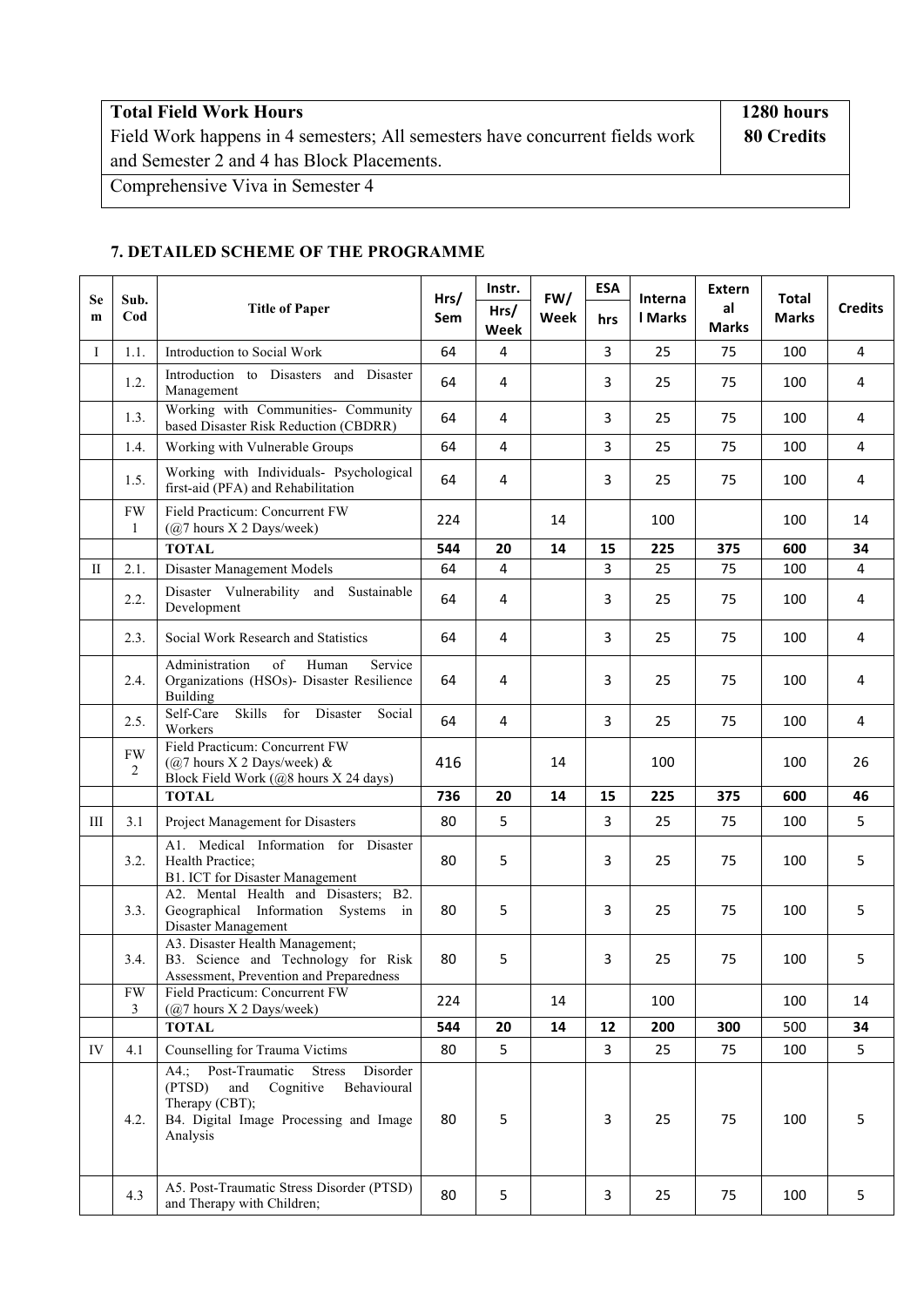|                             | B5. GIS and GPS Technologies In Disasters                                                                       |      |    |    |    |     |      |      |     |
|-----------------------------|-----------------------------------------------------------------------------------------------------------------|------|----|----|----|-----|------|------|-----|
| 4.4.                        | A6. First-aid for Disasters;<br>B6. Geo-Informatics and Applications in<br><b>Disasters</b>                     | 80   | 5  |    | 3  | 25  | 75   | 100  |     |
| <b>FW</b><br>$\overline{4}$ | Field Practicum: Concurrent Field Work<br>$(Q7$ hours X 2 Days/week) &<br>Block Field Work (@8 hours X 24 days) | 416  |    | 14 |    | 100 |      | 100  | 26  |
|                             | Dissertation                                                                                                    | 48   |    |    |    |     | 100  | 100  |     |
|                             | Comprehensive Viva Voce                                                                                         |      |    |    |    |     | 100  | 100  |     |
|                             | TOTAL                                                                                                           | 784  | 20 | 14 | 12 | 200 | 500  | 700  | 49  |
|                             | <b>GRAND TOTAL</b>                                                                                              | 2608 | 80 | 56 | 54 | 850 | 1550 | 2400 | 163 |

#### **8. COURSE OVERVIEW**

#### *Course Structure*

The Post-graduate course leading to the award of the "Master of Social Work (M.S.W.) in Disaster Management" offered by the University of Kerala, is a program spread over four semesters. The academic work is a package of the following components:

- Nineteen Common Papers including Dissertation
- § Concurrent Field Work: The components of concurrent field work include (1) Bridge Course (2) Exposure Visits, (3) Concurrent Fieldwork Internships, (3) Specialized agency exposure, (4) Addon Certificate Courses (specialized skill-oriented short-term courses of prestigious institutions), (5) Walk with Experts, (6) Rural live-in camp, (7) Street Theatre Workshop, (8) PRA camp, (9) Other Programmes/Projects- contributing to/participating in programmes/conferences/seminars/workshops, (10) a viva voce at the end of each semester to evaluate fieldwork and comprehension
- Two Block Field Work Internships
- Comprehensive Viva Voce

#### *Teaching Hours and Transaction*

Considering that professional development requires personal reflection, the program will have a total of **2608** hours of instruction and field work. The instructional hours will be transacted by way of classroom lectures, guided reading sessions, assignment writings, seminars, group discussions, tutorials, role-play, case studies, field trips, field surveys, field action and computer classes. The instructional content is transacted by way of 4 papers each in the first and second semesters and 5 papers each in the third and fourth semesters. Semester IV also requires the learner to submit a Dissertation/Project and attend a comprehensive viva-voce. All semesters will feature concurrent fieldwork internships transacted concurrently, 14 hours per instructional week on Thursdays & Saturdays or Fridays and Saturdays. Semesters 2 and 4 will have Block field work internships. An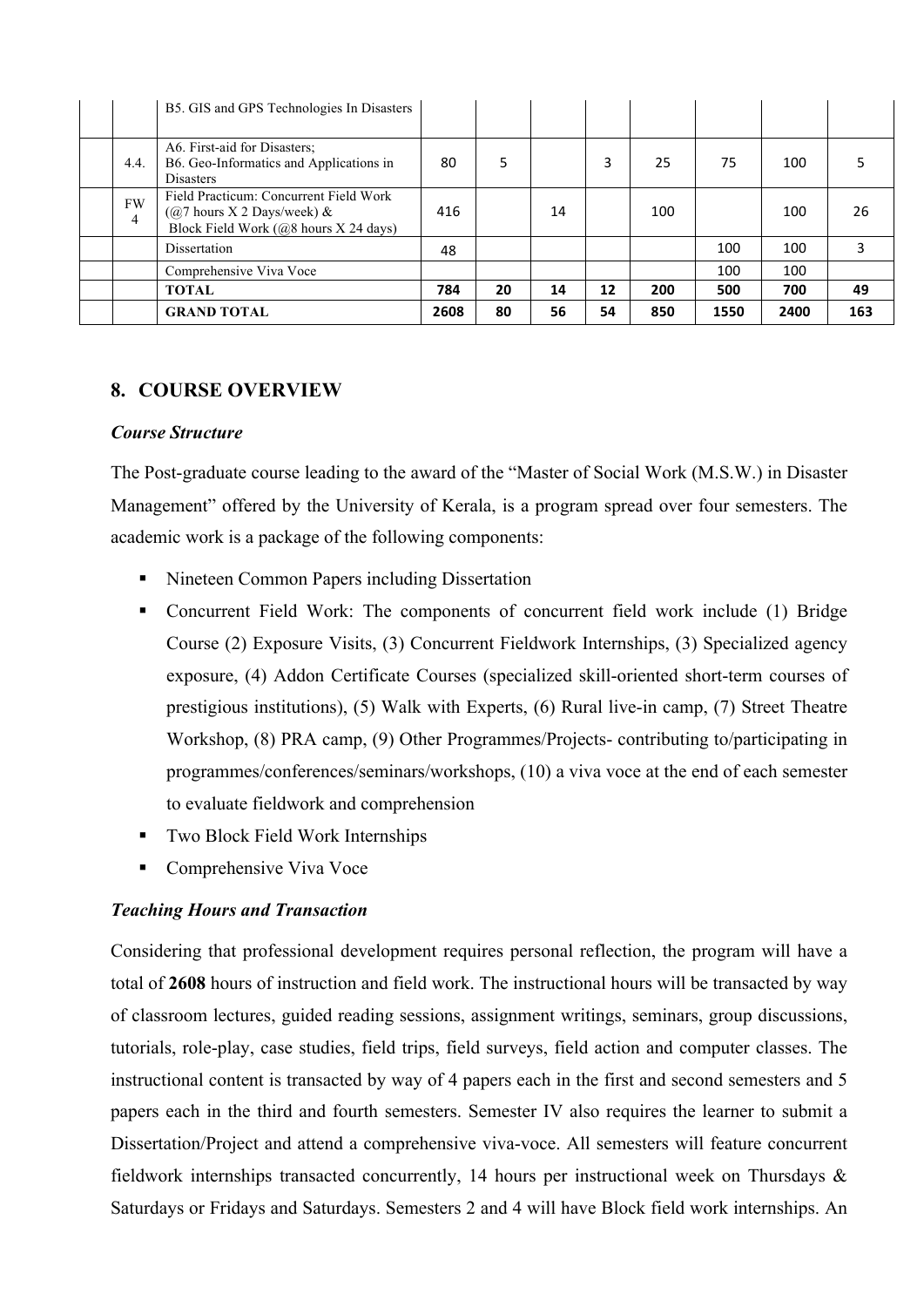internship requires placement of students in an organization requiring a mandate of 24 days of internship, covering 192 hours.

#### *Evaluation*

Evaluation of each paper shall be done in parts, viz., Continuous Assessment (CA) and End Semester Assessment (ESA). The distribution of marks shall be 25 marks for CA and 75 for ESA (University Examinations at the end of each semester). There shall be no continuous assessment for Dissertation/ Project. The allocation of marks for Continuous Assessment (CA) shall be in the following proportion.

| <b>CA Components</b>           | <b>Marks</b> |
|--------------------------------|--------------|
| a. Assignment                  |              |
| Seminar<br>b.                  |              |
| <b>Tests</b><br>$\mathbf{c}$ . |              |
| <b>TOTAL</b>                   | 25           |

Each student shall be required to do an assignment for each paper; a maximum 10 marks shall be awarded for the assignment. There shall be two class tests during a semester; marks of tests shall be awarded on the basis of the marks secured for the best among the 2 tests; a maximum 10 marks shall be awarded for the test. Students shall be required to present a seminar on a selected topic in each paper. The evaluation of the seminar will be done on the basis of presentation, content of the seminar paper and participation in discussion; a maximum of 5 marks shall be awarded.

The Dissertation/Project work shall not be less than 50 typed (font in 12 point, in Times New Roman-spaced at 1.5point) pages in standard thesis format showing evidence of the ability of the candidate to design a study, collect relevant materials, analyse it using appropriate tools of research and to present an analytical assessment of the problem. Two copies of the dissertation duly certified by the supervising Teacher and countersigned by the Principal, where the course is held, shall be submitted to the University before the commencement of the End Semester Examination (ESA) at the end of the Fourth Semester. The Dissertation/Project shall be awarded a maximum of 100 marks, of which 20% shall be allotted to viva-voce examination, which shall be conducted along with the comprehensive viva.

Pass requirement shall be 40% marks for ESA for each paper and an aggregate minimum of 50% marks including CA for all the papers put together during a semester. The marks for project work and viva-voce will be carried over.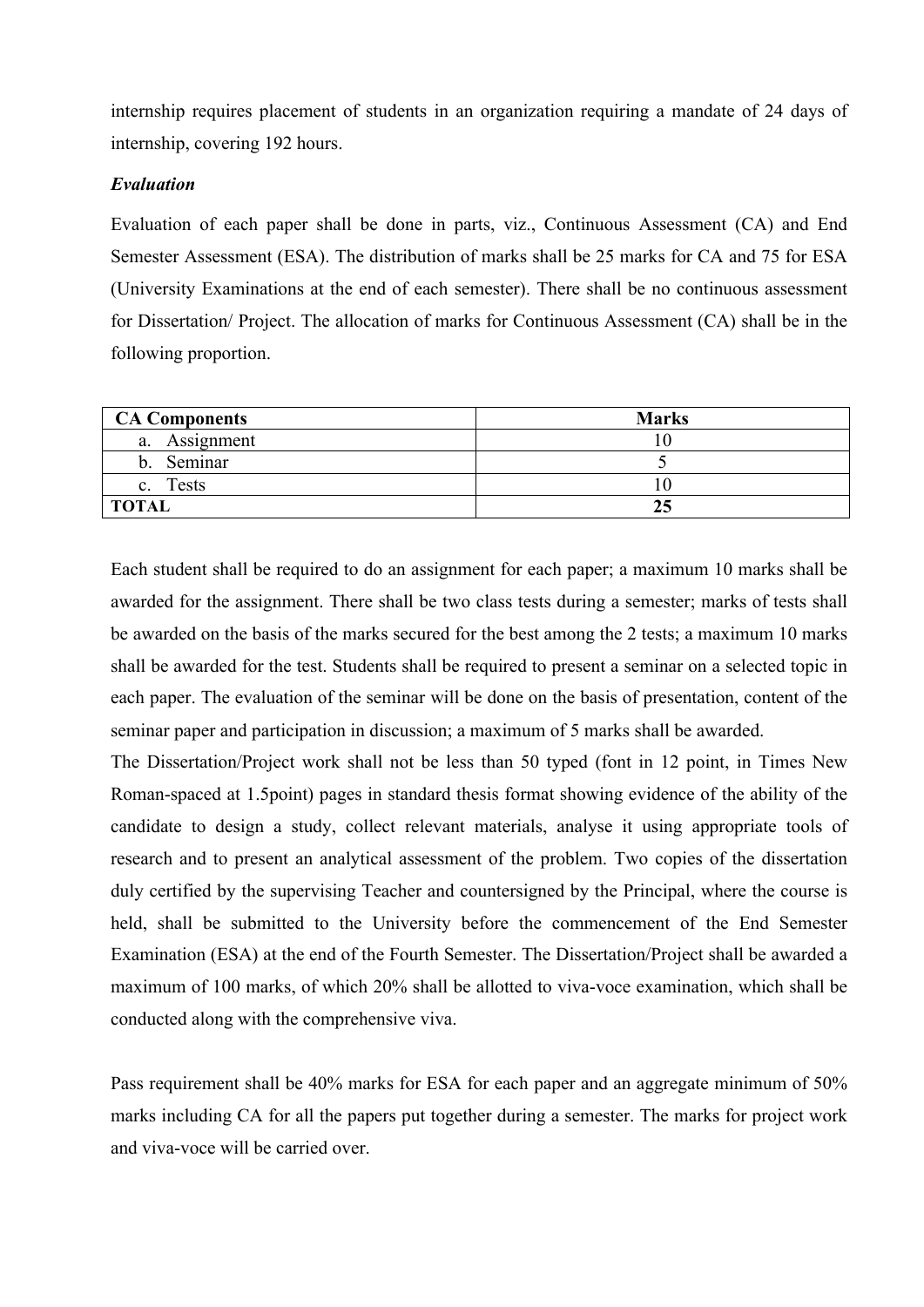The Evaluation of Fieldwork Internship in all the four semesters shall be internal. The total marks for each semester shall be 100. During the first semester the field work shall include exposure visits to various agencies giving specific social work and social welfare services in addition to the regular fieldwork internship. During the Second Semester the students shall be placed in agencies and communities and shall undergo supervised training in basic methods of social work.

During the third and fourth semesters the students shall be exposed to and placed in institutions, agencies and communities practicing specialized services in the areas of their specialized studies Students shall put in 14 hours of field work per week excluding the time taken for travel but including report writing time. The student shall be assessed on the basis of the following:

a. Regularity and punctuality in reporting for work

b. Quality and content of work done

c. The quality of the reports and the punctuality in submitting the report

d. Participation in group conferences and contribution

e. Diligence shown in seeking individual guidance from the supervisor (individual conference) and reflecting and bringing about personal development

f. Keenness shown in undertaking the practical work, as well as the extra efforts and initiatives being made, to bring in qualitative difference to the work under supervision

g. Special assignments undertaken on behalf of the client and/or agency, and

h. A viva-voce at the end of the semester, to ascertain the grasp of the theories in practice and application of the host of methods of social work, the principles, and stages of social work intervention.

Assessment during the Block Field Placement during the Second and Third Semesters will be on similar grounds; however, coming to the evaluation 50% of the marks may be awarded on the basis of the recommendations of the agency personnel where the social work trainee (student) has been placed.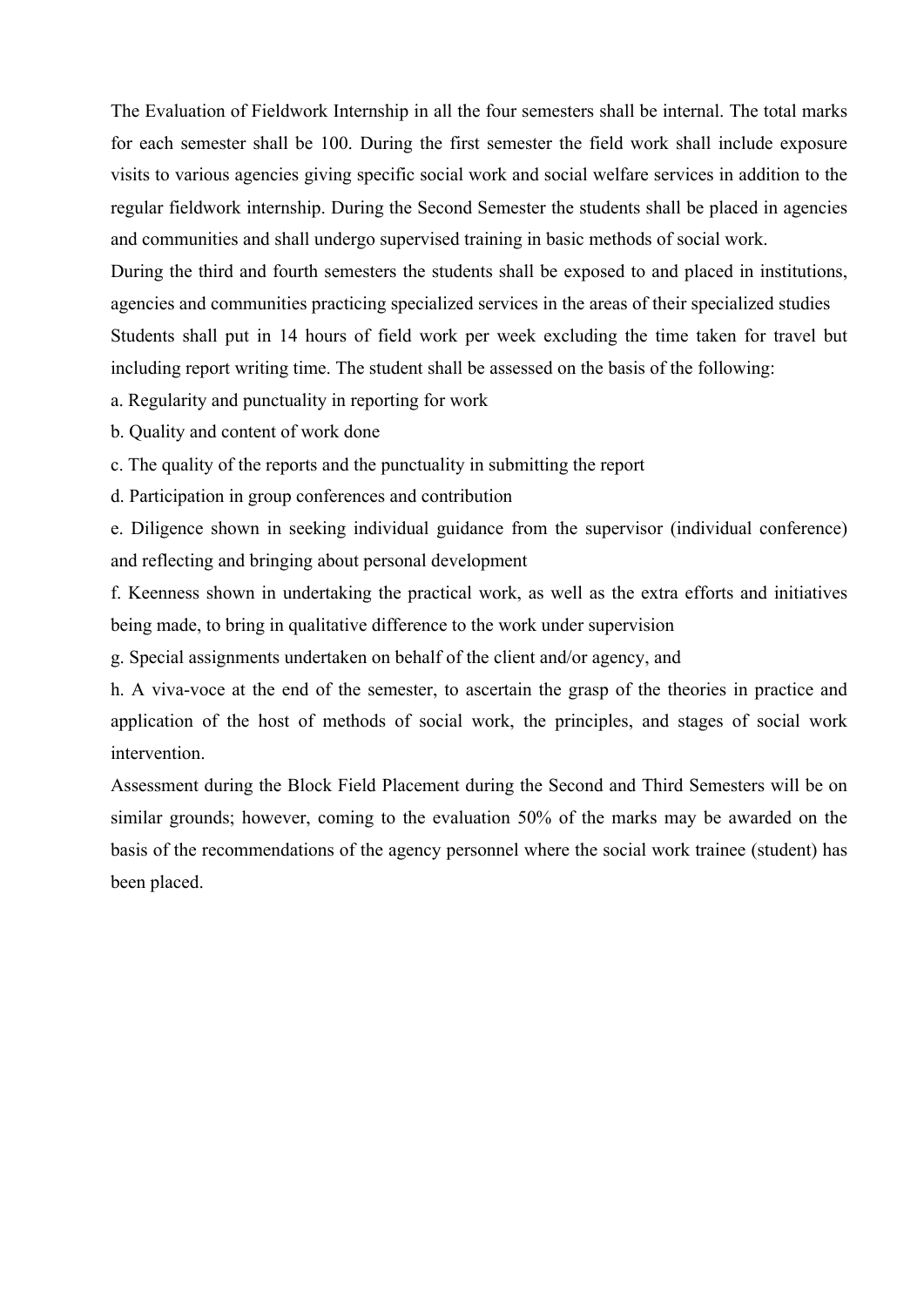#### **9. DETAILED SYLLABUS WITH COURSE OBJECTIVES**

#### **SEMESTER I**

#### **1.1. INTRODUCTION TO SOCIAL WORK**

- **CO 1:** Understand the concepts and the evolution of professional social work.
- **CO 2:** Discuss the philosophical base of social work profession.
- **CO 3:** Apply the core competencies and professional attributes of social work in practice.
	- I. **Social Work:** Definition, meaning, purpose, goals and objectives; assumptions and functions of Social Work - basic and ancillary methods of Social Work - scientific basis of Social Work - knowledge, tools, techniques, skills, and abilities of a Professional Social Work Practitioner - principles of Social Work - Concepts: Social Service, Social Welfare, Social Security, Social Reform, and Social Action.
	- II. **History of Social Work:** History of Social Work in UK and USA. Religious charity Statutes of Edward, Henry, and Elizabeth - Elizabethan Poor Law - Charity Organisation Society (COS) - Settlement House Movement - Poor Law Commissions and Beveridge Report - Professional development of Social Work- Development of Social Work Education; Social Work in Ancient India - Contribution of Social Reformers, Social Reform Movements, and Organisations - Development of Social Work from charity to Professional Social Work. Current trends.
	- III. **The Philosophico-ideological bases of Social Work:** Philosophical bases of Social Work - moral and religious values in Social Work philosophy -Christian, Hindu, Islam, Buddhist traditions - ideologies: Liberalism, Humanism, Socialism, Communism, Democracy; Gandhian Philosophy of Social Work
	- IV. **Disaster Management and other Avenues of Social Work Practice:** Fields of Social Work Practice. International Social Work. Voluntarism. Definition and characteristics of a profession - Social Work as profession; professional role of Social Work Practitioner - Development of Social Work Education in India.
	- V. **Core competencies and attributes of a Disaster Management professional:** Holistic view of the human person - acceptance of people as they are - objectivity - nonjudgmental and non-exertive attitude - ability to relate to and work with different people -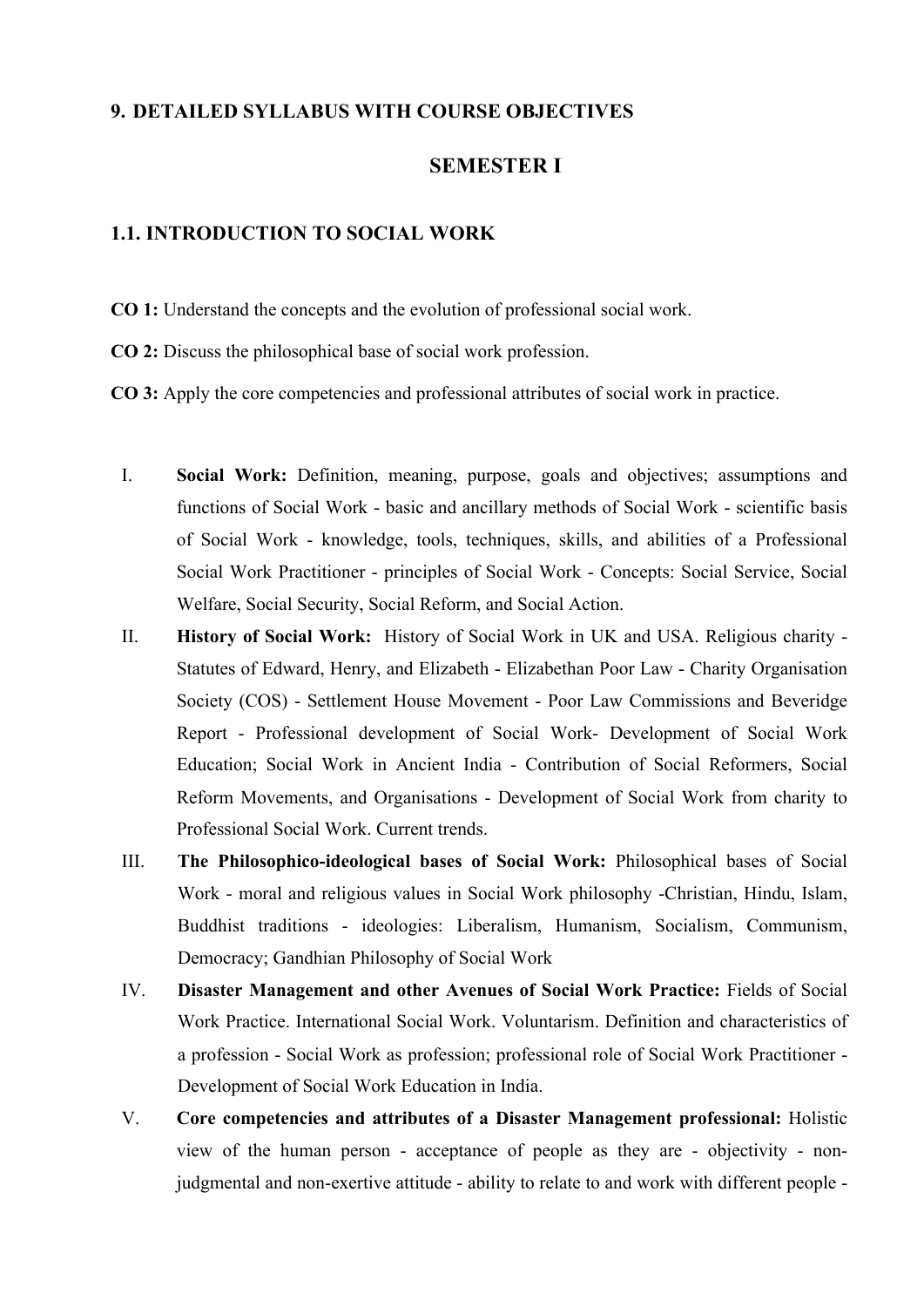emotional maturity - self-awareness and conscious use of self - adherence to the Code of Ethics - identification with the profession - Core Competencies and Cultural Competencies of a social work practitioner envisioned by NASW/CSWE.

- Cox David and Manohar Pawar (2006). International Social Work: Issues, Strategies and Programs. New Delhi: Vistaar Publications.
- Desai, Murli (2010). Ideologies and Social Work Historical and Contemporary Analyses. Hyderabad: Rawat Publication.
- DiNitto, Diana M. and Aaron McNeece, C. (2008). Social Work Issues and Opportunities in a challenging profession (3rd edition). Chicago: Lyceum Books.
- Dubois, Brenda and Miley, Karla Krogsrud. (2002). Social Work- An Empowering Profession. Boston: Allyn and Bacon.
- Hepworth, Dean, H (2010). Direct Social Work Practice-Theory and skills (8th edition). New York: Brooks/Cole.
- Karla Krogsrud Miley, Michael O'Melia, Brenda DuBois. (2013). Generalist Social Work Practice: An Empowering Approach.
- Misra, P.D. (1994). Social Work: Philosophy and Methods, New Delhi: Inter-India Publications.
- Zastrow H. Charles. (2017). Introduction to Social work and Social Welfare. United States: Brooks/Cole Publishing
- Zastrow H. Charles. (2009). The Practice of Social Work. United States: Brooks/Cole publishing company.
- Zastrow, C. (2016). Generalist Social Work Practice: A Worktext. United States: Oxford University Press, Incorporated.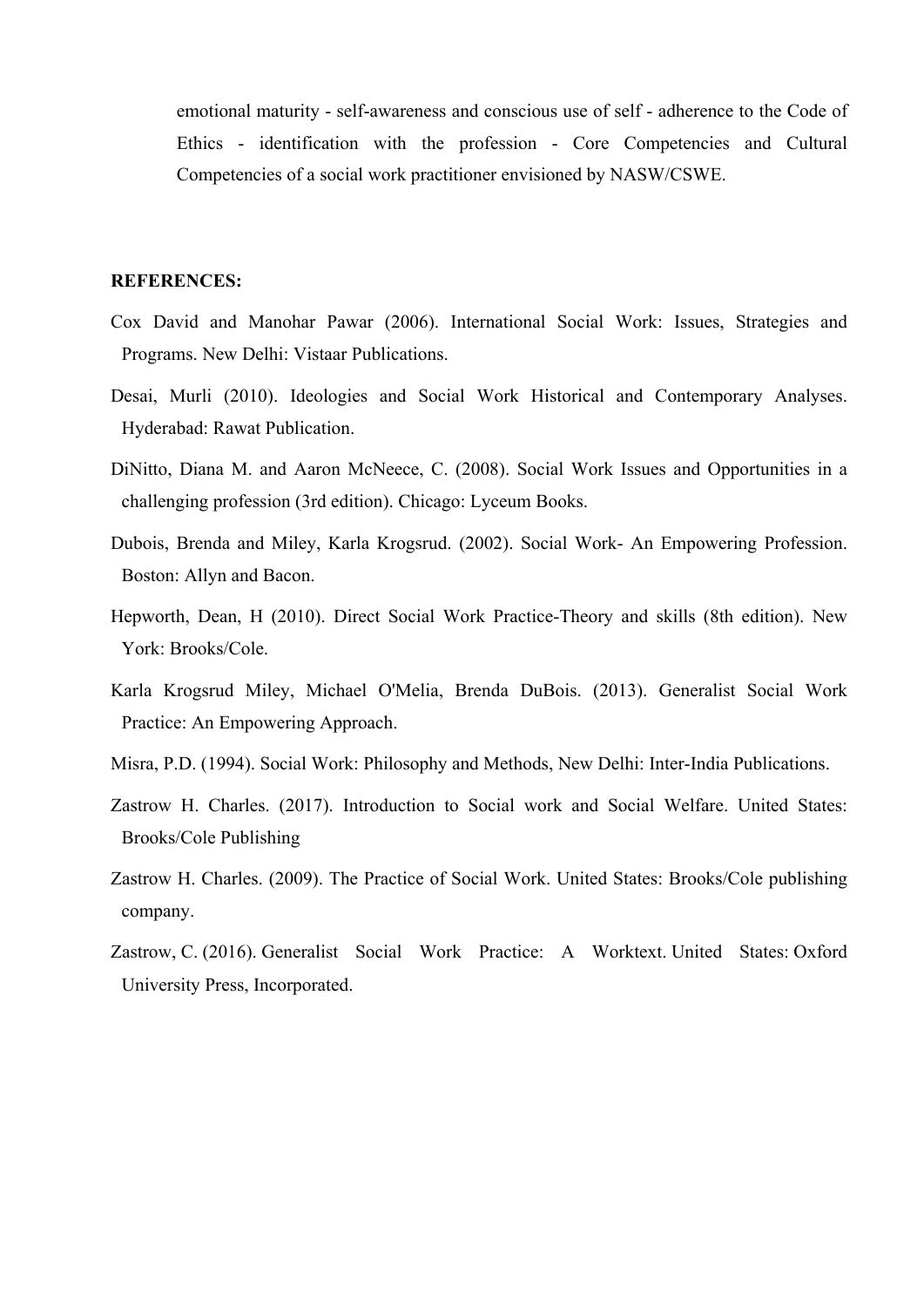#### **1.2. INTRODUCTION TO DISASTERS AND DISASTER MANAGEMENT**

**CO 1:** Understand the nature and impact of disasters, globally and in India.

**CO 2:** Describe the concepts, terminologies, developments and prospects in the field of Disaster Management.

**CO3:** Analyse and evaluate the policy and administrative processes involved in Disaster Management.

- I. **Disasters:** Concepts, and definitions (Hazard, Vulnerability, Risk, Disaster). Classification: Natural (Geological, Meteorological, Hydrological, Climatological, Biological, Extra-terrestrial) and Man-made- Technological (Industrial and Transport Accidents), Miscellaneous Accidents and Terrorism. Impacts (including social, economic, political, environmental, health, psychosocial, etc.). Differential impacts- in terms of caste, class, gender, age, location, disability. Global trends in disasters-urban disasters, pandemics, complex emergencies, climate change. Disaster profile of India.
- II. **Disaster Management**: Definitions, History and Relevance. Resilience Building. Disaster cycle: Risk Management- Risk identification, risk reduction (planning, prevention, mitigation, preparedness), risk transfer; Crisis Management- Response (Search ad Rescue), Relief, Recovery and Reconstruction. Multi-disciplinary character of DM.
- III. **Disaster Policy**: The International Decade for Natural Disaster Reduction, Yokhama Declaration, United Nations International Strategy for Disaster Risk Reduction (UNISDR), Hyogo Framework for Action (HFA); Sendai Frame work and Action Plan. IDRL Guidelines, Sphere standards; Disaster Policy (National Policy on Disaster Management), Disaster Management Act 2005. National Disaster Management Plan 2019.
	- IV. **Disaster Administration:** United Nations and its Disaster Management Mechanism-UNDP, UNDRR, WHO. Disaster Administration in India: Disaster Management Authority at National, State and District levels; Allied governmental bodies, institutions and mechanisms/resources for Disaster Management; State and National Disaster Mitigation Funds. Gaps in Disaster Policy and Administration.
	- V. **Stakeholders:** Roles and responsibilities of different stakeholders- Community, Panchayati Raj Institutions/Urban Local Bodies (PRIs/ULBs), State and Centre, Task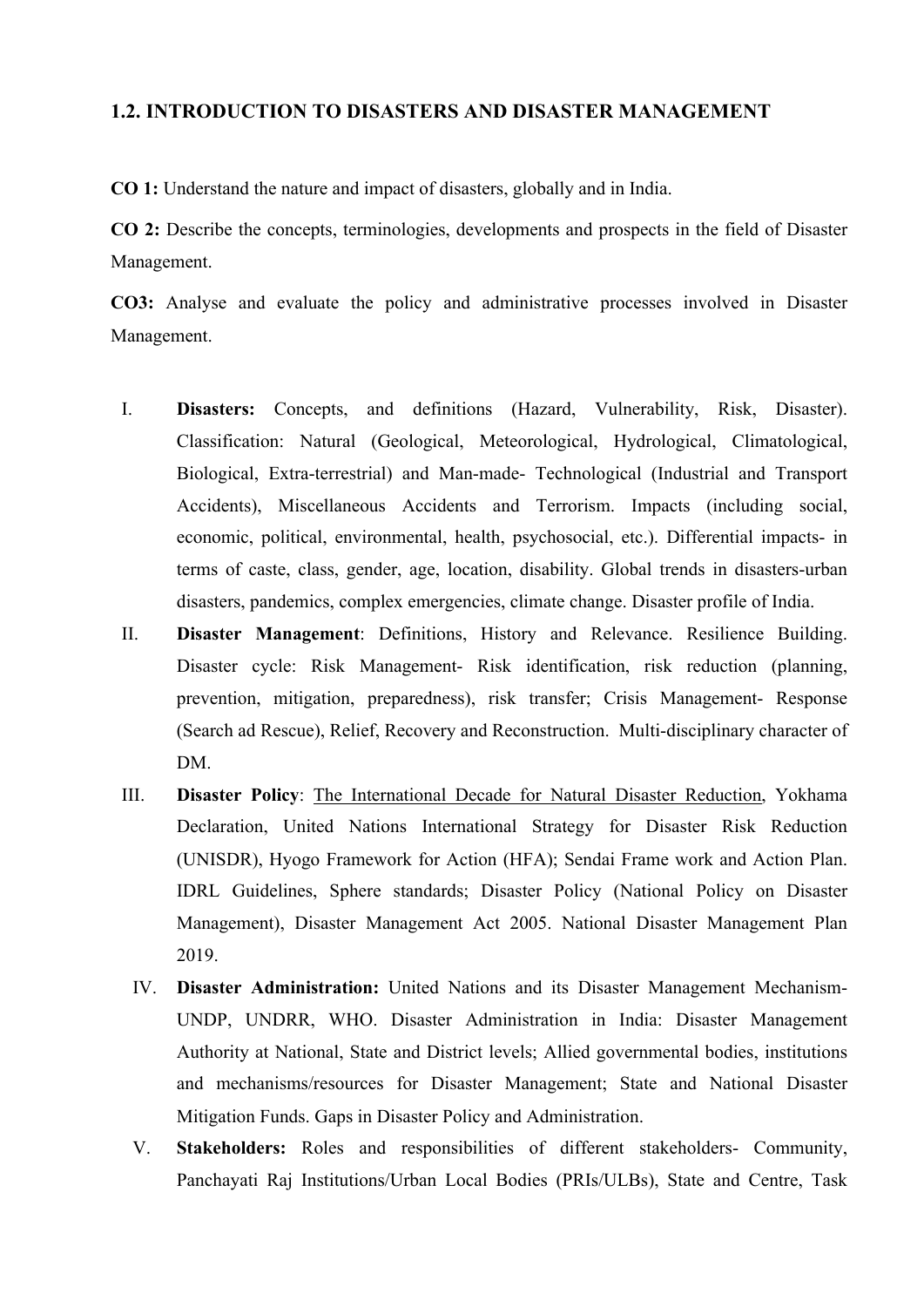forces and Emergency response teams. Warning Systems and allied Disaster Management bodies. Media, Fire Services, Para-military, Armed forces. Health Department, Communication, Insurance, Civil Society, International NGOs, National and Local NGOs. Volunteers and youth groups.

- Alexander, D. (2000). Introduction in 'Confronting Catastrophe', Oxford University Press,
- Andharia, J. (2008). Vulnerability in Disaster Discourse, JTCDM, Tata Institute of Social Sciences Working Paper no. 8.
- Blaikie, P., Cannon, T., Davis, I., Wisner, B. (1997). At Risk Natural Hazards, Peoples' Vulnerability and Disasters. Routledge.
- Carter, N. (1991). Disaster Management: A Disaster Manager's Handbook. Manila Philippines: Asian Development Bank
- Damon, Coppola P. (2007). Introduction to International Disaster Management.
- Cuny, F. 1983. Development and Disasters. Oxford University Press.
- GoI. 2005. Disaster Management Act. New Delhi: Government of India (GoI)
- GoI. 2009. National Disaster Management Policy. New Delhi: Government of India (GoI)
- IFRC. (2005). World Disaster Report: Focus on Information in Disaster, pp. 182-225
- Indian Journal of Social Work 2002. Special Issue on Psychosocial Aspects of Disasters, Volume 63, Issue 2, April.
- Kapur, Anu. (2010). Vulnerable India: A Geographical Study of Disasters. New Delhi: IIAS and Sage Publishers.
- Kapur, Anu et. al. (2005). Disasters in India Studies of grim reality. Jaipur: Rawat Publishers.
- NDMA. (2019). National Disaster Management Plan, NDMA: New Delhi
- S. Parasuraman and Unnikrishnan. (2013). India Disasters Report, Volume 1 & 2. OUP.
- UNISDR. (2002). Natural Disasters and Sustainable Development: Understanding the links between Development, Environment and Natural Disasters, Background Paper No. 5.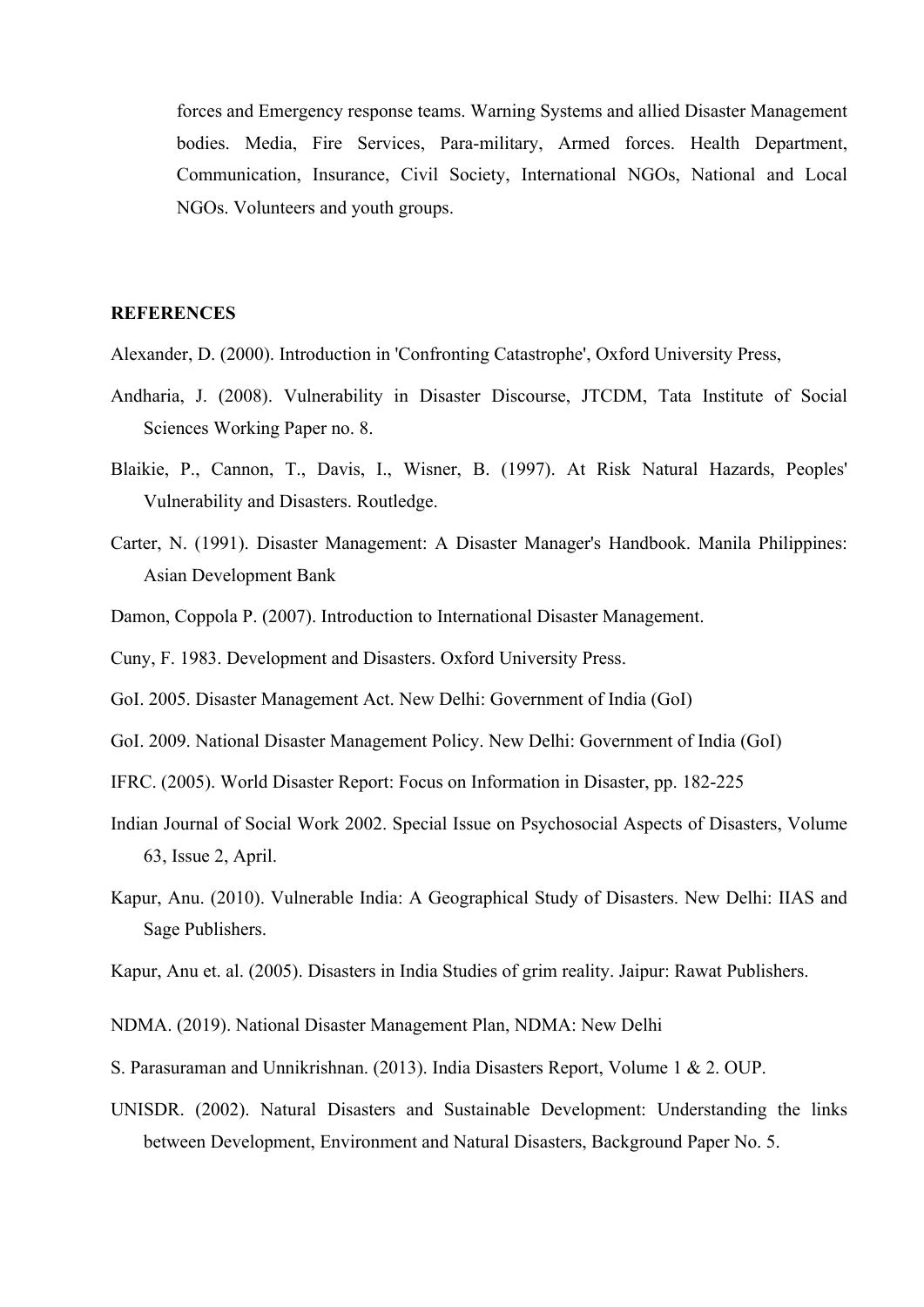#### **1.3. WORKING WITH COMMUNITIES- COMMUNITY BASED DISASTER RISK REDUCTION (CBDRR)**

**CO 1:** Understand the concepts and historical evolution of community practice and social action as methods of social work.

**CO 2:** Recognize various phases and models of Community Practice, especially with respect to disasters.

**CO 3:** Apply the principles and skills of community practice to Community based Disaster Risk Reduction

- I. **Community Organisation:** Community: Definition and Types- Rural, Urban, Tribal, Maritime. Community Practice (Community organization and Social action): Definition, Goals, Components- Community groups within community- Individual- Worker-Agency; History; Principles of Community Organization and Social Action; Community organisation as a social work process; Role and Skills of Community Organizer; Differentiating Community Organisation and Community Development.
- II. **Phases and Models of Community Practice:** Phases: Study-analysis-assessmentdiscussion-organisation-action-evaluation-modification and continuation. Models of Community Organisation- Jack Rothman's 3 Models: Locality Development, Social Planning and Social Action; Mary Weil's Eight models.
- III. **Social Action:** Definition, Meaning, Objectives, Principles. Methods, strategies and skills for social action. Social action for social reform and social development. Social Action movements- Swadeshi (1905), Save Silent Valley (1973), Chipko Movement (1973), Narmada Bachao Andolan (1978), Anti-Corruption Movement (2011). Role of social worker in Social action. Social Action Groups.
- IV. **Community Based Disaster Risk Reduction (CBDRR):** Meaning and Definition. Mainstreaming disaster risk reduction in development. CBDRR in Kerala. Steps in preparing CBDRR- Awareness generation and Community Organization; Risk and Vulnerability Assessments- Participatory Capacity and Vulnerability Assessment (PCVA) and Participatory Disaster Risk Assessment (PDRA); Planning for prevention, preparedness and mitigation at the local level; Networking and Collaborations; Components of the Community-based Disaster Management Plan
- V. **CBDRR Committees and Task-Forces:** Local disaster Management Committeesmembership and roles. Task-force- meaning, membership, responsibilities and types.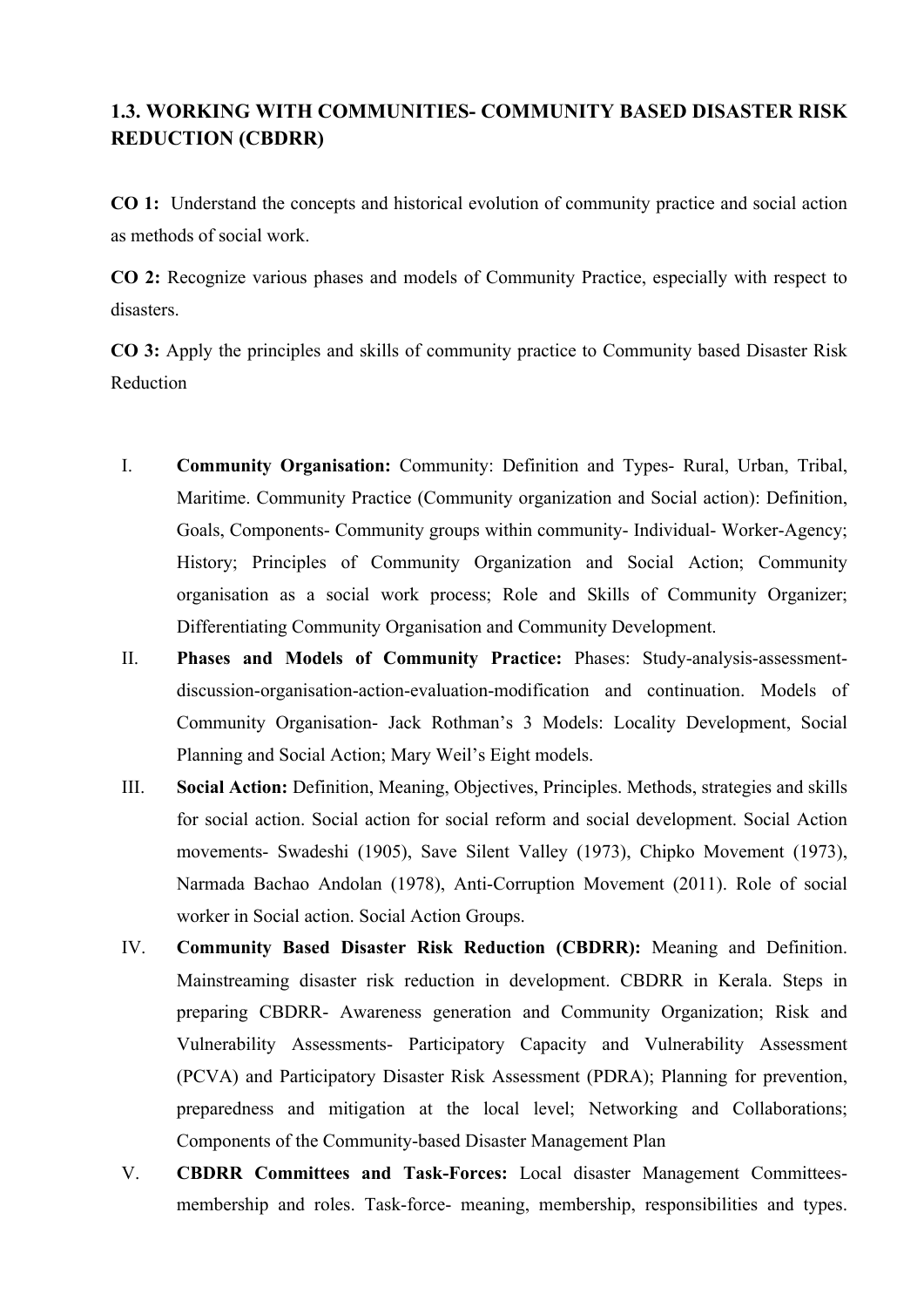Task force training: knowledge, skills and resources required for each team- early warning and dissemination team, evacuation, search and rescue team, medical and firstaid team, water and sanitation team, relief and coordination team, carcass disposal team, trauma counselling team, damage and loss assessment team. Disaster Drills; Ensuring Sustainability; Success stories.

- ADPC (2000), "Community Based Disaster Management (CBDM): Trainer's Guide, Module 4: Disaster Management". Asian Disaster Preparedness Center (ADPC). Bangkok, Thailand.
- Community Based Disaster Risk Reduction. (2012). United Kingdom: Emerald Group Publishing Limited.
- Gamble, D. N., and Weil, M. (2010). Community Practice Skills: Local to Global Perspectives. New York: Columbia University Press.
- Hardcastle, D., Powers, P. and Wenocur, S. (2011). Community Practice: Theories and Skills for Social Workers. New York: Oxford University Press.
- Kerala State Emergency Operations Centre (SEOC). 2019. Orangebook of Disaster Management-Kerala. Kerala State Disaster Management Authority Department of Disaster Management, Govt. of Kerala. Retrieved from: https://sdma.kerala.gov.in/wpcontent/uploads/2019/08/Orange-Book-of-Disaster-Management-1-2019.pdf
- Kothari, M. (2006). Development and Social Action. New Delhi: Rawat Publications
- Krist-Ashman, K.K., and, Hull, G.H. (2001). Generalist Practice with Organizations and Communities. Belmont, USA: Brooks/Cole.
- Marcus, O. (2005), "A Conceptual Framework for Risk Reduction". World Conference of Disaster Reduction, Kobe, Japan, 18-22 January 2005.
- Mayers, K. N. (1993), Total Contingency Planning for Disasters: Managing Risk, Minimizing Loss, Ensuring Business Continuity. John Wiley and Sons, New York
- NDMA. (2019). National Disaster Management Plan, NDMA: New Delhi
- Ross, M. (1955). Community Organization: Theory, Principles and Practice. London: Harper and Row: London
- Siddiqui, H.Y. (1984). Social Work and Social Action. New Delhi: Harnam Publications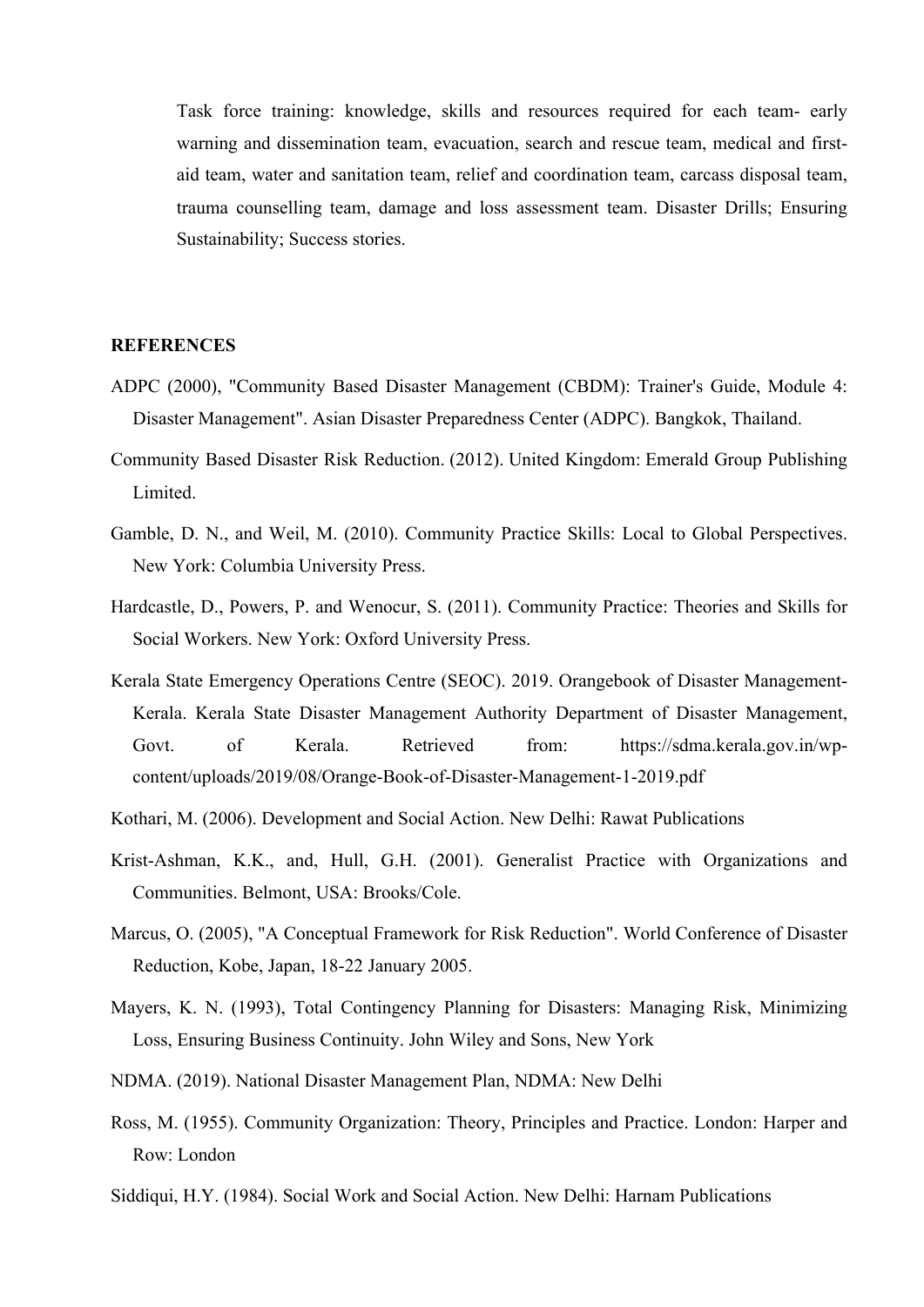- Sphere Association. 2018. The Sphere Handbook: Humanitarian Charter and Minimum Standards in Humanitarian Response. Switzerland: Sphere
- UNDRR. (2019). Words into Action: Local Disaster Risk Reduction and Resilience Strategies. Switzerland: United Nations Office for Disaster Risk Reduction (UNDRR)

#### **1.4. WORKING WITH VULNERABLE GROUPS**

**CO1:** Understand the concepts and historical evolution of social work practice with groups

**CO2:** Recognize the phases of social group work and analyse the dynamics of group processes during these phases.

**CO3:** Apply the principles, models, skills and techniques of social group work practice vulnerable groups

- **I. Social Group Work:** Concept of group and types of groups. Definition, objectives and characteristic of group work. Impact of group experience on the individual. History of Social Group Work, Principles of group work. Scope of group work.
- **II. Social Group Work Process:** Phases of the group work process**-** Intake, study, goalsetting, intervention, evaluation. Stages of Group Development - goal-setting, group norm, problem solving, decision making, conflict resolution. Programme as a tool, principles of programme planning, programme media, programme development process.
- **III. Social Group Work Dynamics and Models:** Social Dynamics of Groups- group size, member resources, structure, leadership, roles, norms, cohesiveness, processes, teams. Group Work Models- Social Goals Model, Remedial and Reciprocal Model. Kurt Lewin's Models.
- **IV. Social Group Work recording:** Principles of Recording. Types of Recording-Summary, Descriptive, Process, Problem-oriented and Summative. Formats for Group Work Recording.
- **V. Working with Vulnerable Groups:** Types of Vulnerable Groups- Women, Children, Disabled, Elderly, Migrants, Informal Workers, Other Socially Disadvantaged Groups. Special needs of different groups and group work with these groups.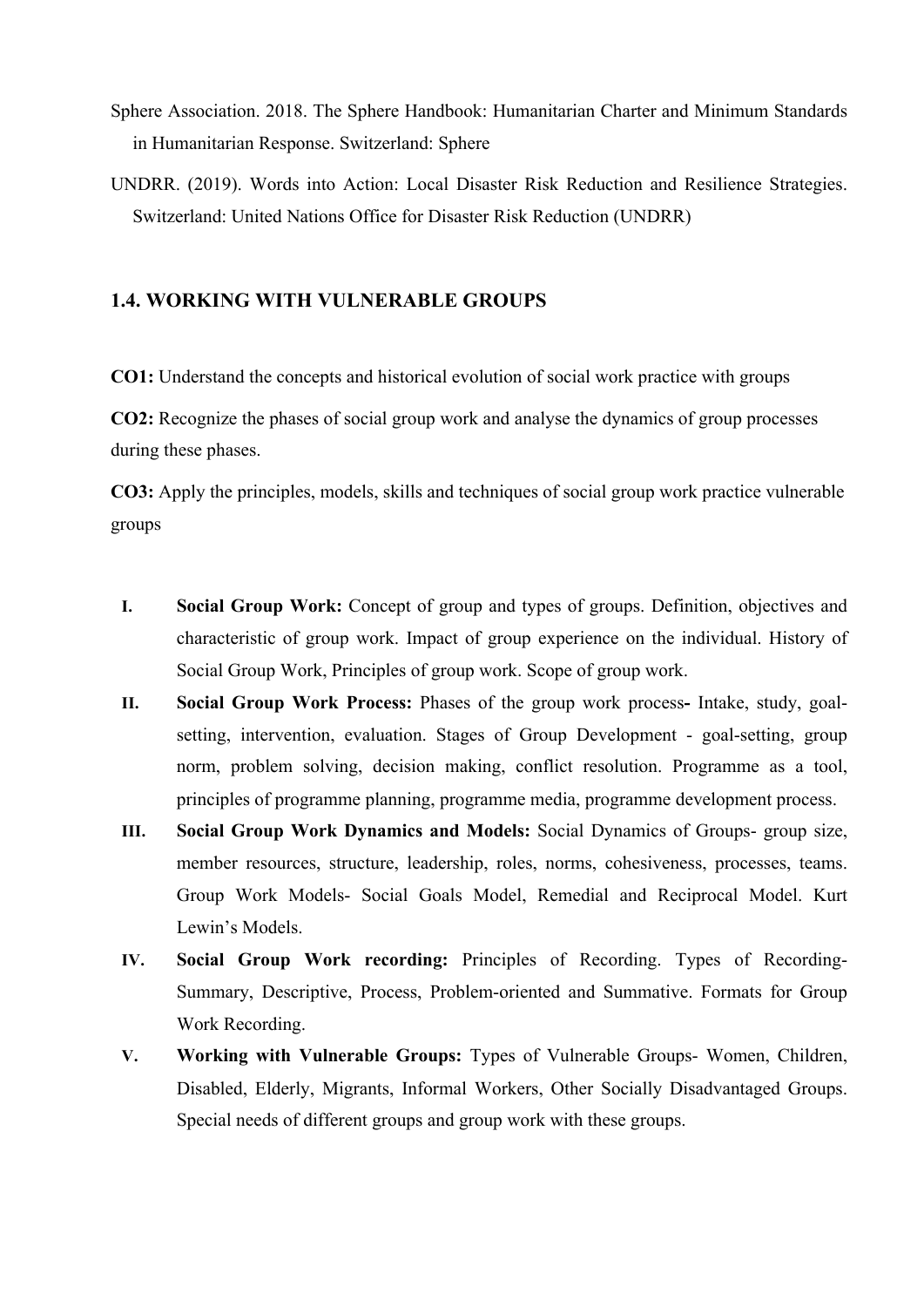#### **REFERENCES**

- Capuzzi, David; Gross, Douglas R; Stauffer, Mark D (2010). Introduction to Group work. Jaipur: Rawat publications.
- Crawford, K., Price, M. and Price, B. (2015). Groupwork Practice for Social Workers. New Delhi: Sage
- Fatout, M. (2017). Models for Change in Social Group Work. United Kingdom: Taylor & Francis.
- Konopka, Gisela (1963). Social Group Work, A Helping Process, New York, Prentice Hall, Inc.
- Lassner, J. (2013). Social Group Work: Competence and Values in Practice. United States: Taylor & Francis.
- Napier, Gershenfeld. (2005). Group Theory and Experience. AITBS Publications.
- Siddiqui, H Y (2008). Group Work: Theories and Practices. Jaipur: Rawat publication.
- Toseland, R.W. and Rivas, R.F. (2009). Introduction to Group work practice. New York: Pearson/Allyan and Bacon.
- Trecker, H B. (1990) Social Group Work Practice. New York: Women's Press.
- Trecker, H.B. (1972). Social Group Work: Principles and Practice. Associated Pub. House
- Weil, M., Chau, K. L., Southerland, D. (2019). Theory and Practice in Social Group Work: Creative Connections. United Kingdom: Taylor & Francis.

#### **1.5. WORKING WITH INDIVIDUALS- PSYCHOLOGICAL FIRST-AID (PFA) AND REHABILITATION**

**CO1:** Understand the concepts and historical evolution of social work practice with individuals/case work

**CO2:** Recognize the phases of social case work and

**CO3:** Apply the principles, skills and techniques of social case work practice to the psychological first-aid, crisis intervention and rehabilitation

I. **Social Case Work:** Definition, nature, objectives, relevance, scope - relation of Social Case Work to other methods of Social Work - historical development of Social Case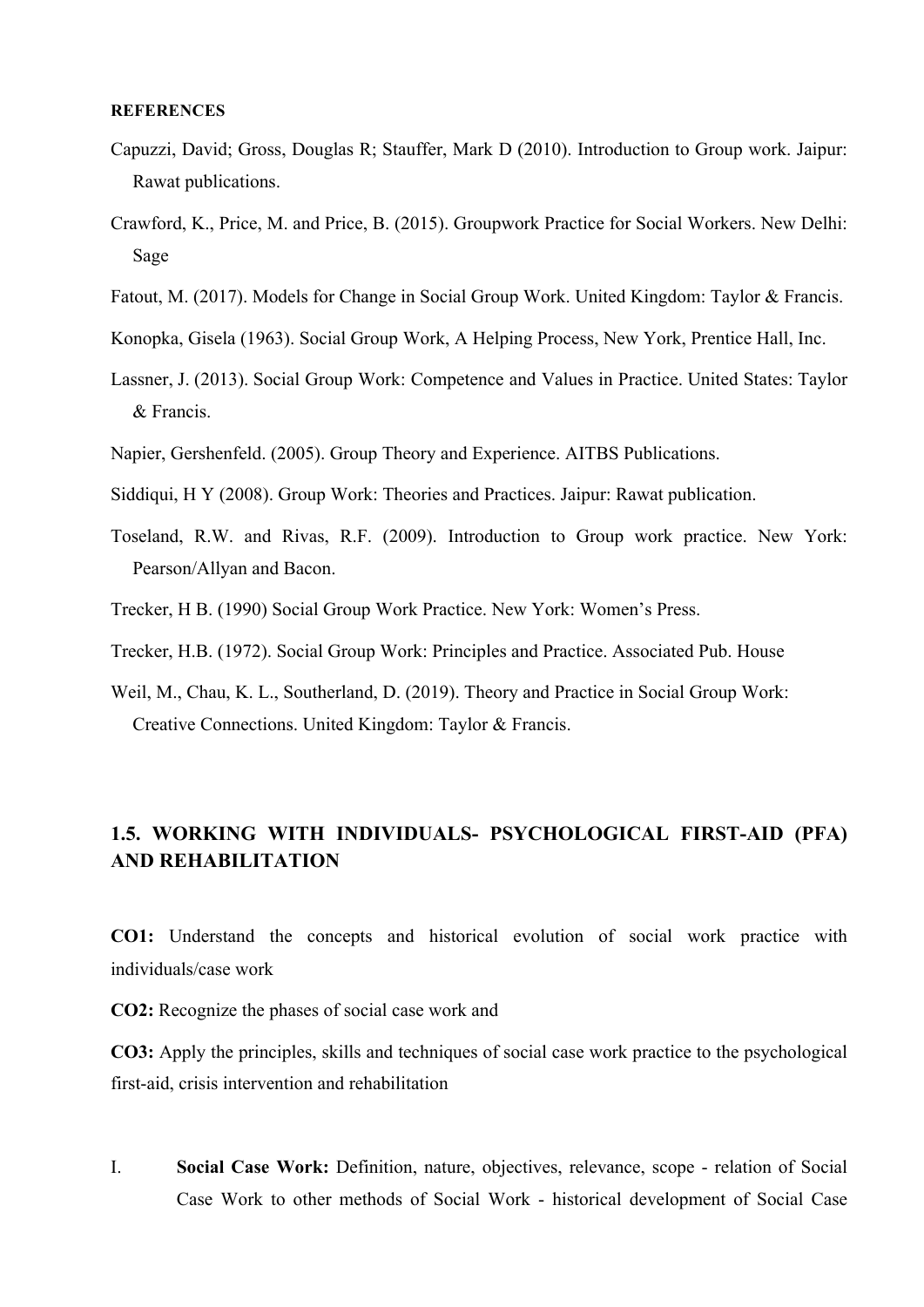Work - Principles and components of Social Case Work and ethical issues in the practice of Social Case Work. Client-Worker Relationship: Definition, use and characteristics. Transference and Counter –Transference and their use in diagnosis and treatment.

- II. **Phases of Case Work Process:** 1. Engagement 2. Exploration 3. Planning: Assessment: Multidimensionality of assessment-critical role of assessment various components of assessment- different systems of assessment – intra-personal, interpersonal and environmental systems, family system and social support systems; Tools for Exploration and Assessment: Interviewing, supportive techniques, home visits, collateral contacts and referrals. Goal setting and formulation of contract 4. Intervention: Implementation and Goal Attainment 5. Evaluation 6. Disengagement/Termination.
- III. **Settings and Skills:** Skills and techniques in helping process in case work: Settings of Case Work. Client-Worker Relationship: Definition, use and characteristics. Transference and Counter –Transference and their use in diagnosis and treatment. Support, Clarification, Interpretation, Suggestion, Developing insight, Identification, Resource Utilization, Environmental Modification, Counselling.
- IV. **Recording in Social Case Work:** Recording: use, structure and content Methods of recording: Verbatim, narrative, condensed, analytical and summary records – supervision.
- V. **Psychological First-Aid (PFA), Crisis Intervention and Rehabilitation**: Concepts of Psychological Firs-Aid, Crisis intervention and Rehabilitation. Identifying people who require PFA. Steps in PFA. Do's and Don'ts in PFA. Types of Crisis. Types of Rehabilitation and Process involved in rehabilitation. Robert's 7-stage crisis intervention model.

#### **REFERENCES**

Gordon, G. (1965). Principles of Social Case Recording. London: Colombia University Press

- Guy Winch. (2013). Emotional First aid. Australia: Exisle Publications
- Hamilton, G. (1964). Theory and practice and Practice of Social Casework. London: Colombia University Press
- Hepworth et al. (2010). Theory and Skills in social work. California: Brooks/Cole, Cengage Learning
- Lester, Miles. (2011). Social Rehabilitation: Theory and Practice. Clanrye International.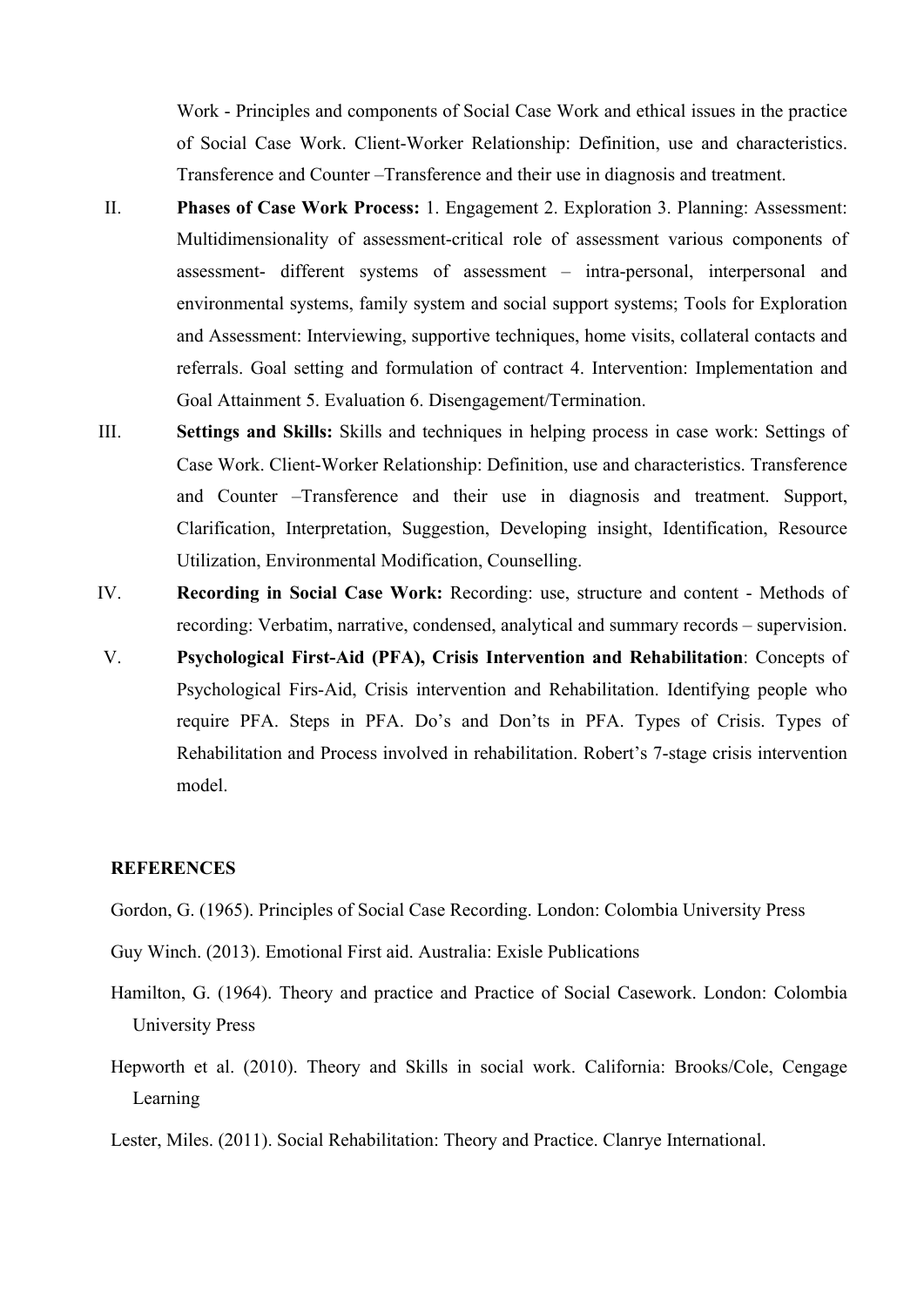- Mathew, G. (1992). An Introduction to Social Case Work. Mumbai: Tata Institute of Social Sciences,
- Munson, C.E. (1979). Social Work Supervision. London: Collier Macmillan Publishers.

Perlman, H.H. (1957). Social Casework: A Problem-Solving Process. London: University Chicago

- Perlman, H.H. 1957. Social Casework: A Problem-Solving Process. Chicago: The University of Chicago Press
- Roberts, A.R. (2000). Crisis Intervention Handbook- Assessment, Treatment and Research. Oxford University Press

WHO. (2013). Psychological First Aid- Facilitator's manual for orienting field workers. WHO

#### **SEMESTER II**

#### **2.1. DISASTER MANAGEMENT MODELS**

- CO 1: Understand how governments respond to disasters globally
- CO 2: Identify international best practices and pitfalls in the area of Disaster Management
- CO 3: Appraise the disaster Management capabilities of India and the state of Kerala
- I. **Disaster Management Models:** Uses of Disaster Models. Kelly's Circular Model. The Crunch Model. The Pressure and Release Model. Access Model. Other Models.
- II. **International Disaster Management Experience:** International disaster management efforts during Spanish Flu (1918), Tsunamis (2004) and COVID (2019). The Cuban Model of Hurricane Risk Management, Japan's Emergency Management and response System. Bangladesh multi-hazard risk reduction Model. Critical analysis of International disaster management experience- identifying gaps and best practices.
- III. **National Disaster Management Experience:** Bengal Famine (1943). Bhopal Gas Disaster (1984), Surat Plague (1994), Orissa Super-cyclone (1999), Gujarat Earth Quake (2001), South India Tsunami (2004). Bihar floods. Landslides in North-East Himalayas. Heat Waves in Rajasthan, Andhra Pradesh and Telangana. Cold Waves in Rajasthan and Uttar Pradesh. Critical analysis of National experience- identifying gaps and best practices.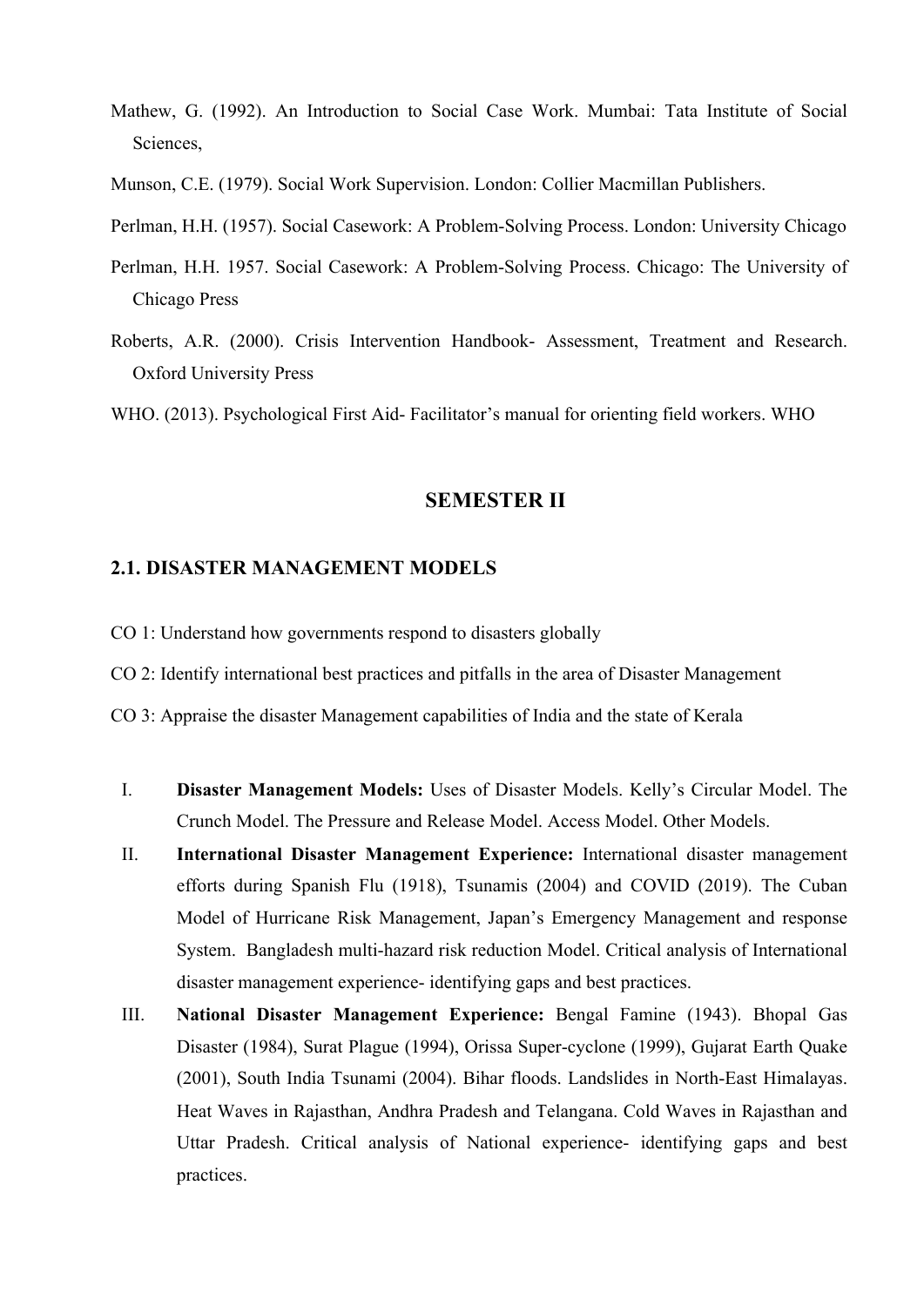- IV. **Kerala Disaster Management Experience**: Landslides. Coastal Floods. Sabarimala Stampede. NIPAH (2018). Kerala Floods (2018). COVID (2019). The three pillars of the Kerala Model of Resilience: Education, Health and Local Governance. Best Practices: KILA Training Programme, School Safety, Social Volunteer Force, State Multi-purpose shelters, Community Kitchen and Youth Volunteerism. Critical analysis of Kerala experience.
- V. **International NGOs and best practices:** Red Cross, Sphere, Oxfam, World Relief, Caritas, CBM International. Critical analysis of NGO experience.

- Aguirre, B.E. (2005). Cuba's Disaster Management Model: Should It Be Emulated? International Journal of Mass Emergencies and Disasters November 2005, Vol. 23, No. 3, pp. 55-71. Retrieved from: http://www.ijmed.org/articles/316/download/
- Blaikie P., Cannon T., Davis I. and Wisner B. (1994), At Risk: Natural Hazards, People's Vulnerability and Disasters. Routledge, London.
- Samuel, J., and Abraham George, A. (eds.). (2019). Towards disaster risk reduction in Kerala: Experiences, Perspectives and Way Forward, Plan International.
- Joseph, Jacquleen et al. (2018). Leadership for Disaster Resilience- Learning from the current practices in India. Mumbai: TISS & IIHS
- Kelly, C. (1998). "Simplifying Disasters: Developing a model for Complex Non-linear Events". Proceedings of International Conference on Disaster Management: Crisis and Opportunity: Hazard Management and Disaster Preparedness in Australasia and the Pacific Region, Cairns, Queensland, Australia, pp. 25-28, 1-4 November, 1998
- Kumar, S. (2008). Best Practices and Case Studies on Disaster Management: The Maharashtra Experience. Mumbai: Relief & Rehabilitation, Govt of Maharashtra
- Moore, M. et al. (2007). Models of Relief: Learning from Exemplary Practices in International Disaster Management. Working Paper- 514. RAND Center for Domestic and International Health Security
- Thummarukudy, M and Peter, B. (Eds.). (2019). Leaving no one behind: Lessons from the Kerala Disasters. Kerala: Mathrubhumi Books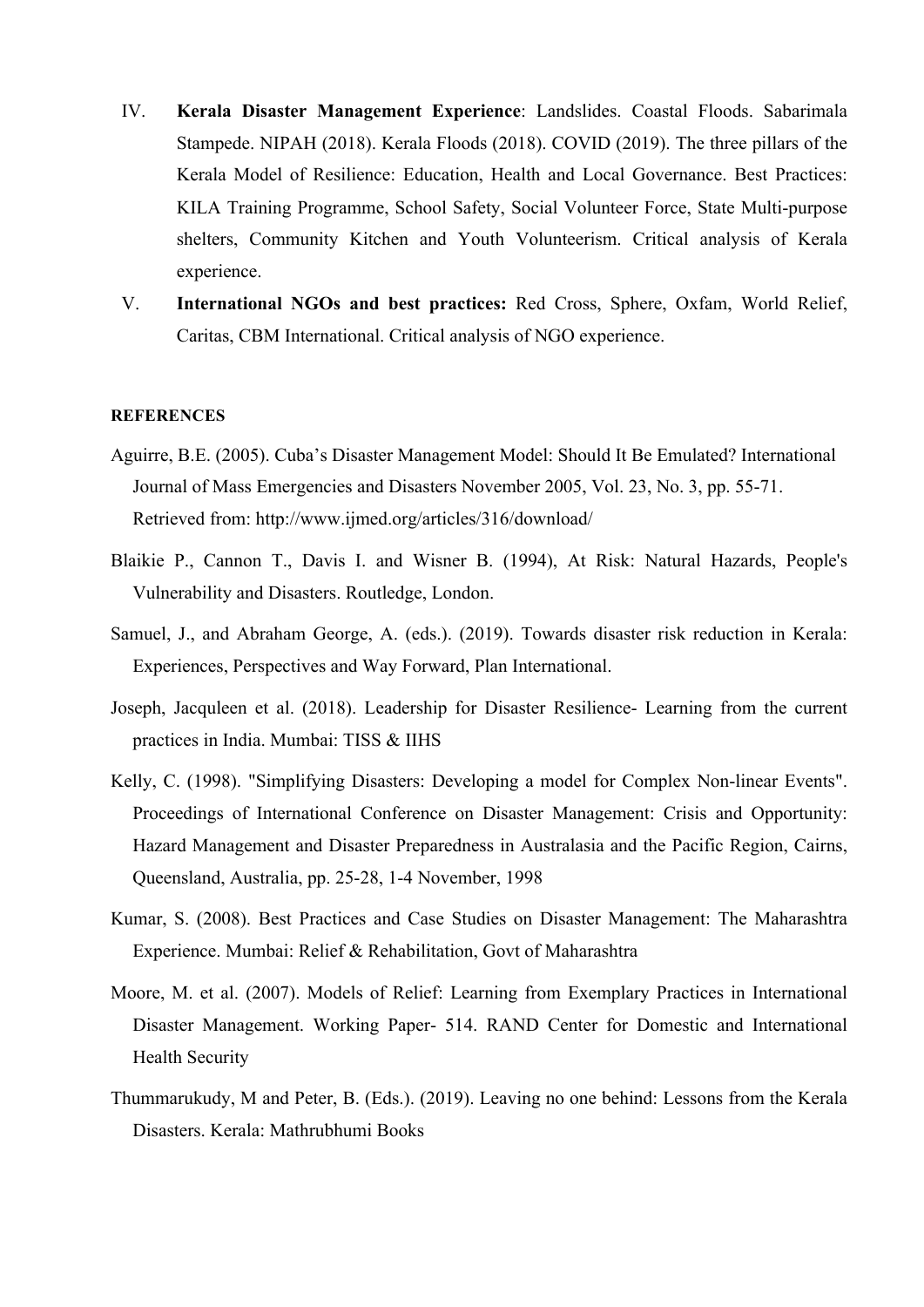- Srivastava, N., et al. (2016). Effects of Various Disaster Management Approaches: An Evidence Summary. London: EPPI-Centre, Social Science Research Unit, UCL Institute of Education, University College London.
- Santha, S. D. and Bhuvaneswari, S. (2009). A Malady amidst Chaos: A Study on the Population Vulnerability to the Chikungunya Epidemic in Kerala. Loyola Journal of Social Sciences, 23(2):111-129.
- Santha, S. D. (2015). Early Warning Systems among the Coastal Fishing Communities in Kerala: A Governmentality Perspective. Indian Journal of Social Work, 76(2): 199-222.
- Santha, S. D. (2020). Climate Change and Adaptive Innovation: A Model for Social Work Practice. London: Routledge.
- Santha, S. D. and Ratheeshkumar K. S. (2010). Population Vulnerability and Disaster Risk Reduction: A Situation Analysis among the Landslide affected Communities in Kerala, India. Jamba: Journal of Disaster Risk Studies, 3(1): 367-380.
- Reddy, S. (Ed.) (2019). The Asian Tsunami and Post-Disaster Aid. New Delhi: Springer.
- United Nations. (2006). NGOs & Disaster Risk Reduction: A Preliminary Review of Initiatives and Progress Made. Background Paper for a Consultative Meeting on A "Global Network of NGOs for Community Resilience to Disasters". Geneva: United Nations.

#### **2.2. DISASTER VULNERABILITY AND SUSATAINABLE DEVELOPMENT**

CO 1: Recognize how social structures (such as race, class, gender etc.) generates disaster vulnerability and privilege

- CO 2: Theorize how changes in society could result in better disaster risk reduction.
- CO 3: Apply critical thinking and social analysis skills to disaster situations
	- I. **Social Vulnerability:** Disaster Vulnerability- Concept and Dimensions- Geographical, Social, Economic, Cultural, Technological. Social Structure. Cleavage of Caste, Class, Gender, race and ethnicity, Refugees, Migrants, Children and Women, aged, unorganized Labour, Persons with Disability. Changing society to reduce social vulnerability. Professionals' social position and resulting vulnerability and privilege.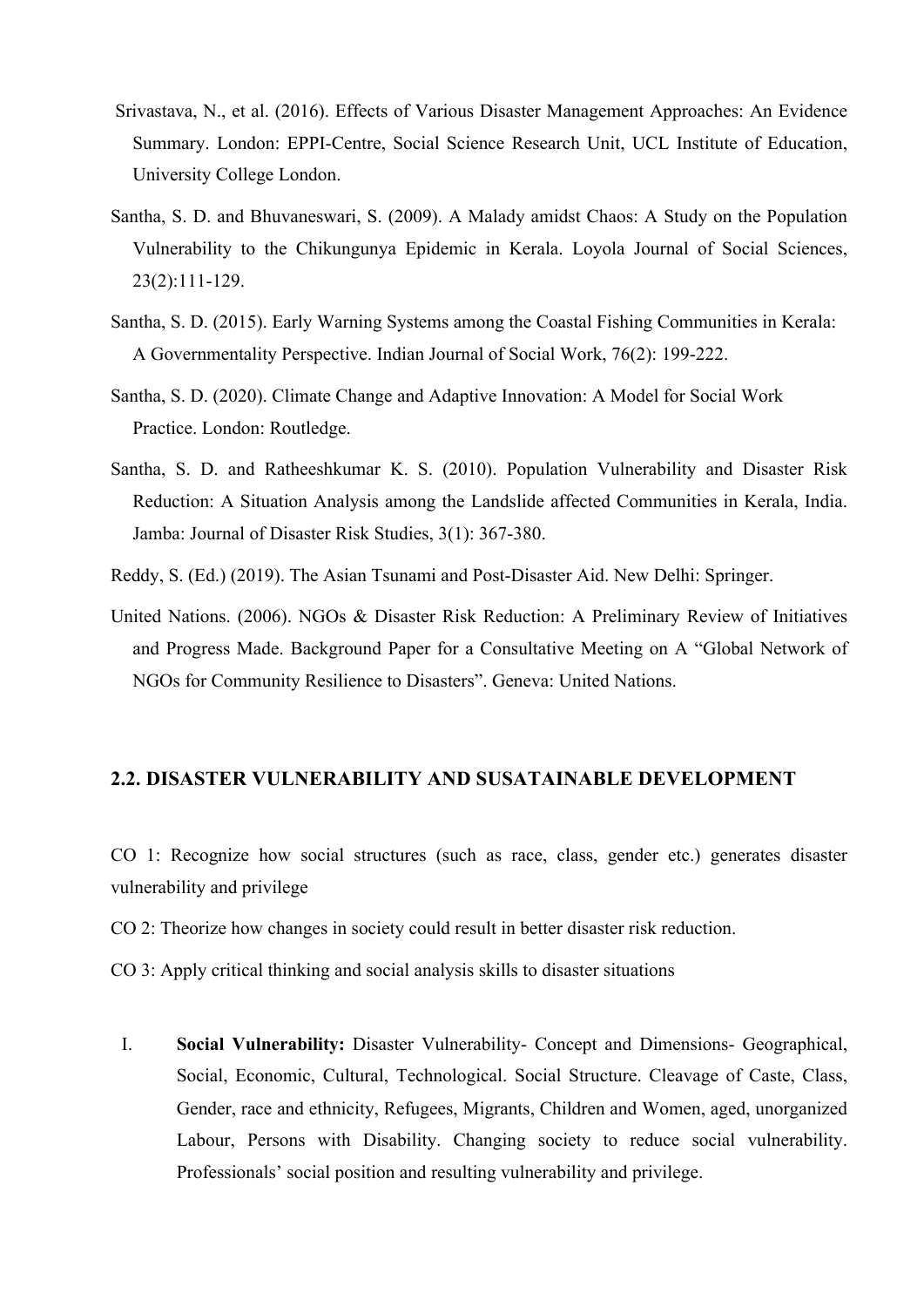- II. **Social Theories of Disasters:** Sociological Analysis and Critical Thinking about disasters. Theories and perspectives- Conflict theory, Development theory, Risk and Uncertainty Theories (Ulrich Back and Giddens), Feminist theories. Social Work Theories**-** The systems theory, Person-in-environment, Empowerment and Strength-based approaches. Integration of theories and perspectives.
- III. **Political Economy of Disasters:** Economic impacts of disasters- long and short-term. The Schumpeterian model and arguments against it. Economic Assessment post-disasterquantification approaches and challenges. Factors affecting vulnerability and promoting resilience. Government dynamics in the face of disasters- political effect, bailout effect, racket effect, desperation effect**.** Government spending on disasters- Preventive spending and Palliative spending. Role of political development in mitigating effects of disasters. The politics of international aid.
- IV. **Community Participation:** Community Power: power structure-sources of powerweberian pluralist theory. Community Leadership: Concept and types. Community Participation: Concept and Degrees. Culture and Disasters: Relevance of indigenous knowledge, appropriate technology and local resources. Social Capital and Social Networks.
- V. **Disasters and Sustainable Development:** Definition and Meaning of Sustainable Development. The Sustainable Development Goals. Indicators and Measures of Development. Hyogo and Sendai Frameworks and Disasters. Impact of Development projects such as dams, embankments, changes in Land-use etc. Climate Change Adaptation. Prevention of Disasters. Relationship between sustainable development and disasters.

- Blaikie, Piers et al. (1994). At risk: Natural hazards, people's vulnerability, and disasters. New York: Routledge
- Cohen, C. and Werker, E. The Political Economy of "Natural" Disasters Charles Cohen Eric Werker. Working Paper 08-040. Harvard Business School. Retrieved from: https://www.hbs.edu/faculty/Publication%20Files/08-040.pdf
- Dominelli, Lena et al., (eds.) (2019). The Routledge Handbook of Green Social Work. London: Routledge.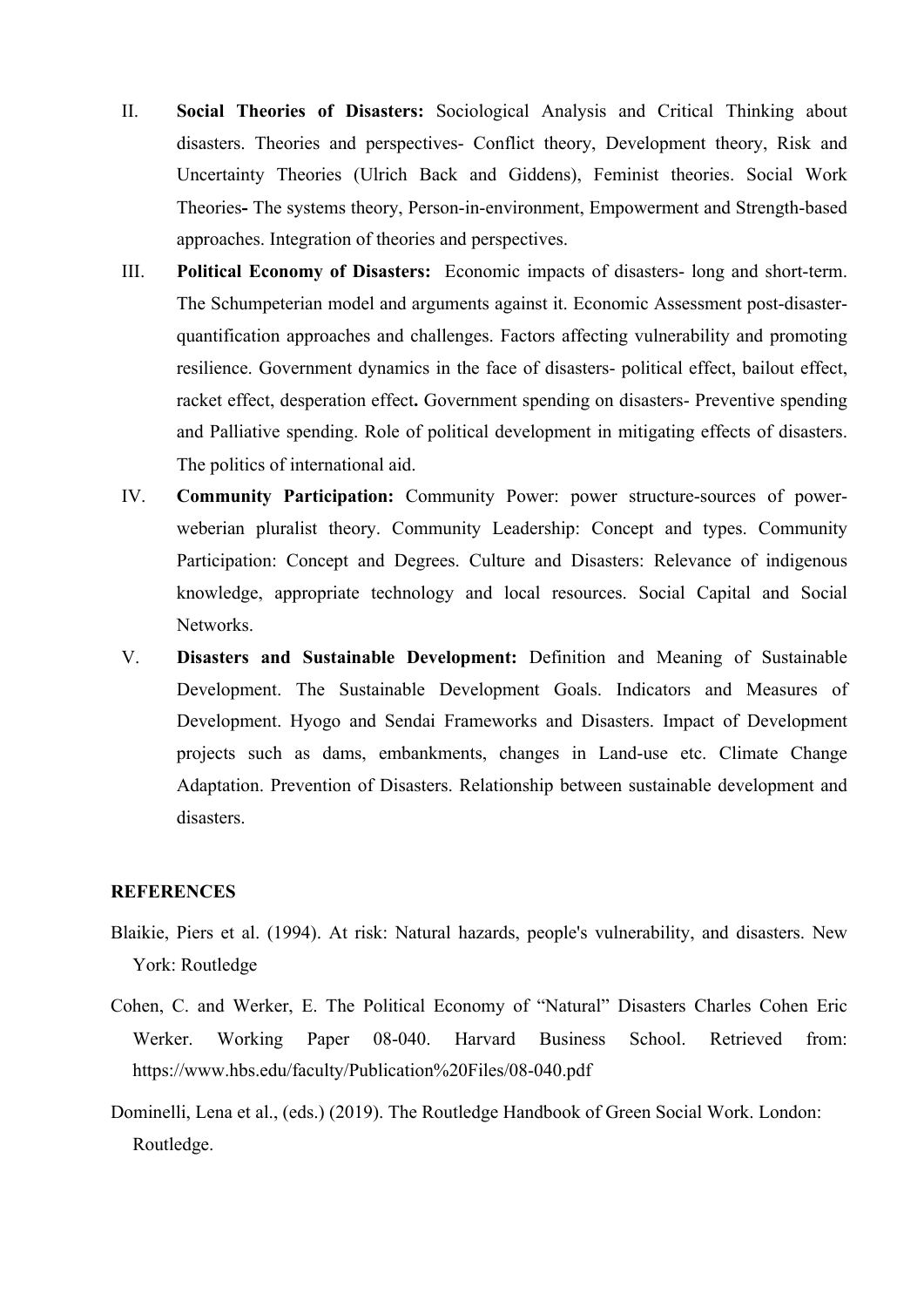- Fisher, Henry W. (1998). Response to Disaster: Fact Versus Fiction & Its Perpetuation: The Sociology of Disasters. New York: University Press of America, Inc.
- Gupta Anil K, Sreeja S. Nair. (2011). Environmental Knowledge for Disaster Risk Management. New Delhi: NIDM
- Joseph, Jacquleen. (2013). Measuring Vulnerability to Natural Hazards: A Macro Framework, Disasters, 37(2), 185-200.
- Parasuraman, S., and Acharya, N. (2000). Analysing forms of vulnerability in a disaster. The Indian Journal of Social Work, 61(4)
- Pelling Mark. (2003). The Vulnerability of Cities: Natural Disaster and Social Resilience. London: Earthscan Publishers
- Pretty, J. N., Guijt, I., Scoones, I., & Thompson, J. (1995). *A trainers' guide to participatory learning and action.* IIED Training Materials Series No. 1. London: IIED.
- The World Summit on Sustainable Development 2002: A UK Progress Report, Third Report of Session 2004-05, Report, Together with Appendix and Formal Minutes. (2005). United Kingdom: Stationery Office.
- Tierney, Kathleen. (2014). The Social Roots of Risk: Producing Disasters, Promoting Resilience. Stanford University Press
- Tierney, K. (2019). Disasters: A Sociological Approach. United Kingdom: Wiley.

#### **2.3. SOCIAL WORK RESEARCH AND STATISTICS**

CO 1: Develop an understanding of research and appreciate its significance in Social Work

CO 2: Develop skills in the selection and formulation of research problem, reviewing literature, preparing a proposal and preparing a tool for data collection.

CO3: Evaluate various research designs and discuss their strengths and weaknesses.

CO4: Illustrate the various statistical tools relevant to social work research

I. **Social Work Research:** Concept, definition and objectives: differentiate social research and social work research - Scientific enquiry: scope and nature, basic elements of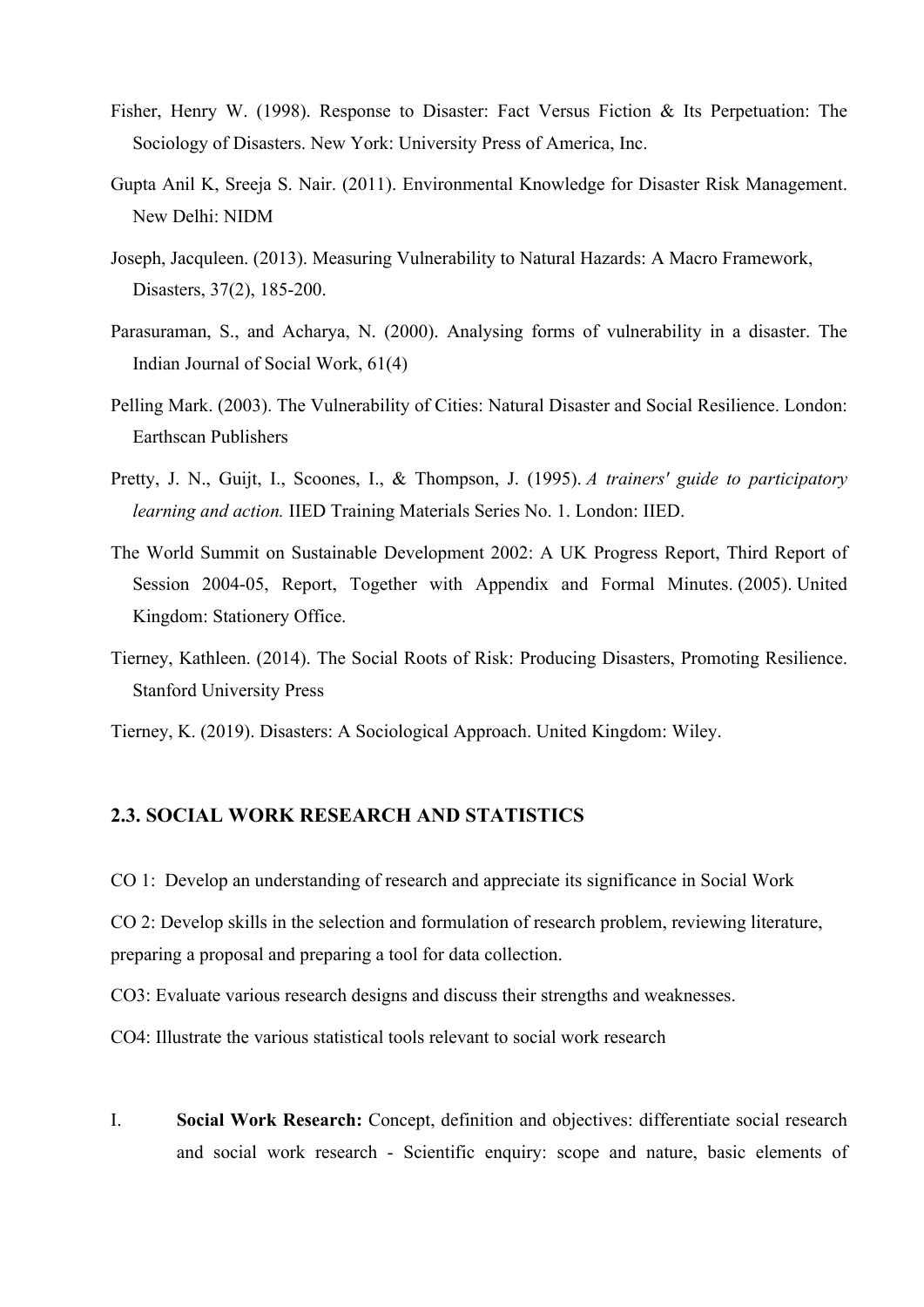scientific method - Research paradigms: quantitative and qualitative- philosophical dimensions of research - Epistemological and Ontological considerations.

- II. **Quantitative Research Methods:** Basic Steps in quantitative research**:** Concepts, theoretical and operational definition, role of theory in research, variables and measurement. Hypothesis- definition, types, sources and significance. Review of literature: importance and methods. Quantitative Research Designs: cross sectional, longitudinal, comparative, evaluative, action research, experimental. Quasi-experimental design. Single subject designs in social work, group design. Sampling: Concepts, types, sampling frame and logic. Methods and tools of Data Collection: Structured Interview, Self-completion Questionnaire, Structured Observation. Reliability and validity of tools. Data Analysis- procedure, tools and software. Advantages and disadvantages.
- III. **Qualitative Research Methods:** The Process of Qualitative Research. Qualitative Research Designs: Narrative, Case Study, Ethnography, Phenomenology, Grounded Theory, Hermeneutics. Methods of data collection: Observation, life histories, indepth/unstructured interviews, group interviews and focus group discussions, case studies. Analysis of Qualitative Data: procedure, types (Thematic analysis, Content Analysis), tools and CAQDAS. Advantages and disadvantages.
- IV. **Statistics for Social Work**: Introduction- Scope and Limitations- Descriptive statistics: Averages, Dispersion, Skewness and Kurtosis (only concept and applications, No calculations)- Inferential Statistics: Testing of Hypothesis: Chi-square test, Student's t test, ANOVA- Correlation and Regression-Factor Analysis. (concept and application only, no calculations).
- V. **Writing and Publication:** Major components of a research report, Report Writing: Format – Style – Content - Qualities of a good research report – Communicability – Appendix, Bibliography, Footnotes, etc. – Rules of Report Writing - applications of APA format. Writing an article for publication. Dissemination of Study. Formulation of research proposal meaning and major steps of a research proposal -ethical considerations in research.

#### **REFERENCES:**

Alan Bryman, (2012) Social Research Methods. New York: Oxford University Press.

Babbie, Earl; Wagner, Willian E and Zaino, Jeanne (2018). Adventures in Social research using SPSS. Sage publishers.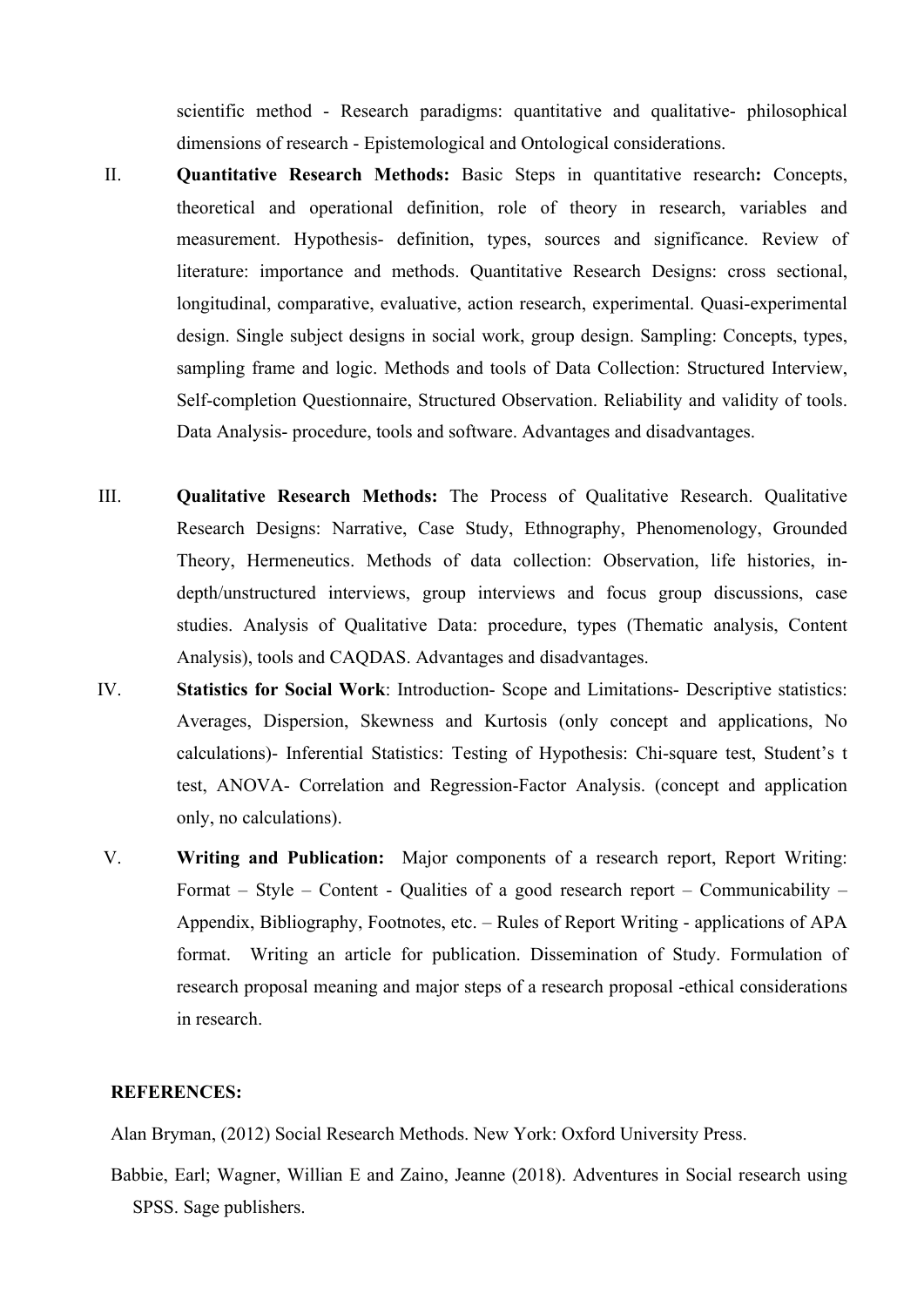- Cramer Duncan, (1999). Fundamental Statistics for Social Research: Step-by-Step Calculations and Computer Techniques using SPSS for Windows, New York: Routledge.
- Creswell, John W. and Creswell, J. David (2017). Research Designs: Qualitative, Quantitative and Mixed Approaches, Sage publishers.
- Darin, Weinberg. (2002). Qualitative Research methods, UK: Blackwell publishing
- Gupta, SC (2018). Fundamentals of Statistics. New Delhi: Himalaya Publishing House.
- Lal Das DC (2017). Practice of Social Research: Social Work Perspective. Jaipur: Rawat Publications
- Meier, Patrick. Digital Humanitarians How Big Data is Changing the Face of Humanitarian Response. NY: CRC Press.
- Mikkelsen B. (2005). Methods for Development Work and Research. A new guide for practitioners, Sage.
- Rubin, A. & Babbie, E. (2005). Research Methods for Social Work. California: Brooks/Cole Publishing Company.
- Sirkin, R Mark. (2007). Statistics for Social Sciences, Sage Publishers

The Handbook of Social Work Research Methods. (2010). United Kingdom: SAGE Publications.

#### **2.4. ADMINISTRATION OF HUMAN SERVICE ORGANIZATIONS (HSOs)- DISASTER RESILIENCE BUILDING**

CO1: Understand the roles and duties involved in administering and managing Social Welfare **Organizations** 

CO 2: To understand the disaster response and communication in crisis

CO 3: To develop system relevant occupation and communication flow chart to direct the intervention

CO 4: To create social media communication models to effectively address the disasters

I. **Social Welfare Administration:** Social Welfare Administration and Social Work Administration. Social Work Administration as a method. Tasks of Social Work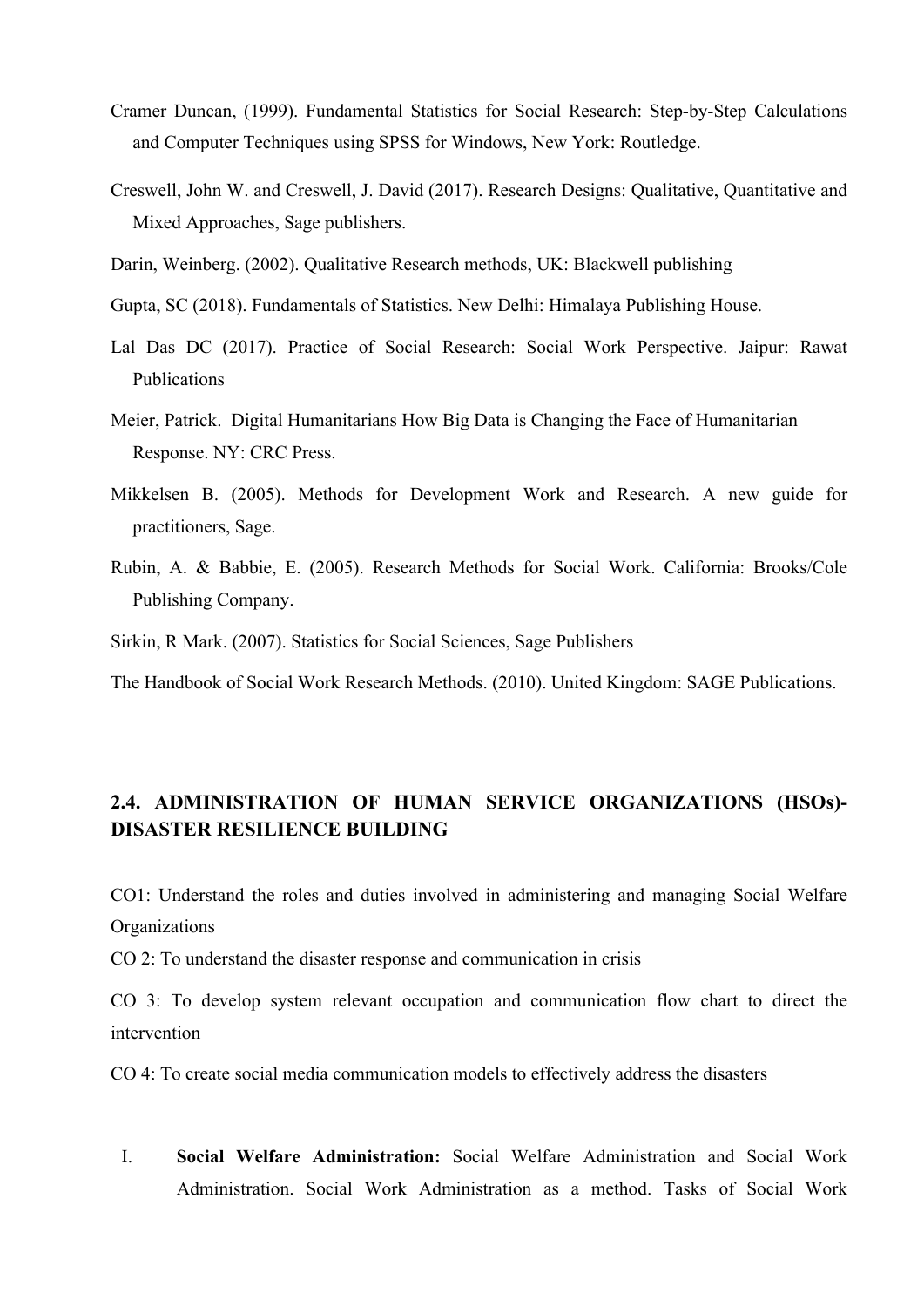Administrator. Principles of Social Work Administration. Human Service Organizationsconcept, types and their functions. Social Welfare Administration in India.

- II. **Skills for Social Welfare Administration:** Administrative Functions (Planning, Organising, Staffing, Directing, Co-ordinating, Reporting and Budgeting); Personnel, Finance and Office Management functions. Using MS Office: Word, Excel and Power point. Registration of NGOs.
- III. **Disaster Response:** Concept, Significance, Components. Disaster Response Plan, activation and coordination. Resource Management- Financial, Medical, equipment, communication, Human, transportation, Food and essential commodity (Identification, Procuring, Propositioning and deployment). System Relevant Occupation: Critical Infrastructure management, Evacuation, search and rescue services, Humanitarian Logistics Management. Relief and recovery activities: Communication, Camp management, WASH (water supply, sanitation and hygiene promotion), Community Health, Emergency support functions, Need and damage assessment.
- IV. **Disaster Communication:** Disaster Communication- Role of Communication in Disasters, Types of communication in case of disasters (radio, satellite phones, video conferencing, electronics devices). Information and Disasters- Role of Information from disaster affected community, Disaster management Information System, Organizing and effective dissemination of information, feedback for improving information. Media and Disasters**:** Media representations of disasters, impact of media coverage, Social Media, Public Communication and handling of media, role of media in disaster mitigation. Capturing Local Knowledge, Information, Education, Communication, and Training.
- V. **Disaster Recovery and Reconstruction**: Concepts of Recovery and Reconstruction. Phases of Disaster Recovery. Information for Recovery- Post-disaster Review. Logistics for Recovery. Individual Disaster Recovery. Resettlement as recovery. Disaster recovery policy processes. Capturing Local Knowledge to inform recovery programmes. Recovering cultural heritage.

#### **REFERENCES:**

Arefian, F. F. (2018). Organising Post-Disaster Reconstruction Processes. Springer

Chowdhry, P. D. (2000). Social Welfare Administration, Atma Ram Sons., Delhi,

Fischoff, B (1995). Risk perception and communication unplugged: Twenty years of Process. Risk Analysis, 15(2):137-145, http://www.soc.iastate.edu/Sapp/Fischhoff.pdf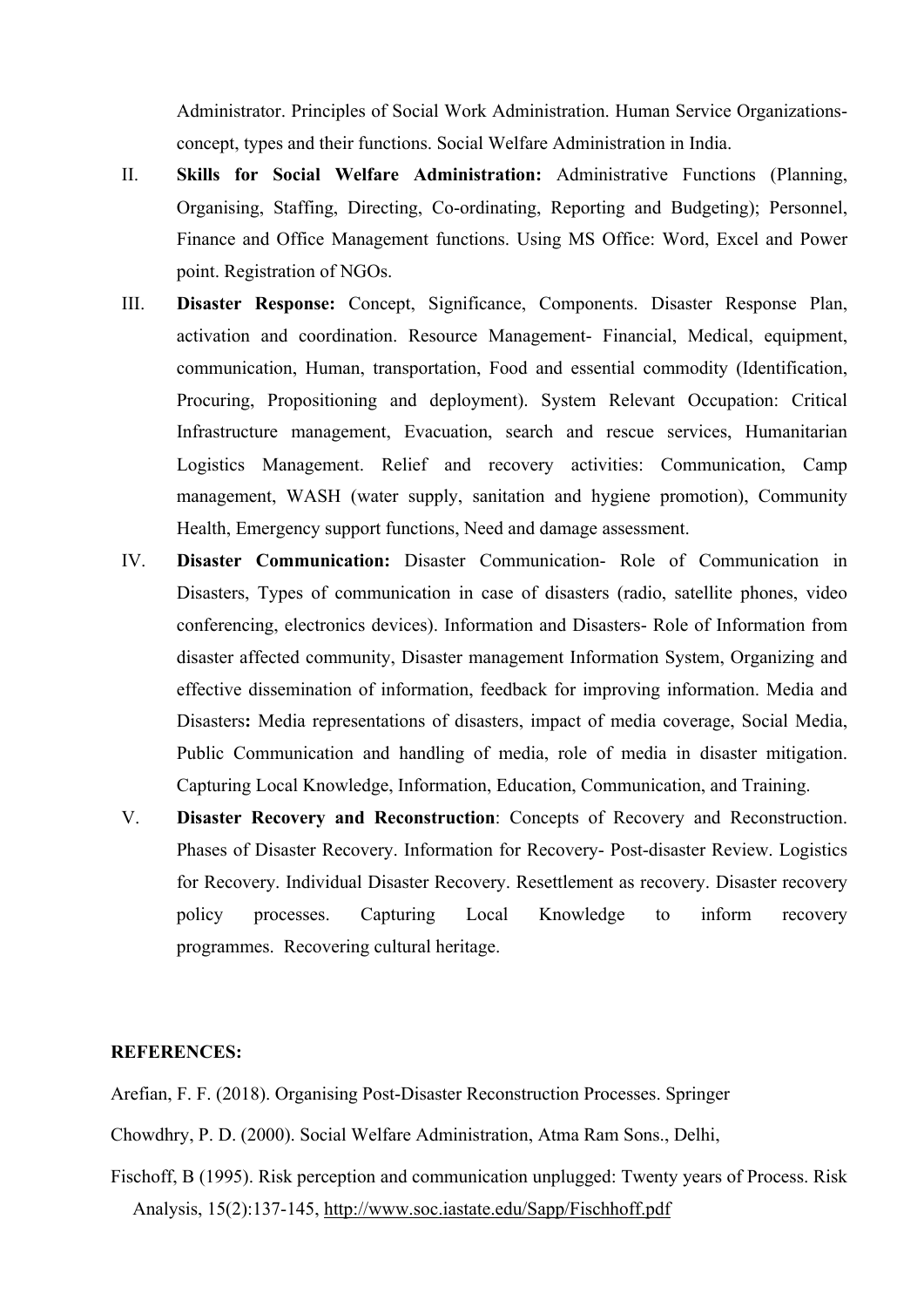- Goel, S.L., Jain R.K. (2002). Social Welfare Administration: Theory and Practice, Vol. 1 and 2. New Delhi: Deep & Deep Publications.
- Koontz, Harold and Heinz Weihrich. (2000). Essentials of Management. New Delhi: Tata McGraw-Hill Publishing Company Limited.
- Lindell, M., Prater, C., and Perry, R. (2006). Fundamentals of Emergency Management, Chapters 4. ―Risk Perception and Communication. http://training.fema.gov/EMIWeb/edu/fem.asp
- Longstaff, P.H. and Yang, Sung-Un. (2008). Communication management and trust: Their role in building resilience to surprises such as natural disasters, pandemic flu, and terrorism. Ecology and Society 13(1), http://www.ibcperu.org/doc/isis/8551.pdf
- March, A. and Kornakova, M. (2017). Urban Planning for Disaster Recovery. Butterworth-Heinemann
- Miller, D.S. and Rivera, J. D. (2011). Community Disaster Recovery and Resiliency: Exploring Global Opportunities and Challenges. Boca Raton, FL: CRC Press, Taylor & Francis
- Paton, D. and Johnston, D. (2006). Disaster resilience: An integrated Approach. Charles C Thomas Pub Ltd.
- Paul Spicker (2008). Social policy themes and approaches: Policy Press, Bristol, UK.
- Reidar, D. (2004). Evaluating Development Programmes and Projects. Second Edition., Sage Publications
- Rodriguez, H. W. Diaz, J.M. Santos and B. E. Aguirre. (2007). Chapter 29: Communicating Risk and Uncertainty: Science, Technology, and Disasters at the Crossroads in H. Rodriguez, E.L. Quarantelli and R.R. Dynes (Eds). Handbook of Disaster Research. New York, NY: Springer.

Menon, V. C. (2015). Managing Humanitarian Logistics, New Delhi: Springer

#### **2.5. SELF-CARE SKILLS FOR THE DISASTER SOCIAL WORKERS**

- CO1: Initiate self-reflection to discover strengths and weaknesses
- CO 2: Plan and work towards personal and professional development
- CO 3: Diagnose personal trauma and undertake initiatives for healing
- CO 4: Develop Life Skills and Safety Skills for disaster Management practice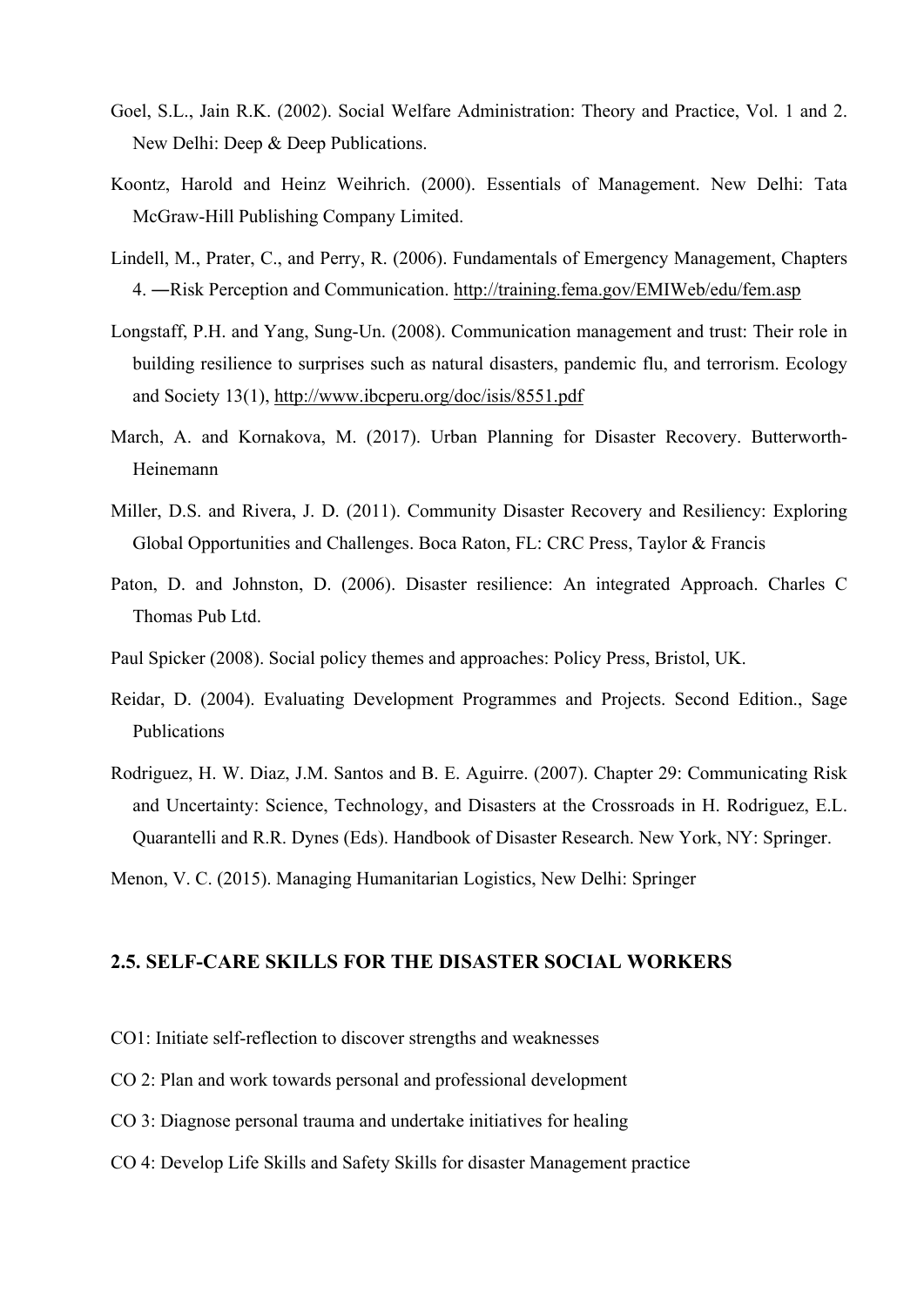- I. **Self-Reflection**: Meaning. Dimensions of Self- Physical, mental, emotional, social, spiritual. Personal Values and beliefs. Philosophy of Life and Meaning of Happiness.
- II. **Personal and Professional Self Development:** Attributes of a mentally healthy individual. Attributes of a professional. Planning for Personal and Professional development.
- III. **Life and Safety Skills Training:** WHO Life Skills- Problem solving, critical thinking, effective communication skills, decision-making, creative thinking, interpersonal relationship skills, self- awareness, empathy, and coping with stress and emotions. Safety Skills- WASH
- IV. **Self-Care:** Achieving Balance. Time Management. Health- Nutrition and Exercise. Managing Relationships. Meditation and Mindfulness.
- V. **Trauma, Mal-adaptive behaviour and Self-Healing:** Trauma and its causes. Identifying the effects of Trauma. Finding the roots of Trauma. Working with Trauma and Maladaptive Behaviour.

- Erlene-Grise Owens, Justin Miller, Mindy Eaves. 2016. The A-to-Z Self-Care Handbook for Social Workers and Other Helping Professionals. New Social Worker Press.
- Jasmin Lee Cori. 2008. Healing from Trauma: A Survivor's Guide to Understanding Your Symptoms and Reclaiming Your Life**.** Da Capo Lifelong Books
- Laura Van Dermoot Lipsky. 2009. Trauma Stewardship: An Everyday Guide to Caring for Self While Caring for Others. Berrett-Koehler Publishers
- Laurence Heller and Aline Lapierre. 2012. Healing Developmental Trauma, How Early Trauma Affects Self-Regulation, Self-Image, and the Capacity for Relationship**.** North Atlantic Books
- Loretta Pyles. 2018. Healing Justice: Holistic Self-Care for Change Makers. Oxford University Press
- Melanie Greenberg. 2017. The Stress Proof Brain. New Harbinger Publications
- Param Pujya Dadashri. 2003. The Science of Karma. Ahmedabad: Mr. Ajit C. Patel Mahavideh Foundation
- Paulo Coelho. 1988. The Alchemist. Harper Collins Publishers.
- Robin Sharma. 1997. The Monk who sold his Ferrari. Jaico Publishing House.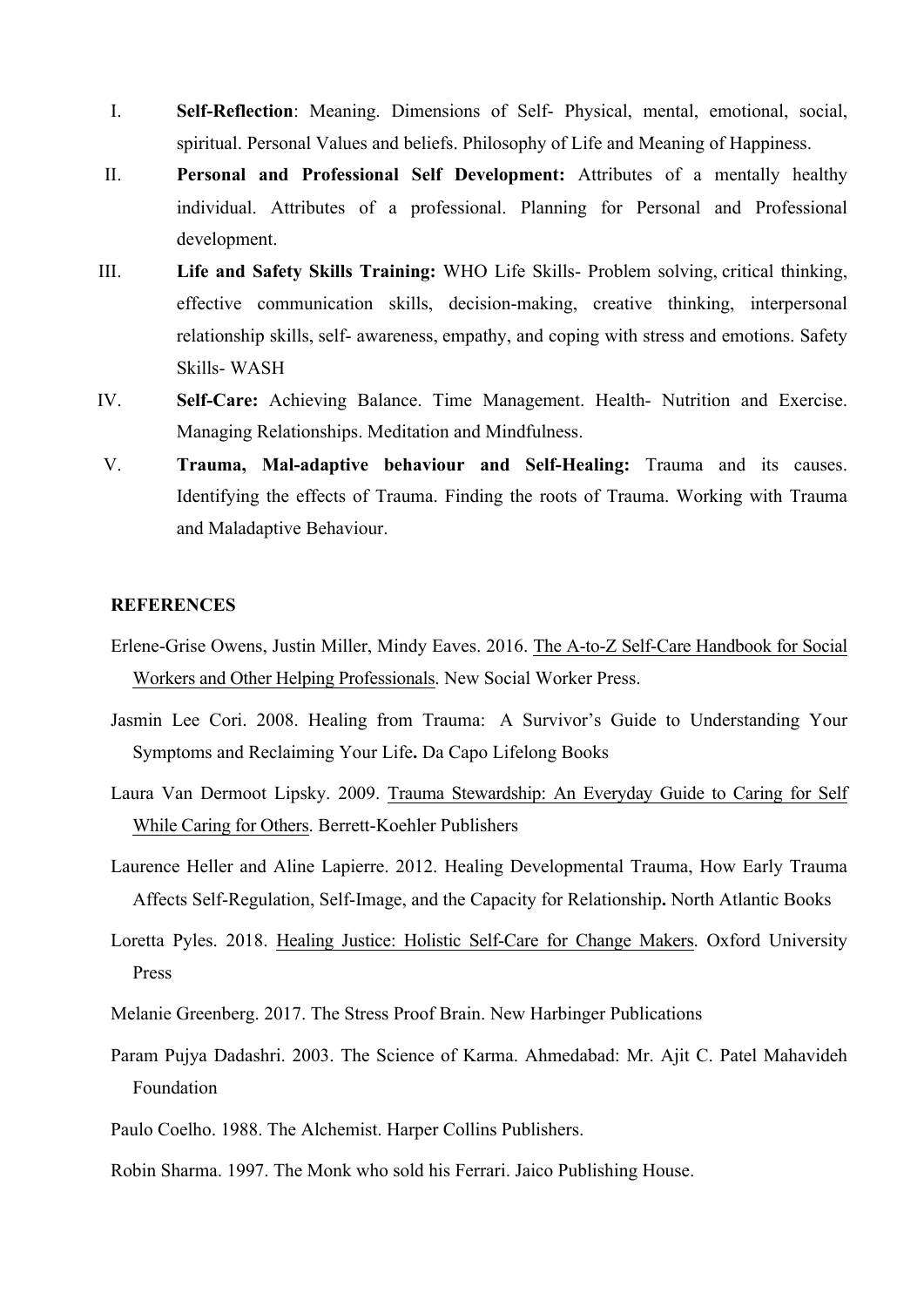SaraKay Smullens. 2015. Burnout and Self-Care in Social Work: A Guidebook for Students and Those in Mental Health and Related Professions. NASW Press

Swami Vivekanada. 1973. Karma Yoga. Deutschland: Jazzybee Verlag Jurgen Beck

Thomas M. Skovholt and Michele Trotter-Mathison. 2011. The Resilient Practitioner: Burnout Prevention and Self Care Strategies for Counselors, Therapists, Teachers and Health Professionals. Routledge.

#### **SEMESTER III**

#### **3.1. PROJECT MANAGEMENT FOR DISATER MANAGEMENT**

CO1: Understand the concept of Project Management

CO2: Discuss the issues faced during the course of in project cycle and how to overcome them

CO3: Prepare project proposals in the Disaster Management setting

- I. **Fundamental Elements of Project Management:** Definition, Relevance, Scope and. Types of Projects, Relationship of Project, Program, Portfolio, And Operations Management: the Project Life Cycle, the ILO Framework and the role of the Project Manager. Post Disaster Rebuild Methodology (PDRM), Project Disaster.
- II. **Project Initiation:** Project Identification-essential guiding principles, Participatory Disaster Appraisal (PDA), Values Guiding Project Management: Justice, Care, Solidarity, a Project Charter, Components of project charter, Identifying Stakeholders
- III. **Project Planning: Project Selection and the Organization:** Organisational planningstrategic planning, operational planning and project planning: vision, mission, goal, objectives, activities and SWOT Analysis: Results-based management (RBM) - Log Frame Approach (LFA) – Components of LFA and LFA Matrices, Creating Work Breakdown Structure (WBS) and Budgeting
- IV. **Project Execution, Monitoring, Controlling and Closure**: Activities Scheduling, Net-Working-Critical Path Method (CPM), Project Evaluation and Review Technique (PERT), Purpose of Monitoring and Evaluation – Components of a good Monitoring and Evaluation System – Tools for Monitoring and Evaluation
- V. **Project Proposal Writing for Disaster Settings:** Need and importance of Project Proposal, Components of Good Proposal, Identifying potential problems in Disaster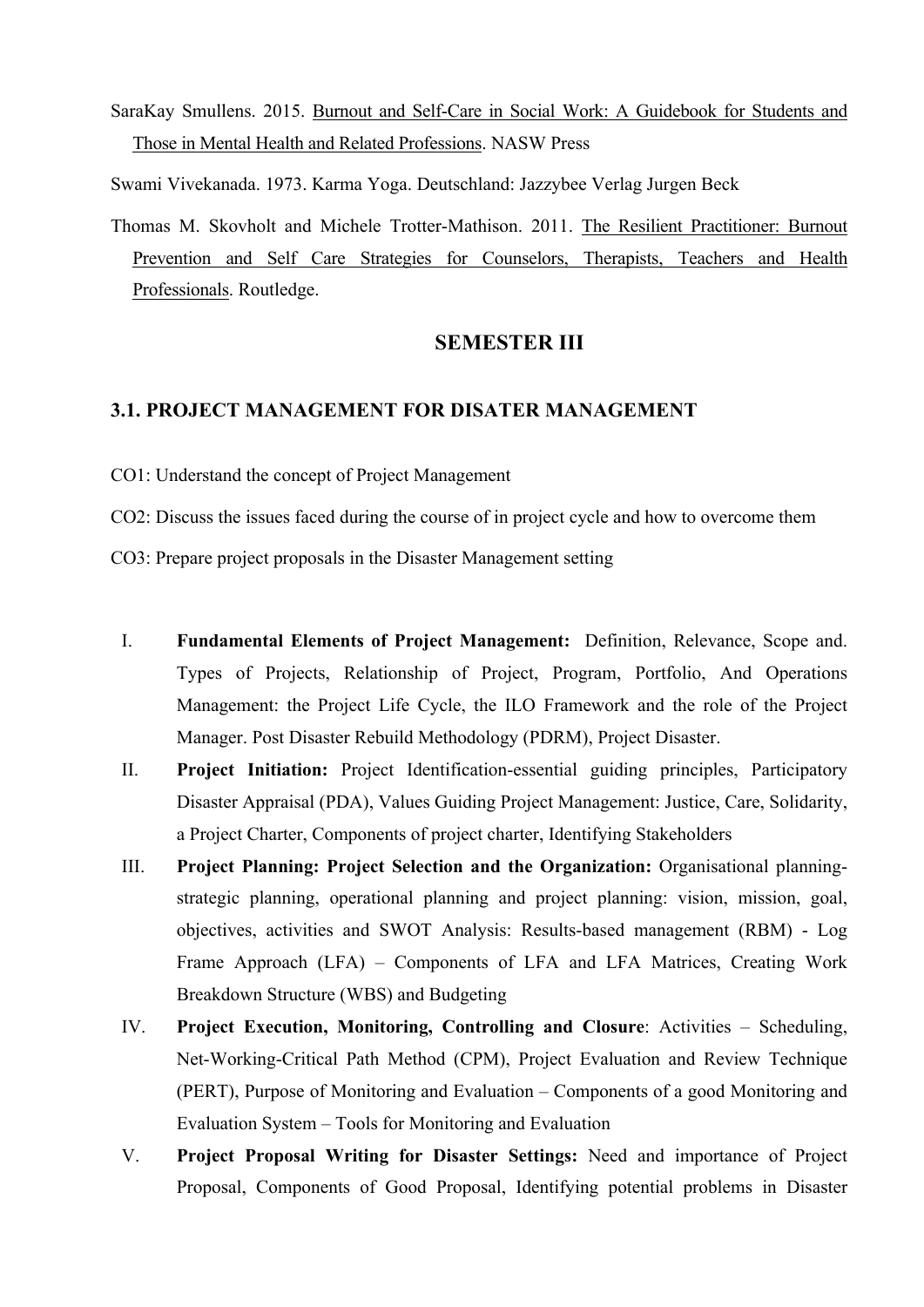Management setting and preparation of proposals- Community based Disaster Risk Reduction project, Camp Management Project, Rehabilitation Project.

#### **REFERENCES**

- A Guide to the Project Management Body of Knowledge (PMBOK<sup>®</sup> Guide,  $(2017)$ , Sixth edition. Project Management Institute.
- Brunt, C. (2017). Human Resource Management in International NGOs: Exploring Strategy, Practice and Policy. UK: Palgrave Macmillan.
- Curlee, W. & Fleischer F. (2005 Sept). The humanitarian side of project management. PMI Global Congress 2005, Toronto, Canada.
- Dale, Reidar 2003 The logical framework: an easy escape, a straitjacket, or a useful planning tool? Development in Practice 13 (1): 57-70
- Devaux, A. Torero, M, Donovan, J., Horton, D (2016) Innovation for inclusive value-chain development: Successes and challenges, IFPRC, Accessible at https://www.ifpri.org/publication/innovation-inclusivevalue-chain-development-successes-andchallenges
- DFID. (2003). Tools for Development: A handbook for those engaged in development activity. Accessible at http://www.managingforimpact.org/resource/tools-development-handbook-thoseengageddevelopment-activity

#### https://www.projectmanager.com

- ILO (2010) Project Design Manual: A step-by-step tool to Support the Development of cooperatives and other Forms of self-help organisations. Accessible at https://www.ilo.org/wcmsp5/groups/public/--- ed emp/---emp ent/--coop/documents/instructionalmaterial/wcms\_159819.pdf
- Natarajan,T., W.Elsner, and S. Fullwiler. Institutional Analysis and Praxis: The Social Fabric Matrix Approach
- Prennushi, G., G. Rubio, and K. Subbarao. 2000. "Monitoring and Evaluation." In Sourcebook for Poverty Reduction Strategies. Washington, D.C.: World Bank.
- Project Management Institute. (2005). Project management methodology for post disaster reconstruction (2005 ed.) Newtown Square, PA: Project Management Institute.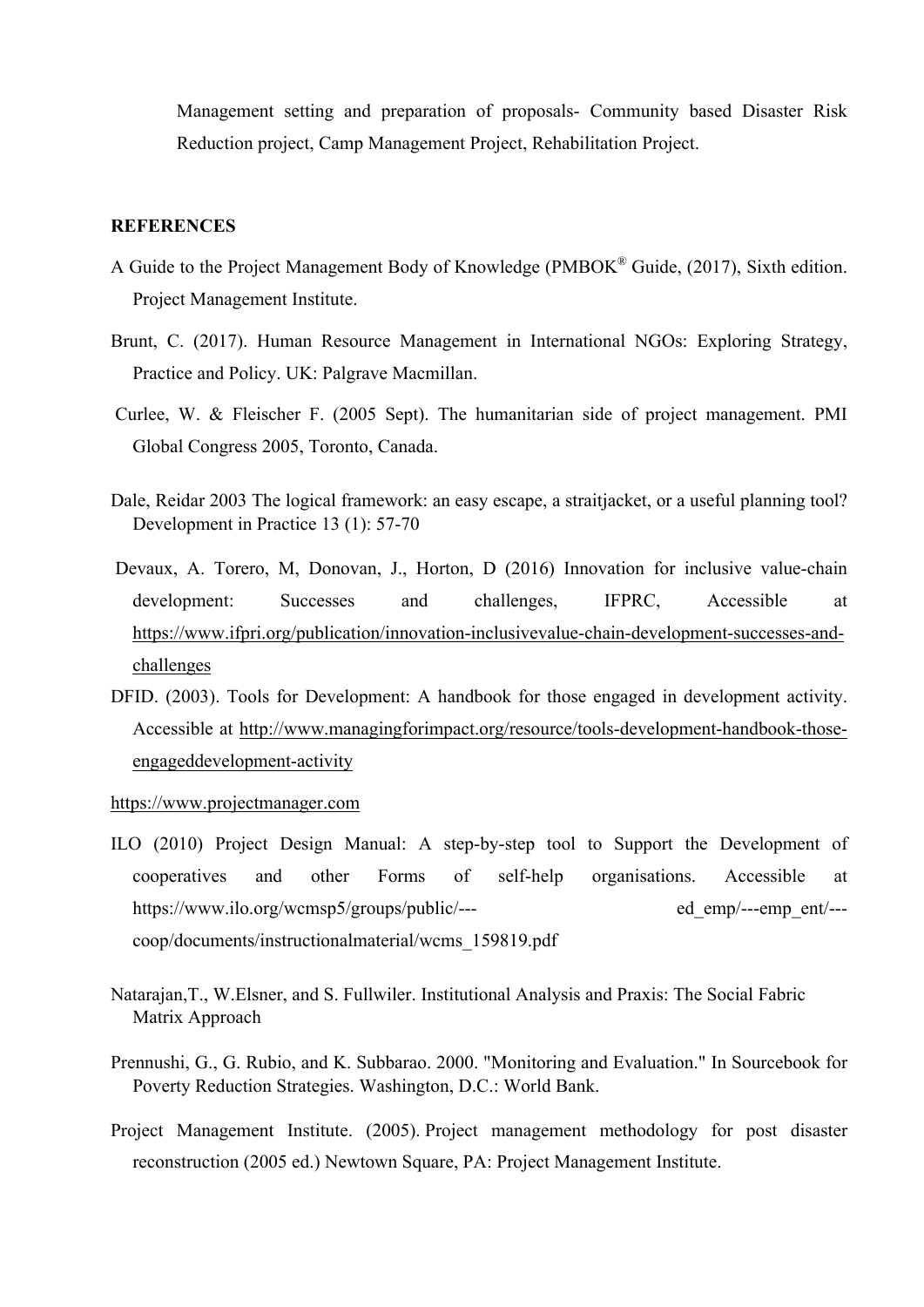- Rapp, R.R. 2011. Disaster Recovery Project Management: Bringing Order from Chaos (Purdue Handbooks in Building Construction). Purdue University Press.
- Roy, Sam M. (2002). Project Planning and Management: Focussing on Proposal Writing. A Pradesh: CHAI.
- UNDP, 2002. Handbook on Planning, Monitoring and Evaluation for Development Results. UNDP. http://web.undp.org/evaluation/handbook/
- Warnes, Joseph, C.E. (2018). Workable Project Management Procedures for Disaster Reconstruction. Publisher: Christian Faith Publishing, Inc.

#### **SPECIALIZATION A: DISASTER HEALTH**

#### **3.2.A. MEDICAL INFORMATION FOR DISASTER HEALTH PRACTICE**

- CO 1: Understand the concept of Emergency medical services
- CO 2: List and describe common medical terms and procedures.
- CO 3: Understand the common medical problems handled during disaster
- CO 4: Analyse the role of Disaster Health Social Worker in times of disasters
- I. **Emergency Medical Services (EMS) Systems:** The field of Disaster Medicine. EMS Systems and Process, components. The Emergency First Responder (EMR). The social workers and the field of EMS. Medical, Legal and Ethical Issues. Documentation.
- II. **Medical Concepts:** Health. Indicators of Health. Human Body and the Organ Systems. Departments in a hospital. Mortality, Incidence, Prevalence. Basic Medical and surgical procedures (life support, Intubation, anaesthesia, decontamination, puncture and cannulation etc.), tests (MRI, ECO etc.) and equipment (Catheter, Pacemaker etc.).
- III. **Medical Interventions:** Casualty Prediction and Disaster Plan Activation based on Type and Severity Disaster. CBRNE. Medical Response and the CO-S-TR Model framework. Incident Command System. Pre-hospital medical management of victims. Medical Care for large mass gatherings. Triaging medical & psychosocial. Identification of valuable groups. Patient Assessment. Identification of hospitals and other medical facilities to offer efficient disastrous medical service. Safe patient transportation –Vehicle extrication and Special Rescue. Incident Management. EMR Life Support Kit.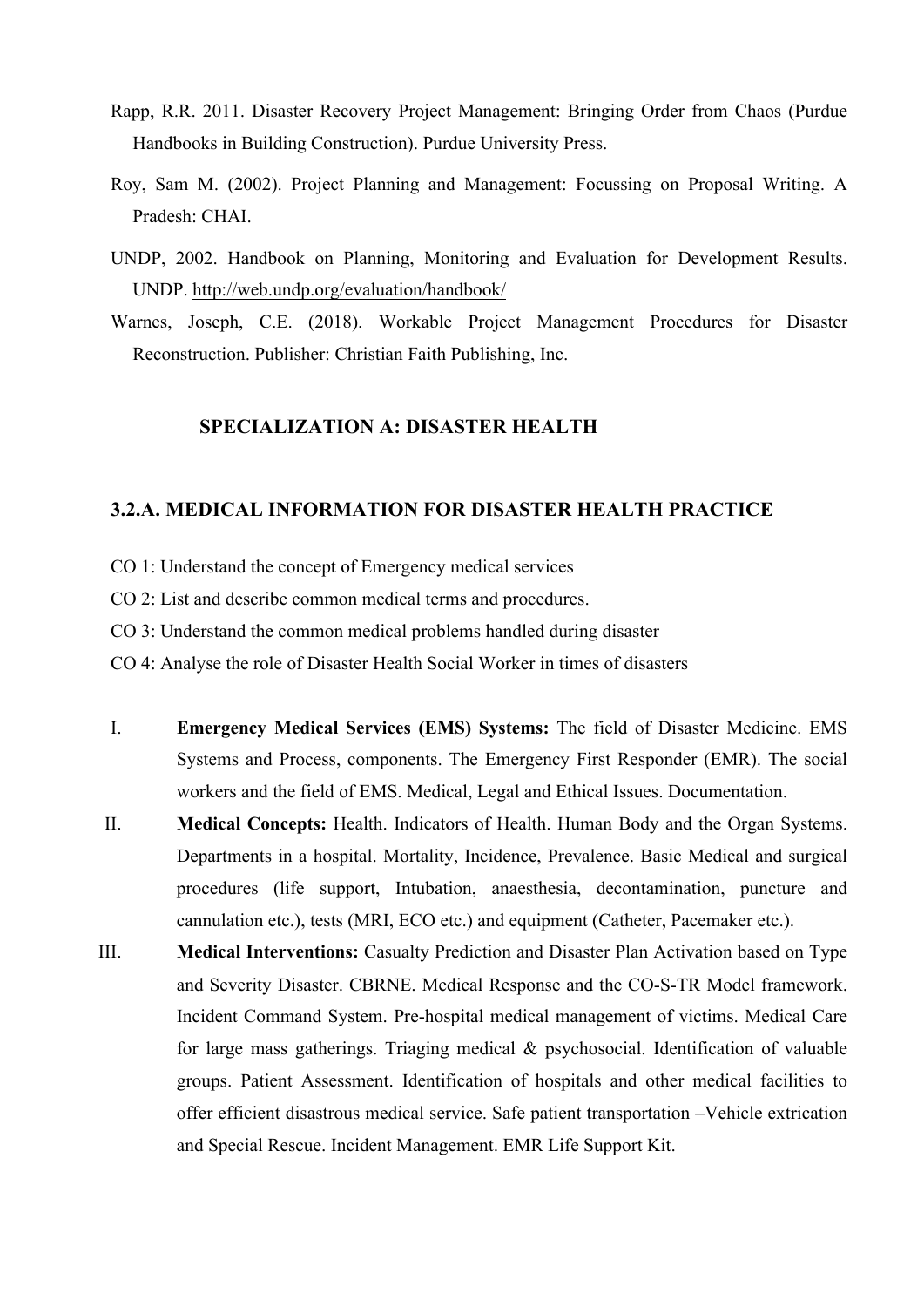- IV. **Medical Conditions:** Disaster-specific (Crush syndrome, Burns etc.) or group-specific (Pediatric, geriatric etc.) conditions. Common Symptoms presented. Types of emergencies. Specific aspects of emergency medicine.
- V. **Epidemiological Study of Disaster:** Principles of Disaster Epidemiology, Rapid Health Assessment, Rapid health needs assessment. Outbreak Investigation. Environment health hygiene and sanitation issues during disasters, Preventive and prophylactic measures including Measles immunization, ORS, water, supply, chemoprophylaxis, food fortification, food supplements, MISP-Reproductive Health Care.

#### **REFERENCES**

- Chapleau, W. (2015). Emergency First Responder, Second Edition + Rapid First Responder, Second Edition. United States: Jones & Bartlett Learning, LLC.
- Ciottone et al. (2015). Ciottone's Disaster Medicine E-Book. United States: Elsevier Health **Sciences**
- David E. Hogan, Jonathan L. Burstein. 2007. Disaster Medicine. (2007). United Kingdom: Lippincott Williams & Wilkins.
- Emily Ying Yang Chan, Rajib Shaw. 2020. Public Health and Disasters
- Grafft, J. A., Grafft, K. K. (2020). Essentials for The Emergency Medical Responder, 2nd Edition. (n.p.): Customized Safety Training, LLC.
- Guidelines for Competency Based Training Programme in DNB Emergency Medicine. NBE: National Board of Examination. Accessed from: https://nbe.edu.in/mainpdf/curriculum/EMERGENCY-MEDICINE.pdf
- Jan de Boer, Marcel Dubouloz. (2020). Handbook of Disaster Medicine. (2020). United States: CRC Press.
- Park, K. (2017). Park's Textbook of Preventive and Social Medicine. India: Bhanot Publishers.
- Pollak, A. N., Schottke, D. (2010). Emergency Medical Responder: Your First Response in Emergency Care. United States: Jones & Bartlett Learning.
- Roberts, M. J. (2007). Mass Medical Care with Scarce Resources: A Community Planning Guide. United States: Agency for Healthcare Research and Quality.

#### **3.3.A. MENTAL HEALTH AND DISASTERS**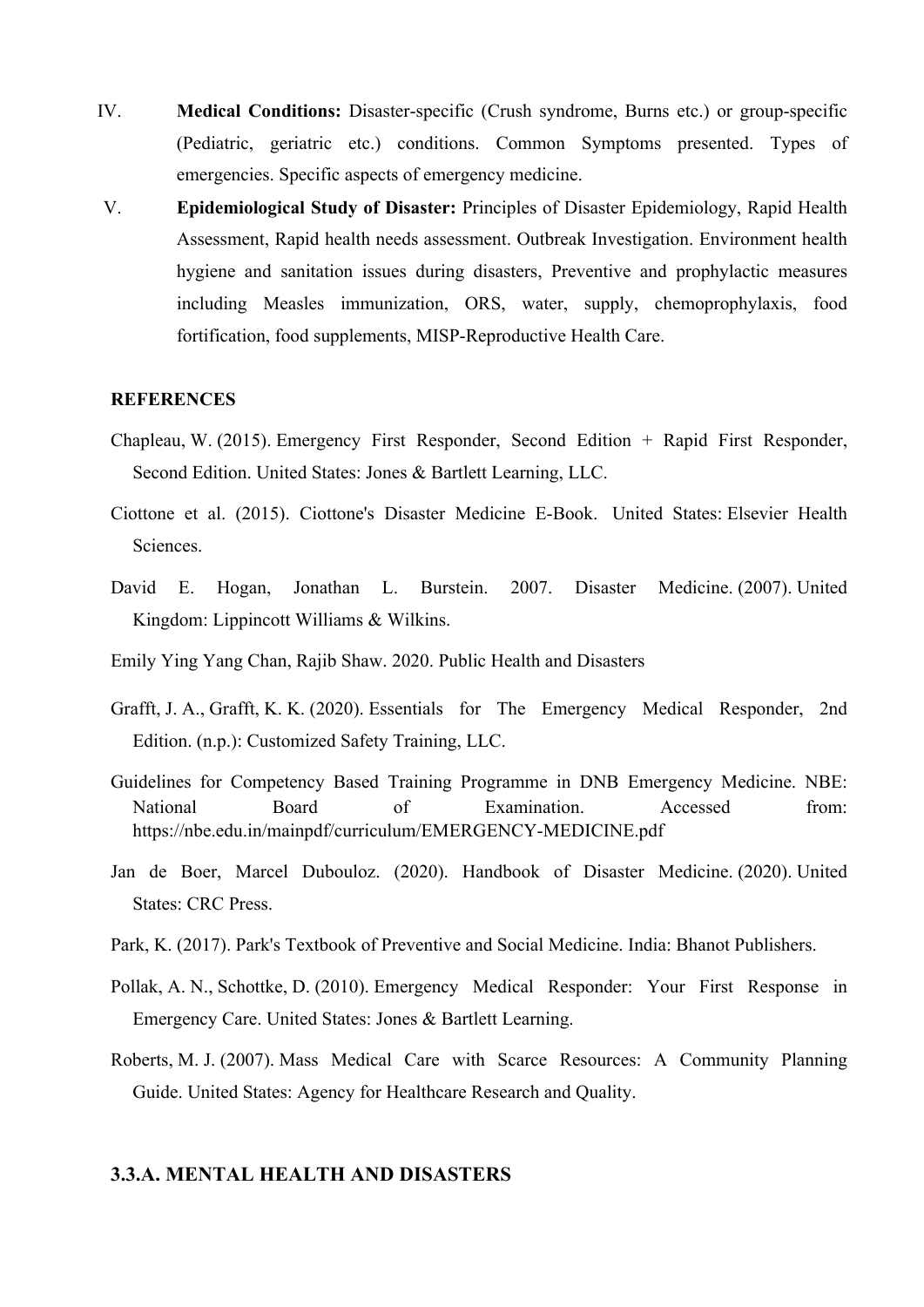- CO1: Understanding the concept of mental health and mental health disorders
- CO 2: Collect Case History and administer Mental Status Examination
- CO 3: Apply the principles of Mental health interventions to the field of Disaster Management.
	- I. **Mental Health During Disasters:** Definition of Mental Health. Characteristics of a Mentally Healthy person. Well-being and Disasters- Definition of well-being. Happiness. Tools to measure well-being and happiness. Factors affecting well-being post-disaster. Social Support, Social Networks and Environment Friendly Practices. Integrating Mental Health with Preparedness. Mental Health Systems during Disasters. Need Assessment.
	- II. **Classification of Disorders**: Concepts of Normalcy. Mental Disorders- Etiology and Factors influencing Prognosis (Predisposing, Precipitating, Perpetuating, Protecting, Present) The purpose of Classification. Introduction to ICD-11 and DSM-10, Psychiatric Disorders and their symptoms.
	- III. **Psychiatric Evaluation and Treatment:** The field of Disaster Psychiatry. Symptomatology, Case History taking, Mental Status Examination. Psychopharmacology, Psychotherapy and Alternative Treatments.
	- IV. **Mental Health Conditions during Disasters:** Psychological and Behavioural responses during Disorders, Distress and Health Risk Behaviours, Serious Mental illnesses, PTSD, Alcoholism, Personality Issues, Grief
	- V. **Psychiatric Social Work:** Concept, Objectives. History. Roles and Duties. Psychiatric Team. Settings: Child and Adolescents, Suicide Prevention, Geriatric Interventions. Other Settings of Psychiatric Social Work. Cultural Sensitivity.

- Yuval Neria, Sandro Galea, Fran H. Norris. (2009). Mental Health and Disasters. United Kingdom: Cambridge University Press.
- Wee, D. F., Myers, D. G. (2005). Disaster Mental Health Services: A Primer for Practitioners. United Kingdom: Brunner-Routledge.
- Cozza, S. J. (2014). Disaster and Trauma, An Issue of Child and Adolescent Psychiatric Clinics of North America, E-Book. United Kingdom: Elsevier Health Sciences.
- Stoddard, F. J. (2012). Disaster Psychiatry: Readiness, Evaluation, and Treatment. United States: American Psychiatric Publishing.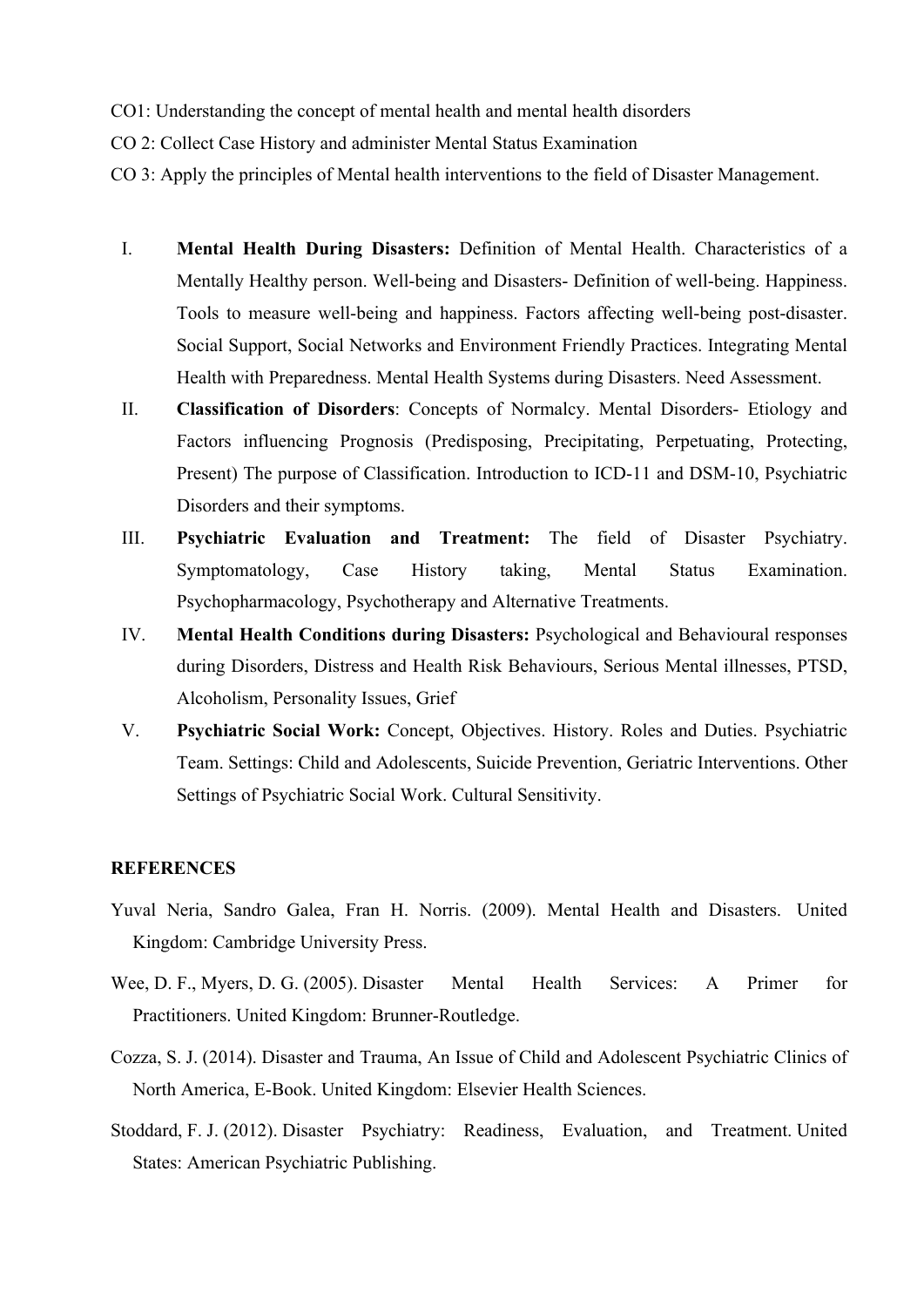- Oriol, W. E., Nordboe, D. (1999). Psychosocial Issues for Older Adults in Disasters. United States: U.S. Department of Health and Human Services, Substance Abuse and Mental Health Services Administration, Center for Mental Health Services.
- Chan, E. Y. Y. (2017). Public Health Humanitarian Responses to Natural Disasters. United Kingdom: Taylor & Francis.
- Barlow, D. (2008). Clinical Handbook of Psychological Disorders. New York: Guilford
- WHO International Classification of Disorders- 11
- Sekar, K., Parthasarathy, R. and Muralidhar, D. (2007). Handbook of Psychiatric Social Work. Bangalore: NIMHANS
- Nirmala, B.P. (2014). Handbook of Psychiatric Rehabilitation Services. Bangalore: NIMHANS
- Corcoran, J. and Walsh, J. (2013). Mental Health in Social Work: A Casebook on Diagnosis and Strengths Based Assessment. New York: Pearson
- McQuistion et al. (2012). Handbook of Community Psychiatry. New York: Springer
- Ahuja, N. (2011). A Short Textbook of Psychiatry. New Delhi: Jaypee
- Jacquleen, Joseph (2016) Disaster Mental Health vs. Psychosocial Well Being: The Need for a True Paradigm Change, Austin Journal of Emergency and Critical Care Medicine, 3 (2), 1–3, 2016. [ISSN: 2380-0879]
- A.P. Francis, P. La Rosa, L. Sankaran, and S.P. Rajeev (Eds.), Social Work Practice in Mental Health: Cross-Cultural Perspectives, New Delhi: Allied Publishers, 2015.

#### **3.4.A. DISASTER HEALTH MANAGEMENT**

**CO1:** Understand the different components of Disaster Health Management

**CO2:** Become an integral part of Hospitals and Medical Teams in preparing for and intervening during disasters

**CO3:** Analyse the role of Medical Social Worker in a Disaster

I. **Introduction to Disaster Health Management:** Public Health issues during Disasters. Various definitions in disaster health management (DHM). Planning for Disaster health management throughout the Cycle. Decision making and Participation. Community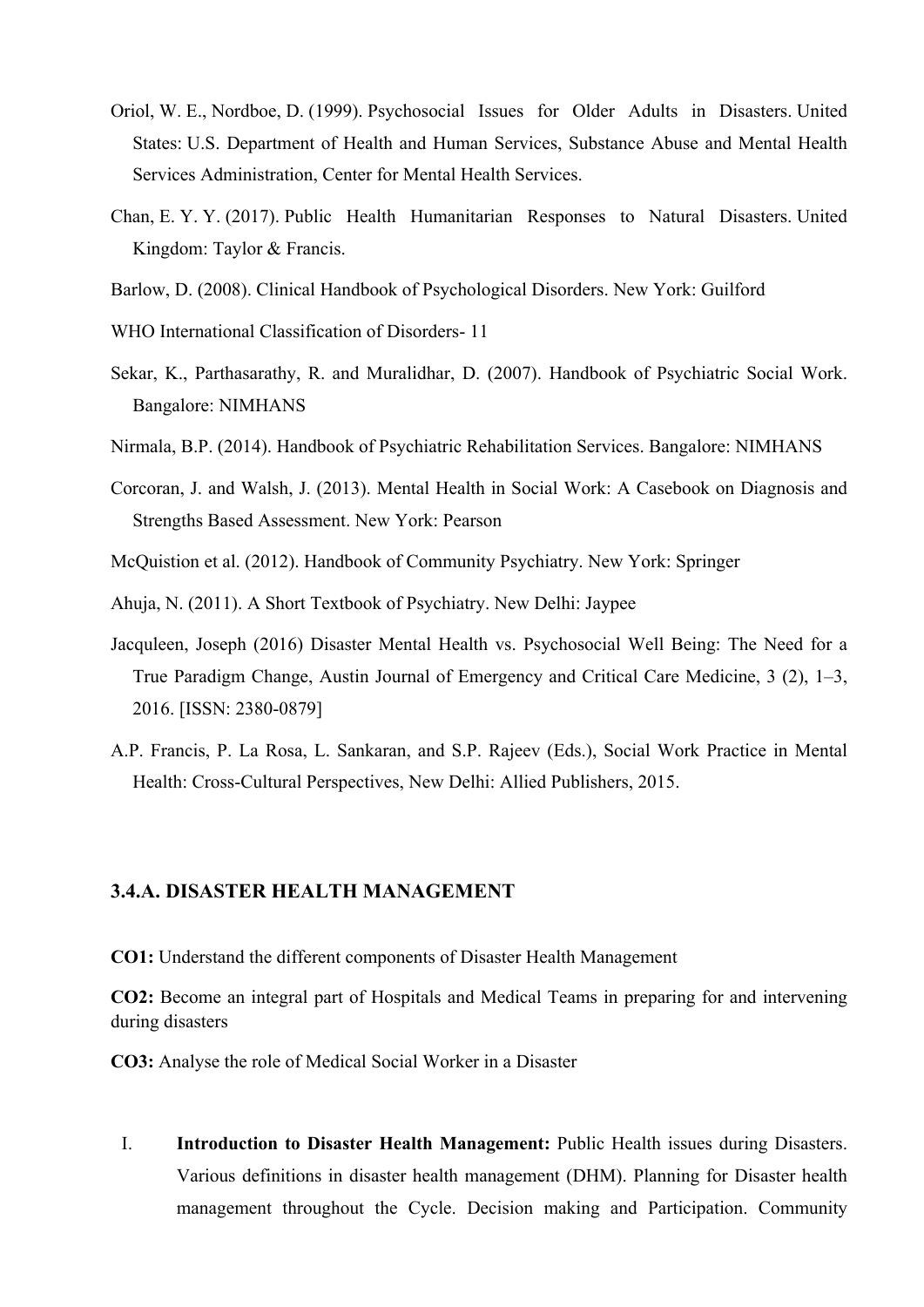Health Groups. Access to Medical resources and supplies. Identification and Training of Disaster Health Volunteers. Disaster Health System in India- PHC, CHC, NHM.

- II. **Phases of Disaster Health Response:** Notification, Search and Rescue, Triage, Medical Care of Disaster Victims, Disaster Communications, Record keeping, Transportation and Evacuation, Debriefing/ Critical Incident Stress Debriefing (CISD). Recovery. Rapid Assessment of emergency Health Care needs. Medical Care of Mass Gatherings. Medical surge, Surge capacity. Risk Assessment. Self-protection contaminated area and decontaminated area. ICT and Health Communication. Community Awareness and Volunteer Training. Medical Equipment and Supplies during Disasters.
- III. **Disaster Hospital Planning:** Preparing the Hospital emergency Plan- Disaster Management Committee. Centre command structure. The jobs cards. Plan activation of different areas of the hospital. Disaster beds/ how to increase bed capacity in emergencies. Planning of public information and liaison. Planning for security. Logistic planning (i. Communications planning ii. Transportation planning iii. Store planning iv. Personnel planning v. Financial planning). Operations Planning (Essential Medical and non-medical staff education. Triage. Activation of nursing staff. Activation of ancillary services. Activation of support services). Phase of staff education and training. Disaster activation and Post disaster de-briefing.
- IV. **Disaster Medical Teams (DMT):** Team work in Disaster Health. Incident Command System. Members of the team: Advanced clinicians (nurse practitioners/physician assistants), medical officers, registered nurses, respiratory therapists, paramedics, pharmacists, pharmacy technicians, emergency medical technicians, safety specialists, logistical specialists, information technologists, communication and administrative specialists, Medical Social Workers, Hospital workers, Healthcare workers, Humanitarian aid workers, Public health workers, Health profession students, Volunteers. Role of different Team members and the role of Disaster Health Social Worker.
- V. **Role of Disaster Health Management Social Worker:** Medical and Health Social Work- Concept, meaning and Objectives. Practice Settings of Medical Social Workers. Roles of Medical Social Worker. Challenges faced in Medical Social Work. Disasters and Medical Social Worker- Knowledge, Values and Skills.

#### **REFERENCES**

Afolabi, M.O. (2018). Public Health Disasters: A Global Ethical Framework. Germany: Springer International Publishing.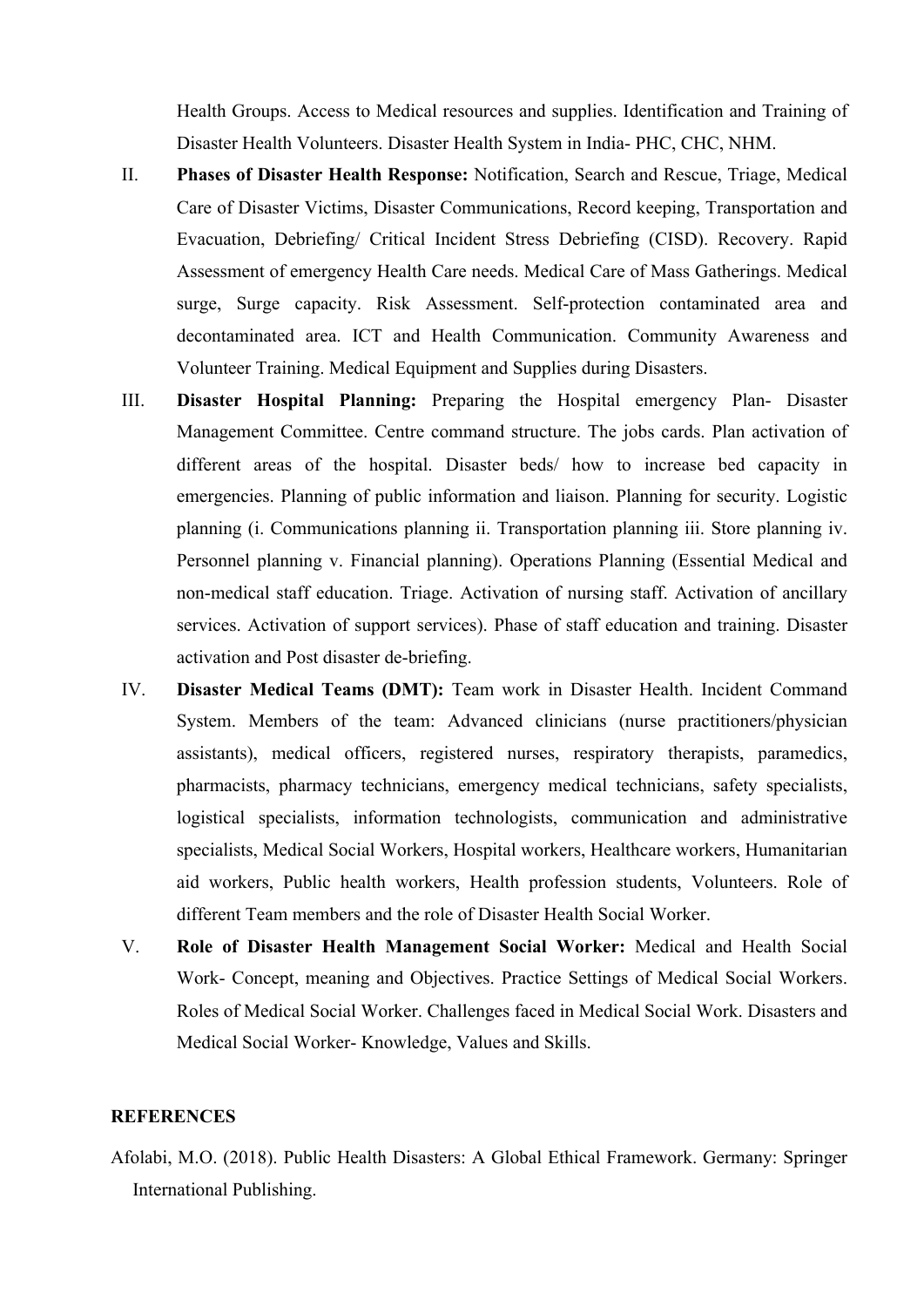- Beder, J. (2013). Hospital Social Work: The Interface of Medicine and Caring. (n.p.): Taylor & Francis.
- Cooper, C. (2014). Wellbeing: A Complete Reference Guide, Interventions and Policies to Enhance Wellbeing. Germany: Wiley.
- Daniel Kollek. (2013). Disaster Preparedness for Health Care Facilities. United Kingdom: People's Medical Publishing House-USA.
- Garces Carranza, C. M. (2019). Hospital Social Work Interventions. United States: Goldtouch Press, LLC.
- Ibrahim Arziman. (2015). Field Organization and Disaster Medical Assistance Teams. Turkish Journal of Emergency Medicine. Volume 15, Supplement 1, October 2015
- Institute of Medicine. 2013. Engaging the Public in Critical Disaster Planning and Decision Making: Workshop Summary. Washington, DC: The National Academies Press. https://doi.org/10.17226/18396.
- Kadushin, G., Egan, M. (2012). Social Work Practice in Community-Based Health Care. (n.p.): Taylor & Francis.
- Ministry of Home Affairs. (n.d.) Guidelines for hospital emergency preparedness planning: Ground DRM Programme (2002–2008). New Delhi: Ministry of Home Affairs, Government of India.
- Nelson C, Lurie N, Wasserman J, Zakowski S. Conceptualizing and defining public health emergency preparedness. Am J Public Health. 2007; 97 Suppl 1: S9-11. DOI: AJPH.2007.114496 [pii].
- Pathak, S. H. (1961). Medical Social Work in India. India: Delhi School of Social Work.
- Reilly, M. J., & Markenson, D. S. (2011). Health care emergency management: Principles and practice. Jones & Bartlett Publishers.
- Shoaf KI, Rottman SJ. Public health impact of disasters. Australian Journal of Emergency Management. 2000;15(3): 58-63.
- Spitzer, W. J., Allen, D. K. M. (2015). Social Work Practice in Healthcare: Advanced Approaches and Emerging Trends. United States: SAGE Publications.
- Ugarte et al. (n.d.). Planning and triage in the disaster scenario. https://www.aap.org/enus/Documents/disasters\_dpac\_PEDsModule3.pdf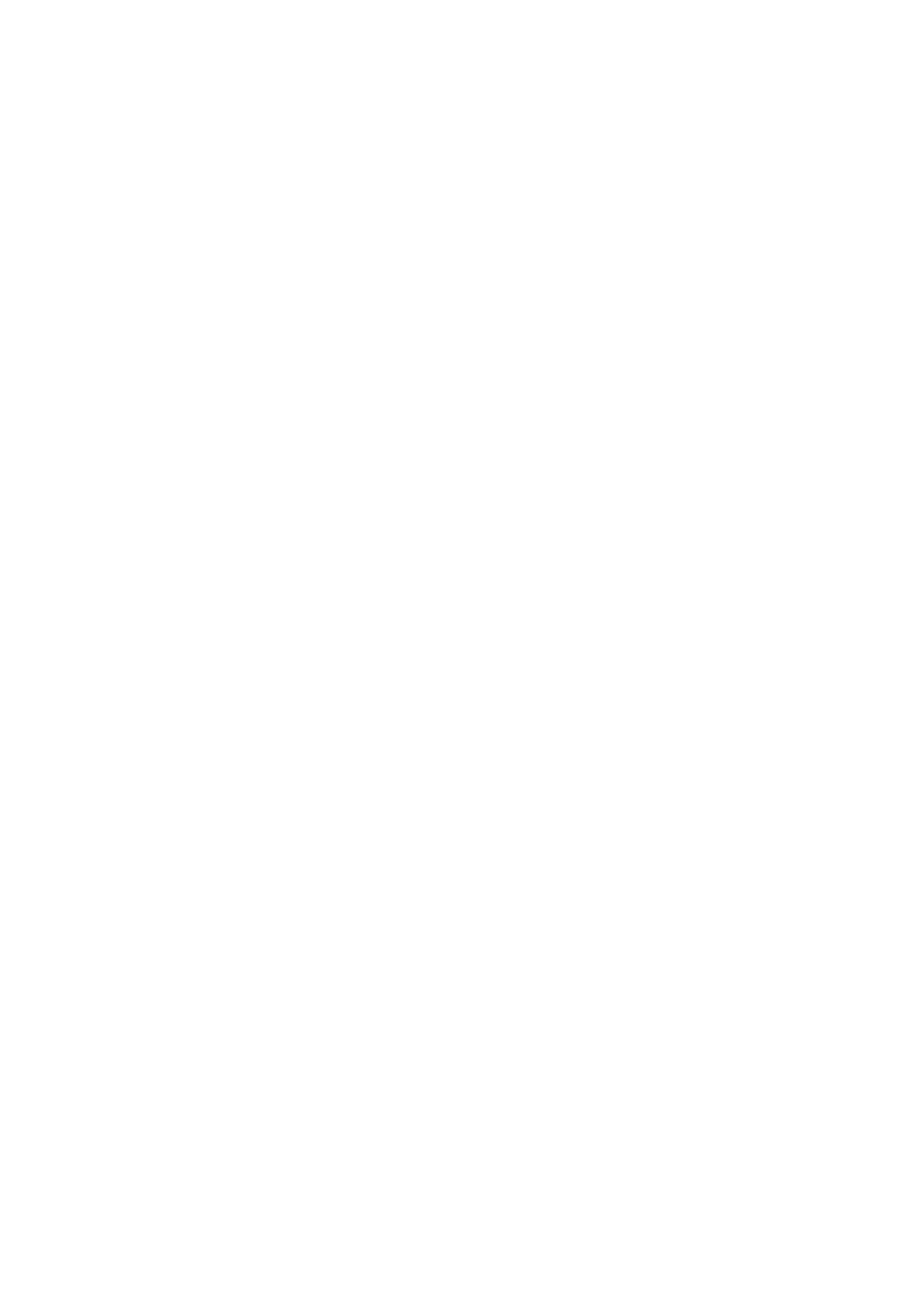#### **SPECIALIZATION B: TECNOLOGIES FOR DISASTER MANAGEMENT**

#### **3.2.B. ICT FOR DISASTER MANAGEMENT**

- **CO 1:** Understand the recent ICT technologies in the field of Disaster Management
- **CO 2:** Apply ICT technologies in the field of Disaster Management
- **CO 3:** Create indigenous models of ICT technologies in the field of Disaster Management
- I. **Introduction to Computers:** Computer, Basic Organization of Computers, Classification of Computers, Hardware, Software, Computer Languages, Computer Memory, Types of Memory (Primary and Secondary), Secondary Storage Devices, I/O Devices, Application software, Software Package, Operating Systems, Database Management System, Data Warehousing and Data Mining
- II. **Information Communication Technology (ICT):** Concept and Relevance of ICT. Business Data Processing- Data storage hierarchy, methods of organizing data, file management. Data Communications and Computer Networks- Elements of Communication Systems, Data transmission modes, speed, media; Digital and Analog data transmission, Switching techniques, Routing Techniques, Network topologies, Network Types, Communication protocols, wireless networks, Internet, multimedia
- III. **Information Processing:** Definition, difference between Data and Information, Relevance of Information to Decision Making, Source and Types of Information, Quality of Information, Value of information, Data Collection methods, Assessing Information Needs, Management Information Systems, Decision-Making Concept-Models of Decision Making
- IV. **Advanced Information Communication Technology:** Tsunami and Cyclone Early Warning System, Forest Resource Information System, GIS, Remote Sensing, Digital Image Processing, emergency communication System, Bluetooth and Wireless communication, Satellite Phones and Radio.
- V. **Disaster Management Information Sources:** Forecasting & Warning- Indian meteorological department, tsunami warning centre, pacific disaster centre, central water commission, INCOES; Resources: UNISDR, USAID, SAHANA, Red Cross, Indian disaster resource network; Other: National disaster management authority, National Institute of disaster management, National Geophysical Research Institute, National disaster response force, State and district disaster management centre.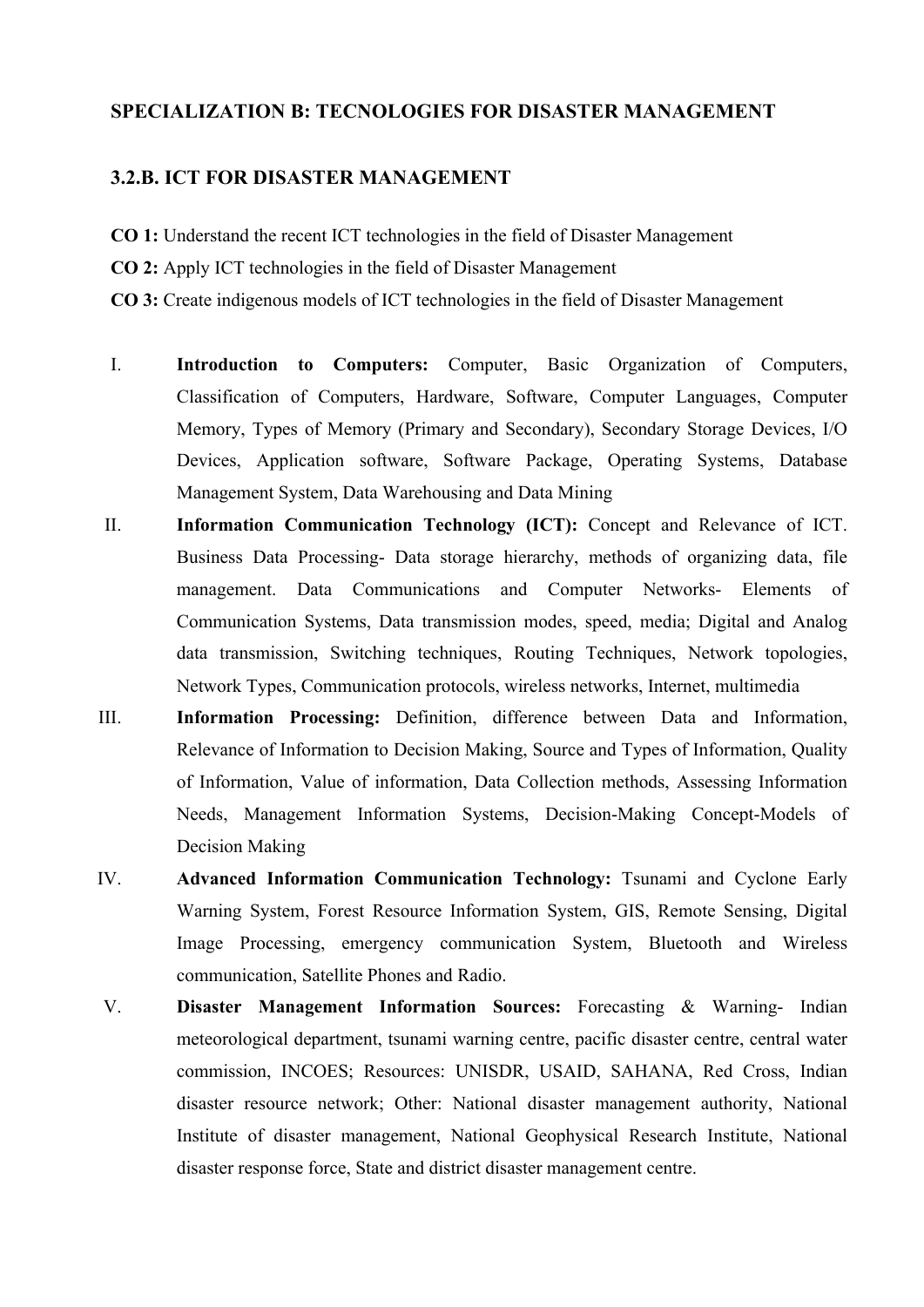#### **REFERENCES**

- Abraham Silberschatz and Henry Korth, Sudarshan. Database System Concepts (2019). VIIth Edition New York: TataMcGraw-Hill.
- Bunde, Armin, Jürgen Kropp and Hans Joachim Schellnhuber (2002). The Science of Disasters: Climate Disruptions, Heart Attacks, and Market Crashes. New York: Springer.
- Dekker, Sidney (2019). Foundations of Safety Science: A Century of Understanding Accidents and Disasters. New York: Routledge.
- Jain, Raj K. (2000). Fundamentals of Programming. New Delhi: S.Chand & Company LTD.
- Navathe, Elmasri and, Addison-Wesley (2019). Fundamentals of Data base Systems. New Delhi: S.Chand & Company LTD.
- Nayak, Shailesh and Sisi Zlatanova (2008). Remote Sensing and GIS Technologies for Monitoring and Prediction of Disasters. New York: Springer.
- Rao, Peddada Jagadeeswara, Kakani Nageswara Rao and Sumiko KuboP. K. Sinha (2019). Proceedings of International Conference on Remote Sensing for Disaster Management. New York: Springer.
- Sanderson, Robert (2008). Introduction to Remote Sensing. Mexico: New Mexico State University

#### **3.3.B. SCIENCE AND TECHNOLOGY FOR RISK ASSESSMENT, PREVENTION AND PREPAREDNESS**

**CO 1:** Understand the tools and technologies that can help us complete hazard, vulnerability, and risk assessments

**CO 2:** Apply GIS and modelling approaches to risk assessments

**CO 3:** Analyse the structural and non-structural aspects of prevention and preparedness from a science and technology perspective.

I. **Science and Technology for Prevention:** Concept of prevention, Structural and nonstructural measures**.** Actors in Science and Technology for Disaster Regulations and other Governance Elements, Knowledge Management, Education, and Evaluation, Land-use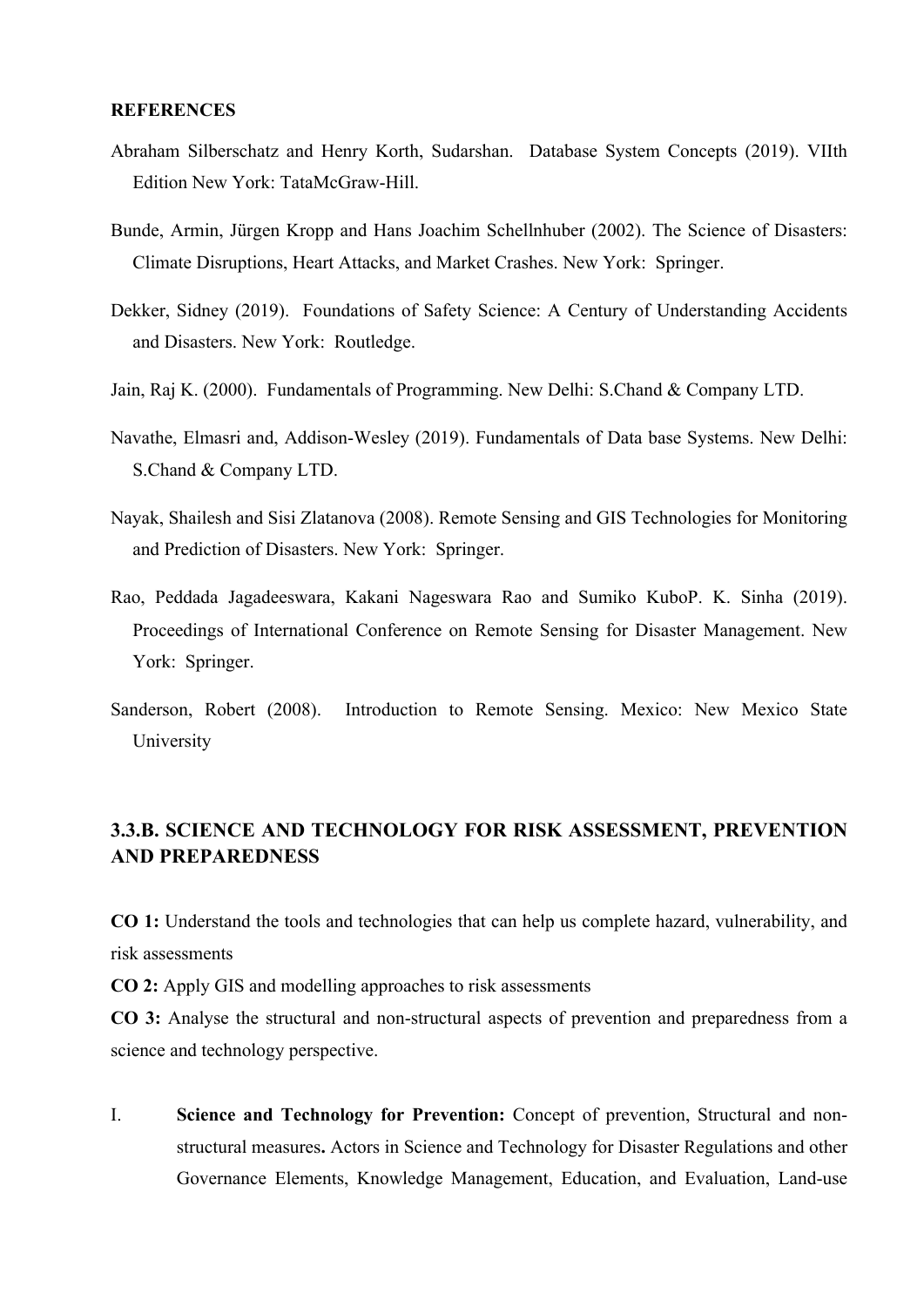planning, Structural measures Ecosystem-based approaches to DRR and adaptation offer many additional benefits.

- II. **Science and Technology for Early Warning and Preparedness:** Risk Communication and Public Awareness, Early Warning Systems (EWS), Landslide Monitoring Sensors, Community-Based Early Warning Systems, Data Preparedness, Seven Cardinal Rules of Risk Communication, Gender in Early Warning Systems.
- III. **Science and Technology for Disaster Response and Emergency Relief:** Real Time Loss and Victim Estimates, QLARM allows estimating, ICT Innovations for Emergency Response, Social Media and Artificial Intelligence for Emergency Response, GIS for Emergency Response, OpenStreetMap, Search and Rescue Robotics.
- IV. **Science and Technology for Post-Disaster Recovery and Reconstruction:** Unmanned Aerial Vehicles (UAVs) for Emergency and Reconstruction, Build Back Better: Shelters, Conceptual Seismic Design of Buildings, Low Cost and Low-Tech Disaster-Proof Shelters, Seismic Resistant Retrofitting for Buildings.
- V. **Science and Technology for Resilience and Sustainable Development:** Geoethics, Gender and Disaster Risk Reduction, Sustainable Technology: Missing Map, Risk as an Engine for Sustainable Development.

- Aitsi-Selmi, A., V. Murray, Ch. Wannous, Ch. Dickinson, D. Johnston, A. Kawasaki, A. Stevance, and T. Yeung (2016). Reflections on a Science and Technology Agenda for 21st Century Disaster Risk Reduction Based on the Scientific Content of the 2016 UNISDR Science and Technology Conference on the Implementation of the Sendai Framework for Disaster Risk Reduction 2015–2030. International Journal Disaster Risk Science. DOI 10.1007/s13753-016- 0081-x. Open Access Springer.
- Arnaldi, S., Quaglio, G., Ladikas, M., O'Kane, H., Karapiperis, T., Srinivas, K. R., & Zhao, Y. (2015). Responsible governance in science and technology policy: Reflections from Europe, China and India. Technology in Society, 42, 81-92.
- Basher, R. (2013) Science and Technology for Disaster Risk Reduction: A review of application and coordination needs. Final Report. Commissioned by the UNISDR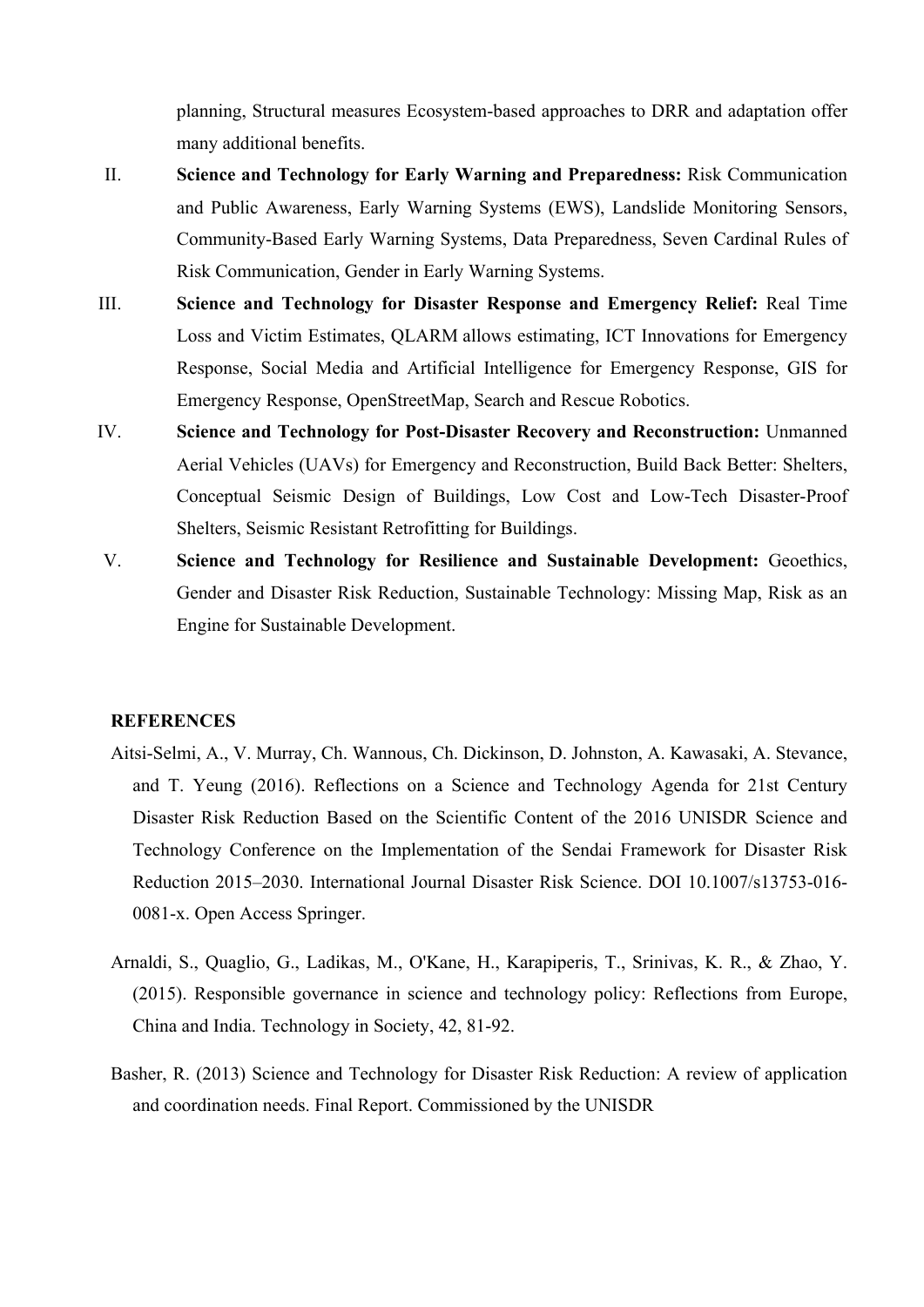- Estrella, M. and N. Saalismaa (2013). Ecosystem-based Disaster Risk Reduction (Eco-DRR): An Overview. In: Renaud, F., Sudmeier-Rieux, K. and M. Estrella (eds) The Role of Ecosystems in Disaster Risk Reduction. UNU-Press: Tokyo. p. 30.
- Hostettler, S. (2015) Technologies for Development. What Really Matters? In S. Hostettler, E. Hazboun, & J.-C. Bolay (Eds.). Technologies for Development: What is Essential? Paris, Heidelberg, New York, Dordrecht, London: Springer.
- Hostettler, S., &Bolay, J-C. (2013). Technologies and Partnerships. In J.-C. Bolay, S. Hostettler, & E. Hazboun (Eds.) Technologies for Sustainable Development: A Way to Reduce Poverty? Paris, Heidelberg, New York, Dordrecht, London: Springer.
- Laszlo, A. (2003) The Evolutionary Challenge for Technology. World Futures.
- UNISDR. (2011). Global Assessment Report on Disaster Risk Reduction: Revealing risk, redefining development. Geneva: UNISDR. Retrieved from: http://www.unisdr.org/we/inform/gar/

#### **3.4.B. GEOGRAPHICAL INFORMATION SYSTEM IN DISASTER MANAGEMENT**

**CO 1:** Understand the concept of GIS and its applications in the field of Disaster Management

**CO 2:** With the help of GIS will assist disaster management teams in reducing disaster risk

**CO 3:** Apply GIS software in the disaster-prone areas.

- I. **Geographical Information Systems (GIS):** Definition, development, data sources, data structures, raster and vector, data capturing, pre-processing, Introduction to Geomorphology and Geology, Study the statigraphy of India, Morphometric analysis with the help of remote sensing &GIS techniques.
- II. **Database management systems in GIS:** Concept and scope, data manipulations and product generation- Environmental GIS, Data acquisition system using GPS On line GPS applications.
- III. **Geographical Information System, Spatial data:** Sources of error and data quality; database design, convention, mapping, concepts and Coordinate systems.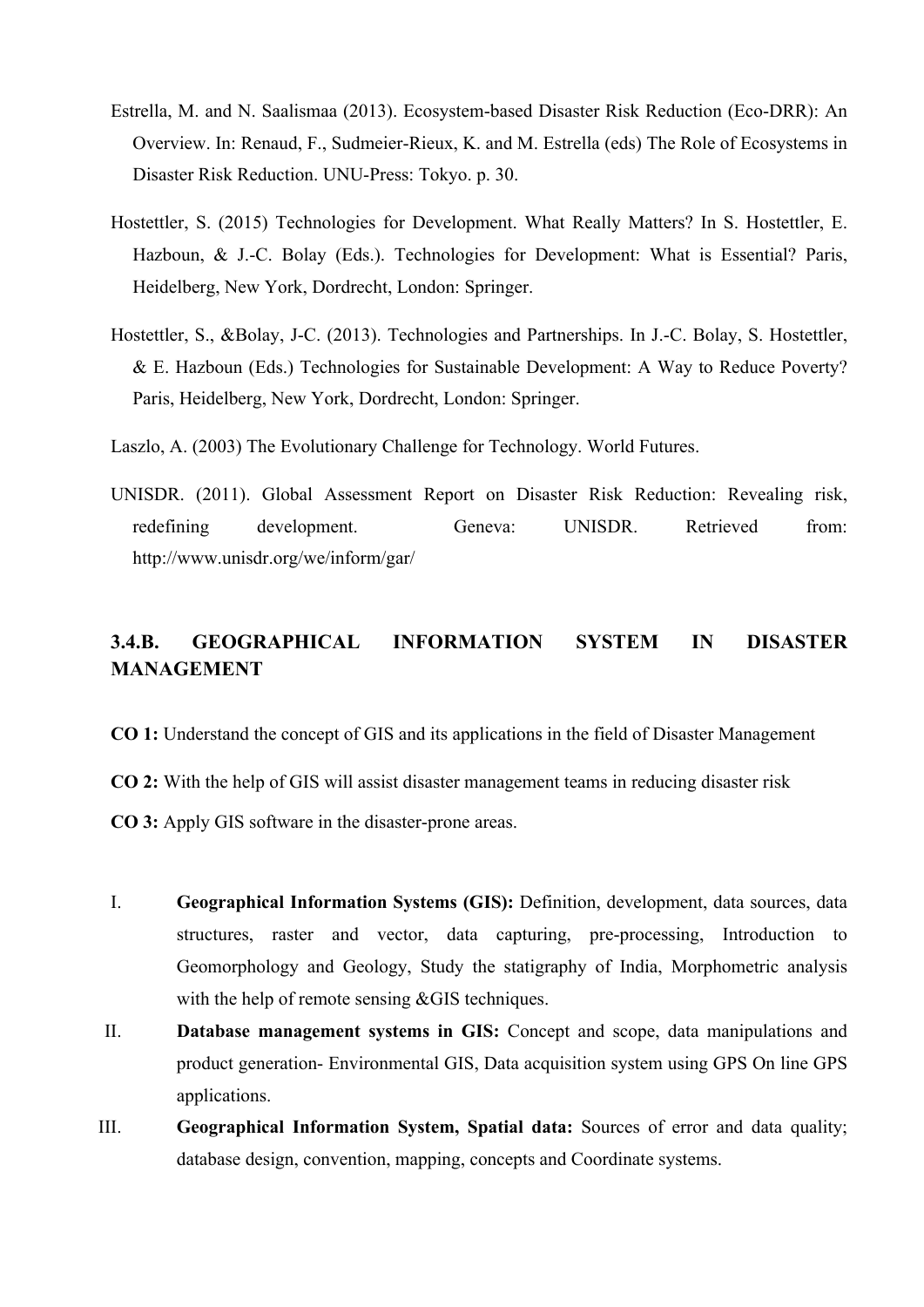- IV. **Methods of spatial interpolations in Geographical Information Systems:** Visualizations in GIS, linking terrain, climate and socio economical parameters to target the vulnerability due to natural disasters using GIS and Remote Sensing.
- V. **GIS Software:** Over view of GIS software. Q-GIS- Principles, operation protocols and hands on training query-based information retrieval. Web GIS Online. GIS and its data applications. Development of GIS based decision support for disaster risk reduction.

- Albert, K.W. Yonng (2002). *Concepts & Techniques of GIS.* New Jersey: Prentice Hall.
- Alexander, David. (1993). *Natural Disasters.* London: UCL Press.
- Bell, F.G. (1999). Geological Hazards: Their Assessment, Avoidance and Mitigation. London: Routledge.
- Joseph, G. (2005). Fundamentals of Remote Sensing. India: Universities Press.
- Kang-Tsung Chang. (2017). Introduction to GIS. McGraw Hill Education
- Kumar, S. (2005). Basics of Remote sensing & GIS Laxmi Publications.
- LRA Narayana (1999). Remote Sensing and its applications. University Press.
- M. Anji Reddy (2001). Remote Sensing and Geographical Information systems JNTU Hyderabad, B.S. Publications.
- Panda, B.C. (2005). *Remote Sensing Principles & Applications.* India: Viva Book Pvt. Ltd.
- Peter A. Burragh and Rachael (2004). Principals of Geo physical Information Systems. A. McDonnell- Oxford Publishers.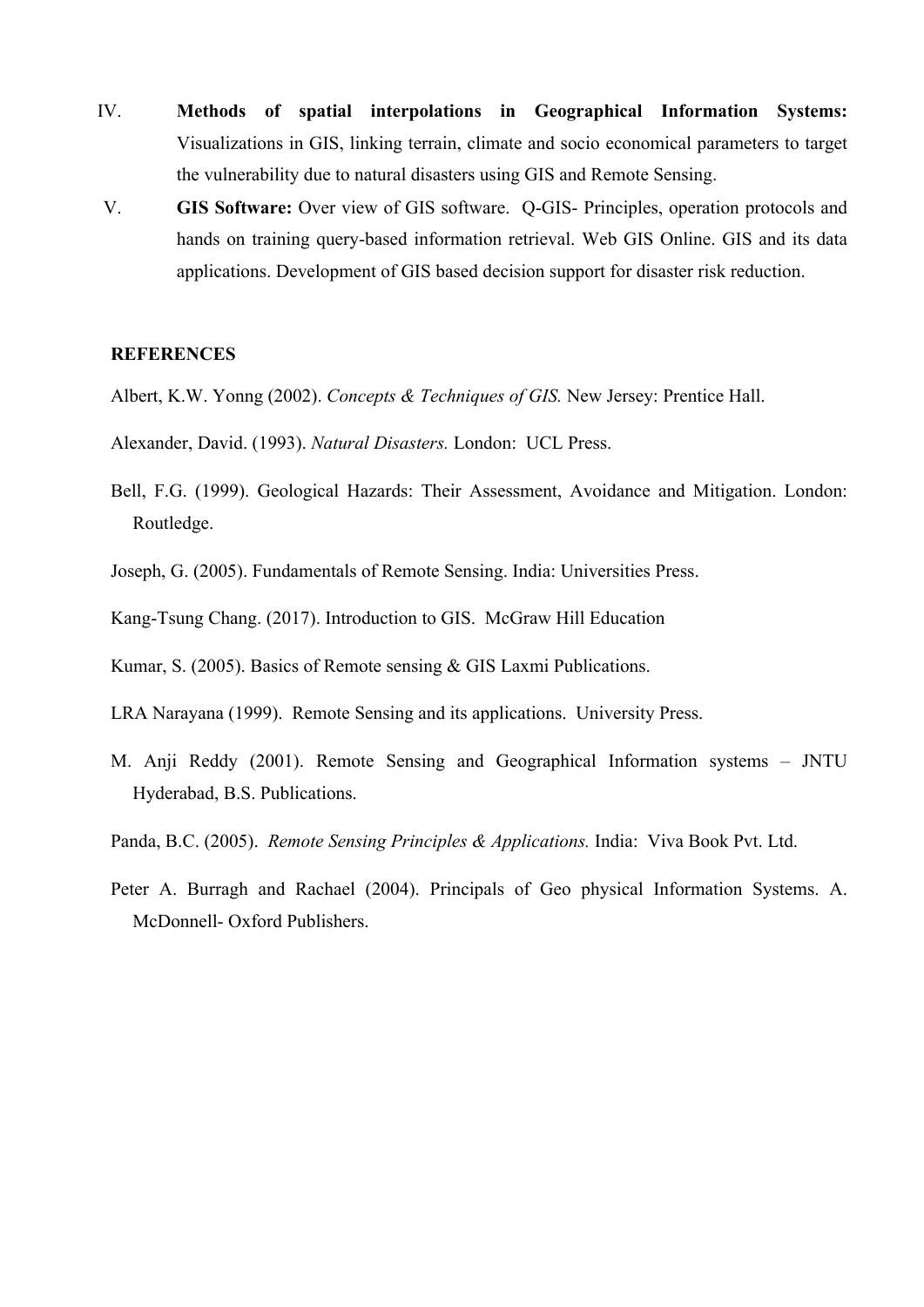#### **SEMESTER IV**

#### **4.1. COUNSELLING FOR TRAUMA VICTIMS**

**CO 1:** Understand the basics of Mental Health, crisis intervention and trauma counselling

**CO 2:** Critically engage with the practices of crisis intervention and trauma counselling and learn from good practice in the past

**CO 3:** Recognize the impact of different psychosocial approaches and be able to critically discuss its implications for the target populations

- I. **Introduction to Counselling:** Definition, and scope Differentiating from Guidance, Case Work and Psychotherapy, Contexts: Remedial, Preventive, Developmental, Crisis – Forms: Telephone Counselling, Crisis Counselling, Vocational Counselling - Goals: Immediate and Long term. Psychological; Psychoanalytic/psychodynamic theories, behavioural theories, humanistic theories, and existential theories, evolutionary theory, neuropsychology and counselling.
- II. **Introduction to Trauma Counselling and Mental Health,** Emotional Bleeding, Emotional Hygiene: Psychological Responses to Disaster and Traumatic Events, mental health impact of disasters, social determinants of mental health in both the Global North and the Global South. Community approaches to psychosocial support
- III. **Psychology of disasters:** Theory of Planned Behaviour, Social Cognitive Theories, Solution Focused Brief Therapy
- IV. **Trauma Counselling:** Meaning, Definition and Types of trauma and counselling: Theories of trauma Counselling; Effects of trauma in different humanitarian crises
- V. **Disaster Trauma on Vulnerable groups:** Effects of disasters on children, Migrants Dalits and tribals, Refugees **Gender Based Sexual Violence (GBSV) in Disasters:**  Psychosocial effects and responses to GBSV and treating children affected by crises: Community-Based trauma counselling.

#### **REFERENCES**

Gladdings, S.T. (2009). Counselling a Comprehensive Profession (9th Ed.). New Jersey: Merrill/Pearson.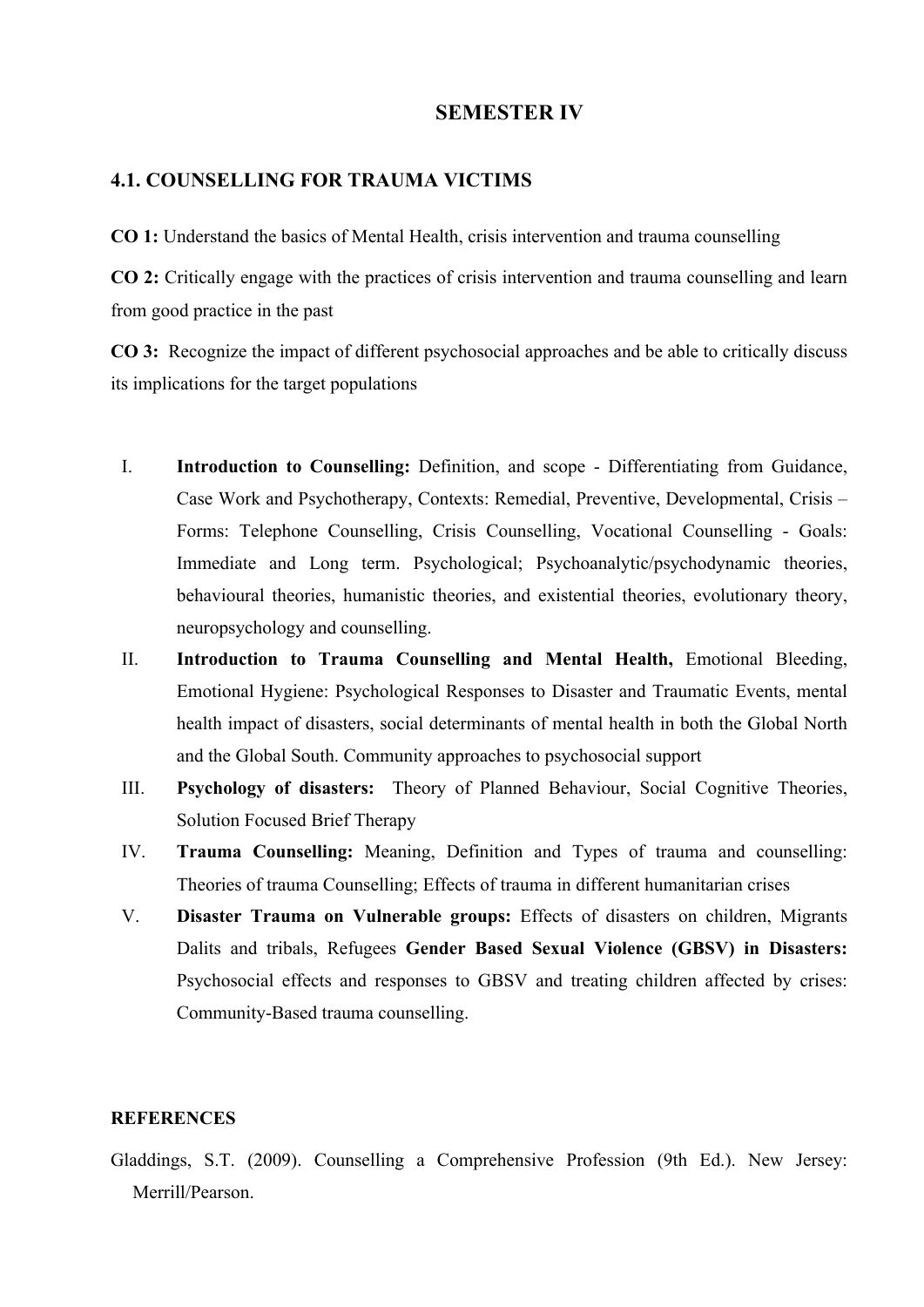- Greenstone, James L (2015). Emotional First Aid: A Field Guide to Crisis Intervention and Psychological Survival.
- Guha-Sapir, D., Hoyois, P.H., & Below, R. (2014). Annual Disaster Statistical Review 2013: The Numbers and Trends. Brussels: CRED.
- Halpern, James and Mary Tramontin (2006). Disaster Mental Health: Theory and Practice (Crisis Intervention).
- Jacobs, Gerard A. Community-Based Psychological First Aid A Practical Guide to Helping Individuals and Communities During Difficult Times. Amsterdam: BH.
- James, Michael (2020). Emotional First Aid: How to Feel Better in Times of Crisis. Watkins Media,
- Lopez-Ibor, J.J, Christodoulou, G., Mai, M., Sartorius, N., & Okasha, A. (2005). Disasters and Mental Health (ed.). New Jersey: John Wiley & Sons Ltd.
- Mechthild von Vacano, Manfred Zaumseil (auth.), Manfred Zaumseil, Silke Schwarz, Mechthild von Vacano, Gavin Brent Sullivan, Johana E. Prawitasari-Hadiyono (eds.) Cultural Psychology of Coping with Disasters: The Case of an Earthquake in Java, Indonesia, New York: Springer-Verlag.
- Munich Re. (2015). Munchener Ruckversicherungs-Gesellschaft, Geo Risks Research, NatCatSERVICE Swiss Re, sigma, No 3/2014 Ursano,
- Nelson-Jones,R. (2004). Basic Counselling Skills: A Helper's Manual (4th Ed.). London: Sage 2. Egan, G. (2010). The Skilled Helper: A Problem-Management and Opportunity-Development Approach to Helping (9th Edn.). California: Cengage.
- Nelson-Jones,R. (2004). Practical Counselling and Helping Skills (4th Edn.). London: Sage.
- R.J., Fullerton, C.S., & Norwood, A.E. (2003). Terrorism and Disaster: Individual and Community Mental Health Interventions. New York: Cambridge University Press.
- Winch, Guy (2014). Emotional First Aid: Healing Rejection, Guilt, Failure, and Other Everyday Hurts. Australia: Exisle Publishing Pty Ltd.
- Zastrow, C.H. (2012). Practice of Social Work (10th Edn). CA: Cengage.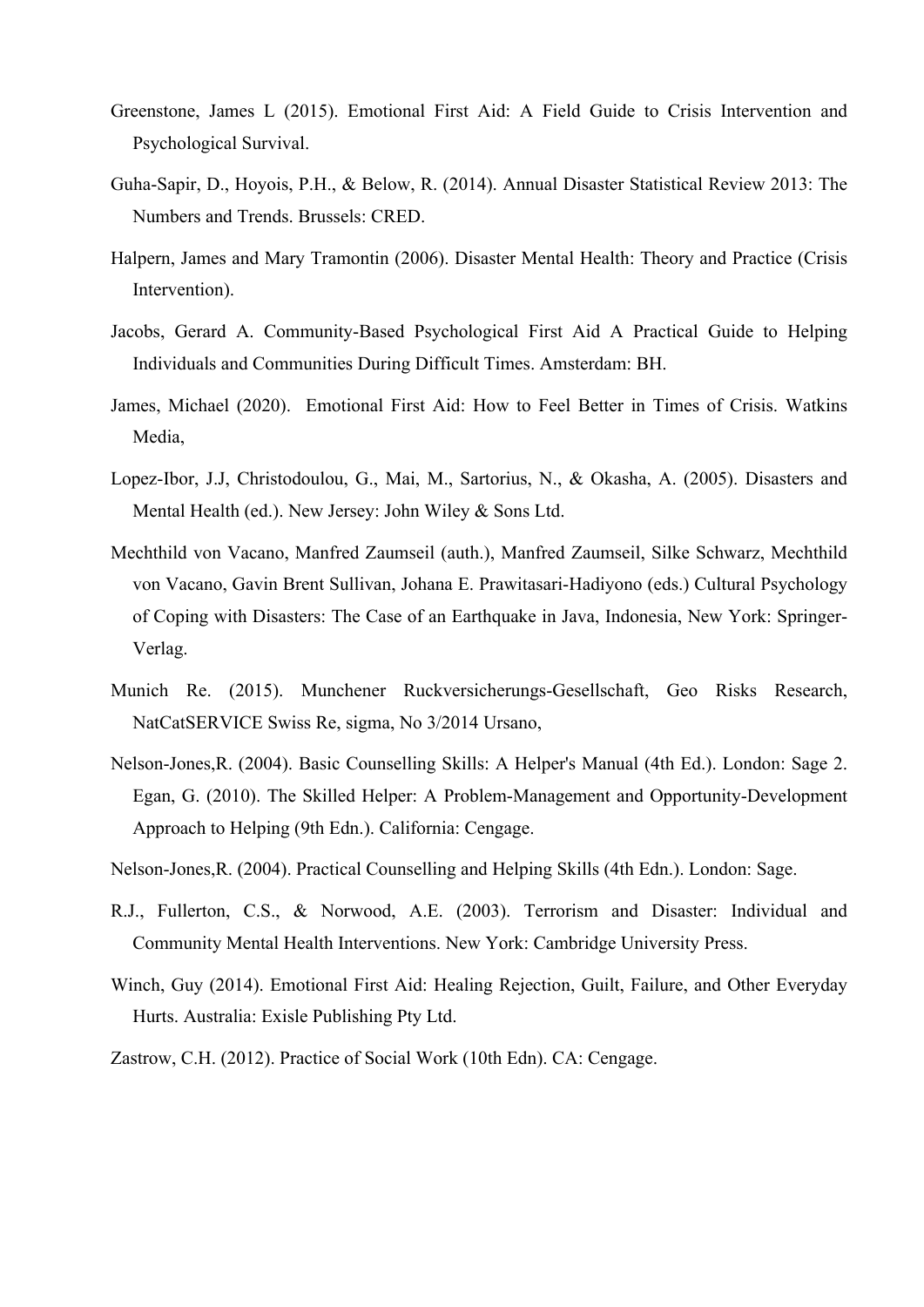#### **SPECIALIZATION A: DISASTER HEALTH**

### **4.2.A. POST-TRAUMATIC STRESS DISORDER (PTSD) AND COGNITIVE BEHAVIOURAL THERAPY (CBT)**

**CO1:** Understand PTSD, its symptoms, etiology, diagnosis and treatment.

**CO2:** Evaluate the efficacy of CBT as an effective method for PTSD treatment

- **CO3:** Apply CBT principles and technique to PTSD treatment
- **I. Post-Traumatic Stress Disorder:** Concept. Symptoms. Etiology. Case Studies. Assessment and Treatment Modalities.
- **II. Cognitive Behavioural Therapy (CBT) Introduction:** Background of CBT. Overview of CBT model of etiology and maintenance of psychological disorders. Applications of CBT and. CBT case formulation. Principles of clinical interviewing according to CBT. CBT and REBT. Limitations of CBT.
- **III. Cognitive and Behavioural Therapeutic Theories:** Behavioural Theory of Depression, Cognitive Theory. Behavioural Theory of Anxiety. The cognitive Triad: Negative automatic thinking, negative self-schemas and Errors in Logic or Cognitive Distortions.
- **IV. Phases of CBT:** Structure in Therapy. Assumptions. Functional Analysis. Steps in CBT. Treatment Planning. Course of Treatment, Integrating Cultural Considerations.
- **V. CBT Tools and Techniques:** Automatic Thoughts, Intermediate and Core Beliefs. Cognitive Restructuring. Relaxation Techniques, Exposure Therapy. Journaling and Thought Records. Homework. Activity Scheduling. Behavioural Activation. Behavioural Experiments. Role playing. Guided Discovery. Successive Approximation.

#### **REFERENCES**

Beck, J.S. (2011). Cognitive Behaviour Therapy: Basics and Beyond. New York: Guilford Press.

- Becker, C. B., Zayfert, C. (2006). Cognitive-Behavioural Therapy for PTSD: A Case Formulation Approach. United States: Guilford Publications.
- Dobson, K. S. (2010). Handbook of Cognitive-Behavioural Therapies New York: Guilford.
- Dugas, M. J., & Robichaud, M. (2007). Cognitive-Behavioural Treatment for Generalized Anxiety Disorder. New York: Routledge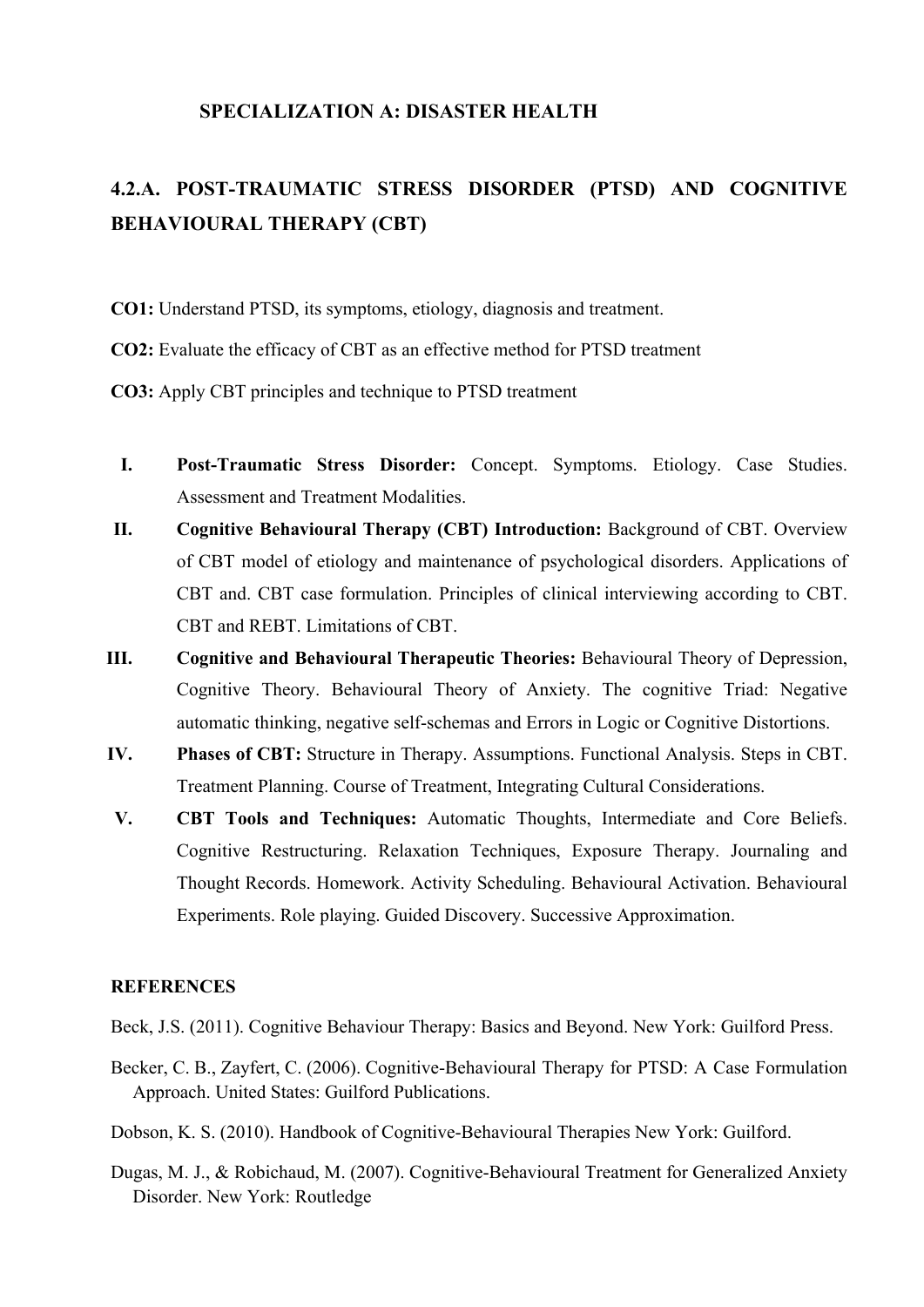Fairburn, C. (2008). Cognitive Behaviour Therapy and Eating Disorders. New York: Guilford

- Lara J. Farrell, Thomas H. Ollendick, Peter Muris. (2019). Innovations in CBT for Childhood Anxiety, OCD, and PTSD: Improving Access and Outcomes. United Kingdom: Cambridge University Press.
- Leahy, R. (2003). Cognitive Therapy Techniques. New-York: Guilford
- National Collaborating Centre for Mental Health (NCCMH). (2005). Post-traumatic Stress Disorder: The Management of PTSD in Adults and Children in Primary and Secondary Care. London and Leicester: Gaskell and BPS
- Perrin, S., Smith, P., Clark, D. M., Yule, W. (2014). Post-Traumatic Stress Disorder: Cognitive Therapy with Children and Young People. United Kingdom: Taylor & Francis.
- Porter, S. (2018). Treating PTSD: A Compassion-Focused CBT Approach. United States: Taylor & Francis.
- Raja, S. (2012). Overcoming Trauma and PTSD: A Workbook Integrating Skills from ACT, DBT, and CBT. United Kingdom: New Harbinger Publications.
- Roemer, L., & Orsillo, S. M. (2009). Mindfulness & Acceptance-Based Behavioural Therapies in Practice. New York: Cuilford
- Taylor, S. (2017). Clinician's Guide to PTSD, Second Edition: A Cognitive-Behavioural Approach. United States: Guilford Publications. Ford, J. D. (2009). Posttraumatic Stress Disorder: Scientific and Professional Dimensions. Netherlands: Elsevier Science.
- Wells, A. (2009). Metacognitive Therapy for Anxiety and Depression. New York: Guilford.
- Zayfert, C., Becker, C. B. (2020). Cognitive-Behavioural Therapy for PTSD, Second Edition: A Case Formulation Approach. United Kingdom: Guilford Publications.

#### **4.3.A. POST-TRAUMATIC STRESS DISORDER (PTSD) AND THERAPY WITH CHILDREN**

- **CO 1:** Explain why childhood development is crucial to the mental health of children
- **CO 2:** Understand the various child psychiatric disorders
- **CO 3:** Apply play therapy techniques in treating PTSD
- I. **Theories and Processes of Child Development**: Theories- Freud, Erickson, Piaget, Vygotsky, Kohlberg, Bowlby. Stages of Child Development- Prenatal period, Infancy,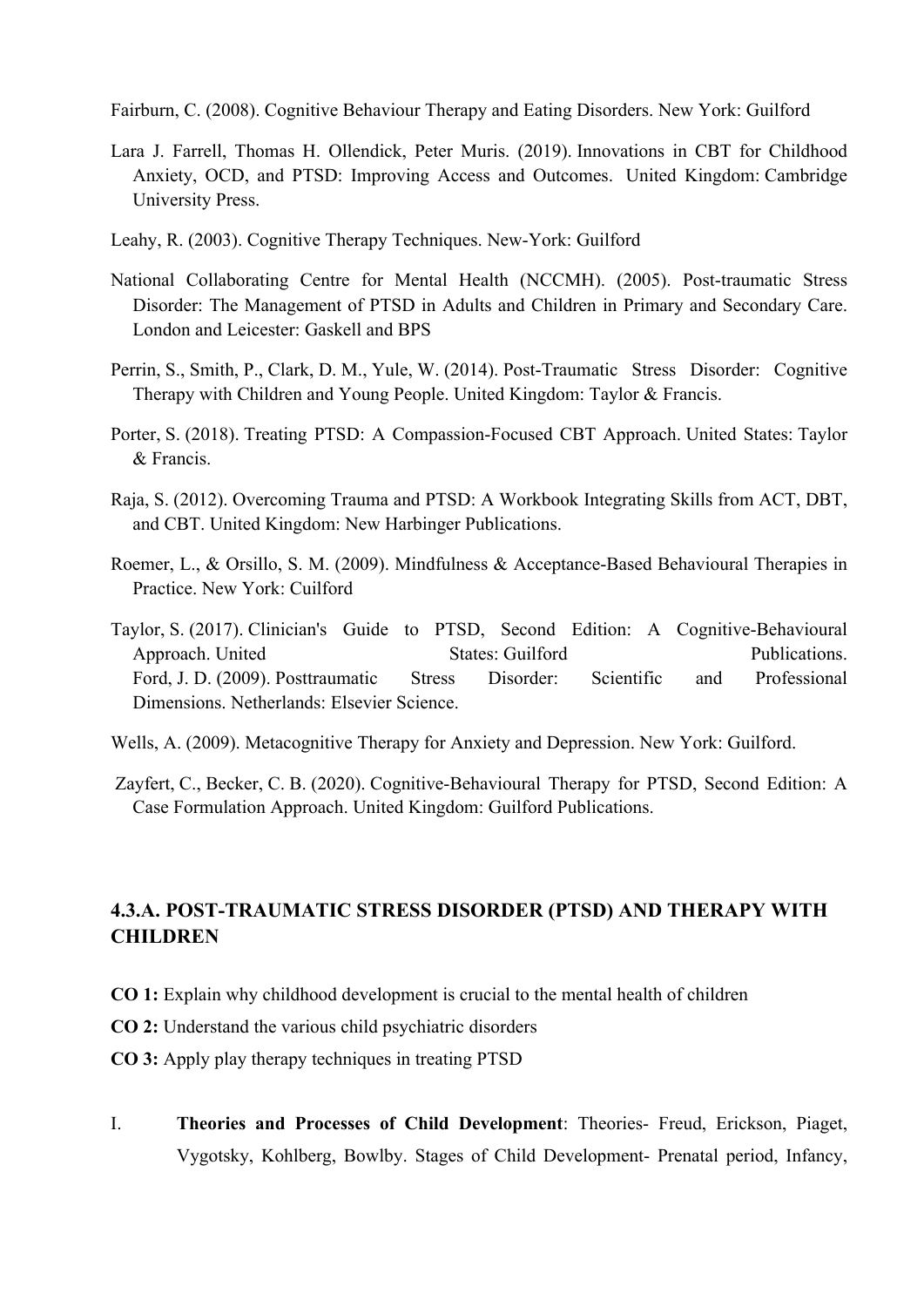Babyhood, Early childhood, Late childhood, Adolescence. Developmental Millstones, Developmental Tasks and Hazards.

- **II. Child Psychiatric Information:** Issues in Classification. Aetiology. Disorders: Adjust mental Reactions. Disorders of Biological Functions. Psychophysiological disorders. Anxiety Disorders. Childhood Psychoses. Mental Retardation. Learning Disabilities. Disorders of Language Development. Hyperkinesis and Attention Deficiencies. Habit Disorders. Organic Brain Syndromes. Physical Disability. Normal and Pathological Behaviour in Adolescence. Treatment.
- III. **PTSD in Children and Adolescents:** PTSD. Symptoms in Children. Myths and misconceptions about Trauma in Children. Unresolved Trauma and Impact of PTSD-Long and Short-Term. Neurobiological aspects in PTSD. Risk Factors. Outcome. Diagnosis. Different Treatment Modalities.
- IV. **Play Therapy:** Concept, History and Present. Types of Play and Play Therapy. Basic Requirements to Practice Play Therapy. The therapeutic environment for Play Therapy. Phases of play therapy. The Play Interview. Tools and Techniques.
- V. **Techniques and Tools in Play Therapy:** Use of Houses, Dolls, Puppets, Blocks, Ball, Mud and Clay and other Toys. Telephone, Costume Play. Role playing and Story-telling. Creativity and Imagination. Use of Food. Combining Play and Art- Finger Paints, Squiggle-Drawing Game, Colouring. Music, Singing and Dancing. Board Games, Video Games and High-tech Play Therapy.

- Boswell, J. N., Leggett, E. S. (2016). Directive Play Therapy: Theories and Techniques. United States: Springer Publishing Company.
- Butterworth, G. (2014). Principles of Developmental Psychology: An Introduction. United Kingdom: Taylor & Francis.
- Charles E. Schaefer, Donna M. Cangelosi. 2002. Play Therapy Techniques. United States: Jason Aronson, Incorporated.
- Chess, S., Hassibi, M. (2012). Principles and Practice of Child Psychiatry. Germany: Springer US.
- Danny Brom, Juliet M. Vogel, Ruth Pat-Horenczyk. (2014). Helping Children Cope with Trauma: Individual, Family and Community Perspectives. United Kingdom: Taylor & Francis.
- Goodyear-Brown, P. (2019). Trauma and Play Therapy: Helping Children Heal. United States: Taylor & Francis.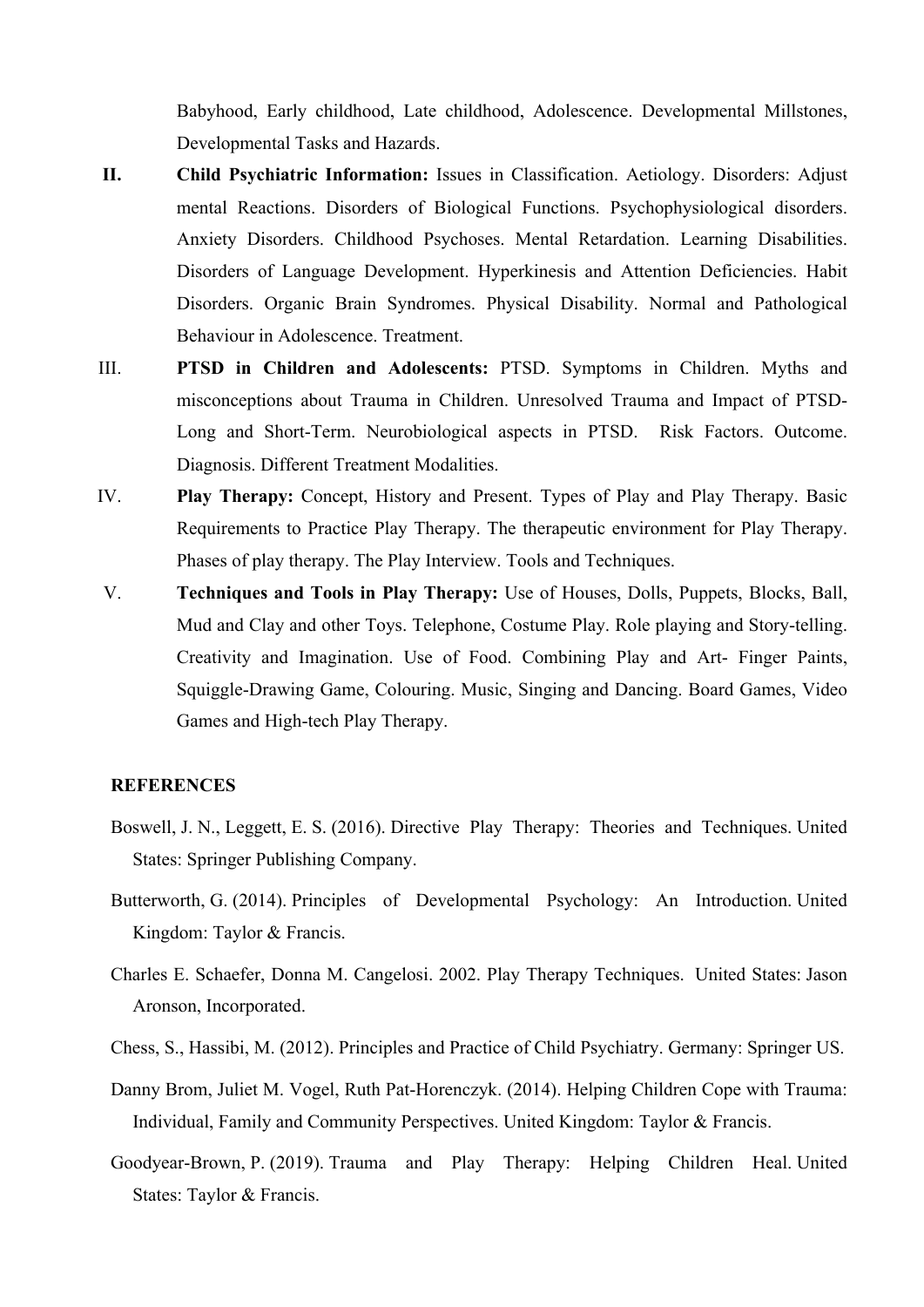Hurlock, E. B. (2001). Developmental Psychology. India: McGraw-Hill Education.

- Jolene Philo. 2015. Does my child have PTSD? -What to Do When Your Child Is hurting from the inside out
- Joy Hasler, Anthea Hendry (Eds.). (2017). Creative Therapies for Complex Trauma: Helping Children and Families in Foster Care, Kinship Care Or Adoption. United Kingdom: Jessica Kingsley Publishers.
- Mitchell, P., Ziegler, F. (2013). Fundamentals of Developmental Psychology. United Kingdom: Psychology Press.
- Monahon, C. (1993). Children and Trauma: A Guide for Parents and Professionals. United Kingdom: Wiley.
- Spencer Eth. (2008). PTSD in Children and Adolescents. United States: American Psychiatric Publishing.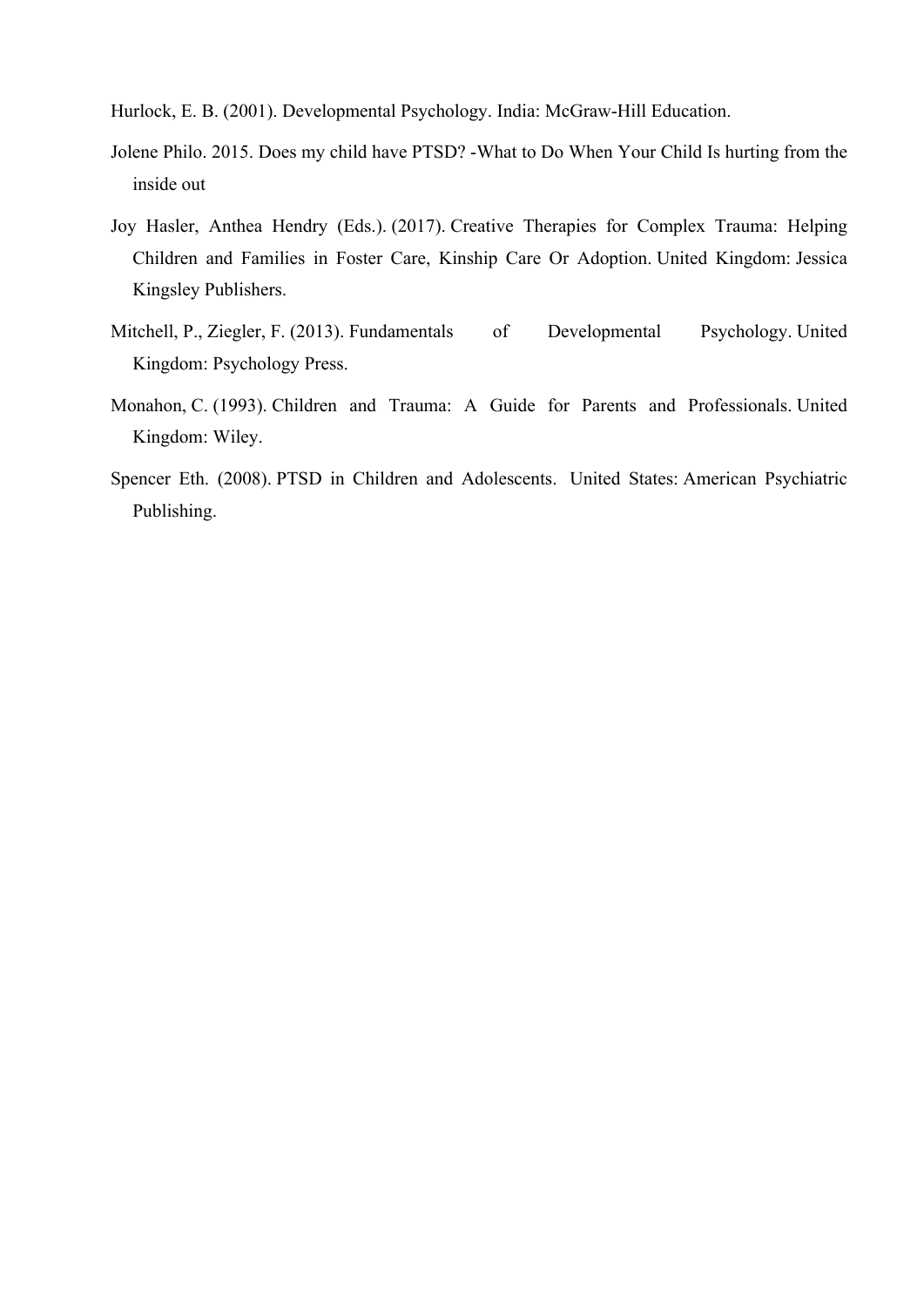#### **4.4.A. FIRST-AID FOR DISASTERS**

- **CO 1:** Understand the concept of First-Aid during disasters
- **CO 2:** Evaluate situations where first-aid is required.
- **CO 3:** Become competent in basic first-aid.
- I. **Introduction to First-Aid:** Concept. Aims of first-aid. Significance. Types and Levels. Principles of first-aid. Emergency Medical Responder and Roles.
- II. **First-Aid Assessment and Supplies:** Recognising Emergencies. Assessing the situation. Make independent decisions. Disaster Kit. Home First Aid Kit, Travel First Aid Kit. Organizing Shelter. Check-lists. Safety Tools. DRAB and ABCD of first-aid.
- III. **Disaster specific safety guidelines:** Avalanches, Landslides and Mud-flow. Earthquakes, Fires, Floods, Hazardous Materials. Epidemics. Others. Life-stock safety and Management during disasters.
- IV. **Emergencies and What to do:** The ABC Bites and Stings. Breathing. Bleeding. Fractures. Burns. Choking. Cold and Heat related illnesses. Convulsions and Seizures. Cardiac Problems. Dizziness and Fainting. Eye and Ear injuries. Head, neck and spine injuries. Infectious diseases. Poison. Shock. Stroke and Tooth injuries. Drowning, Dizziness and Fainting.
- V. **Tools and Techniques for First Aid:** Concept of Basic Life Support. Bandaging, Slings and Binders. Checking Pulse. Cardiopulmonary resuscitation **(**CPR). Automated External Defibrillator (AED). Ventilation. Clearing Air-way obstruction. Using the Fireextinguisher.

- American Academy of Orthopaedic Surgeons (AAOS), American College of Emergency Physicians (ACEP), Alton L. Thygerson. (2011). First Aid, CPR, and AED Essentials. United States: Jones & Bartlett Learning.
- American Red Cross. (2008). A Family Guide to First Aid and Emergency Preparedness. United States: Staywell.
- Bowman, W. D., Backer, H. D., Paton, B. C. (2005). Wilderness First Aid: Emergency Care for Remote Locations. United States: Jones and Bartlett Publishers.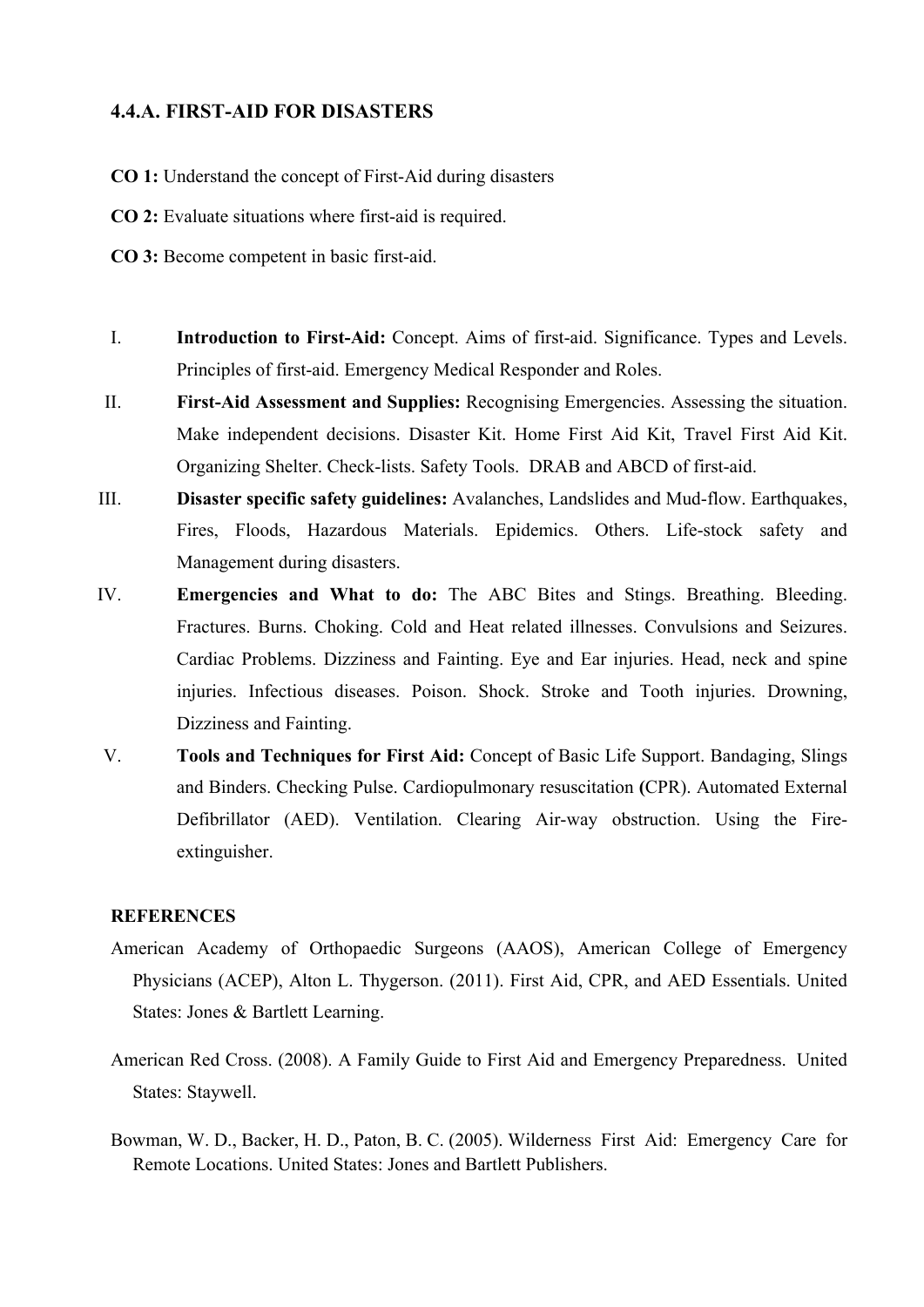- Bradley, A. T. (2011). The Disaster Preparedness Handbook: A Guide for Families. United States: Skyhorse Publishing.
- Imel, J. S. (2020). Urban and Disaster Emergency First Aid Made Easy. (n.p.): Udtwfa, LLC.
- Jefferson's County Sheriff's Office. (2018). Jeffereson County Family emergency Preparedness Handbook. Oregon: Jefferson's County Sheriff's Office. Retrieved from: https://www.jeffco.net/sites/default/files/fileattachments/public\_safety/page/5629/preparedness handbook.pdf
- Kline, C., Brouhard, R. (2014). Disaster Preparedness: Ready Your Family and Home—Before Disaster Strikes. United Kingdom: DK Publishing.
- Liebsch, J., Liebsch, B. (2006). It's a Disaster! ... and what are You Gonna Do about It? A Disaster Preparedness, Prevention & Basic First Aid Manual. United States: Fedhealth.
- Sawyer, J., Huertas, G. (2018). Animal Management and Welfare in Natural Disasters. United Kingdom: Taylor & Francis.
- Staywell. (2012). Responding to Emergencies: Comprehensive First Aid/ CPR/ AED. United States: American National Red Cross.

#### **SPECIALIZATION B: TECNOLOGIES FOR DISASTER MANAGEMENT**

#### **4.2.B. DIGITAL IMAGE PROCESSING AND IMAGE ANALYSIS**

**CO 1:** Understand digital image processing and image analysis technological options especially in disaster management

**CO 2:** Apply remote sensing technologies in disaster prone areas

**CO 3:** Develop sustainable models of image processing and image analysis for India

- I. Concepts about digital image and its characteristics, Spectral, Spatial, Radiometric and Temporal resolution, Visual vs. Digital methods, Image data storage and retrieval, Types of image displays and FCC System design considerations,
- II. Introduction: Definitions, concepts and types of remote sensing, evolution, stages and advantages of remote sensing, Digital Image Processing: Image processing systems, data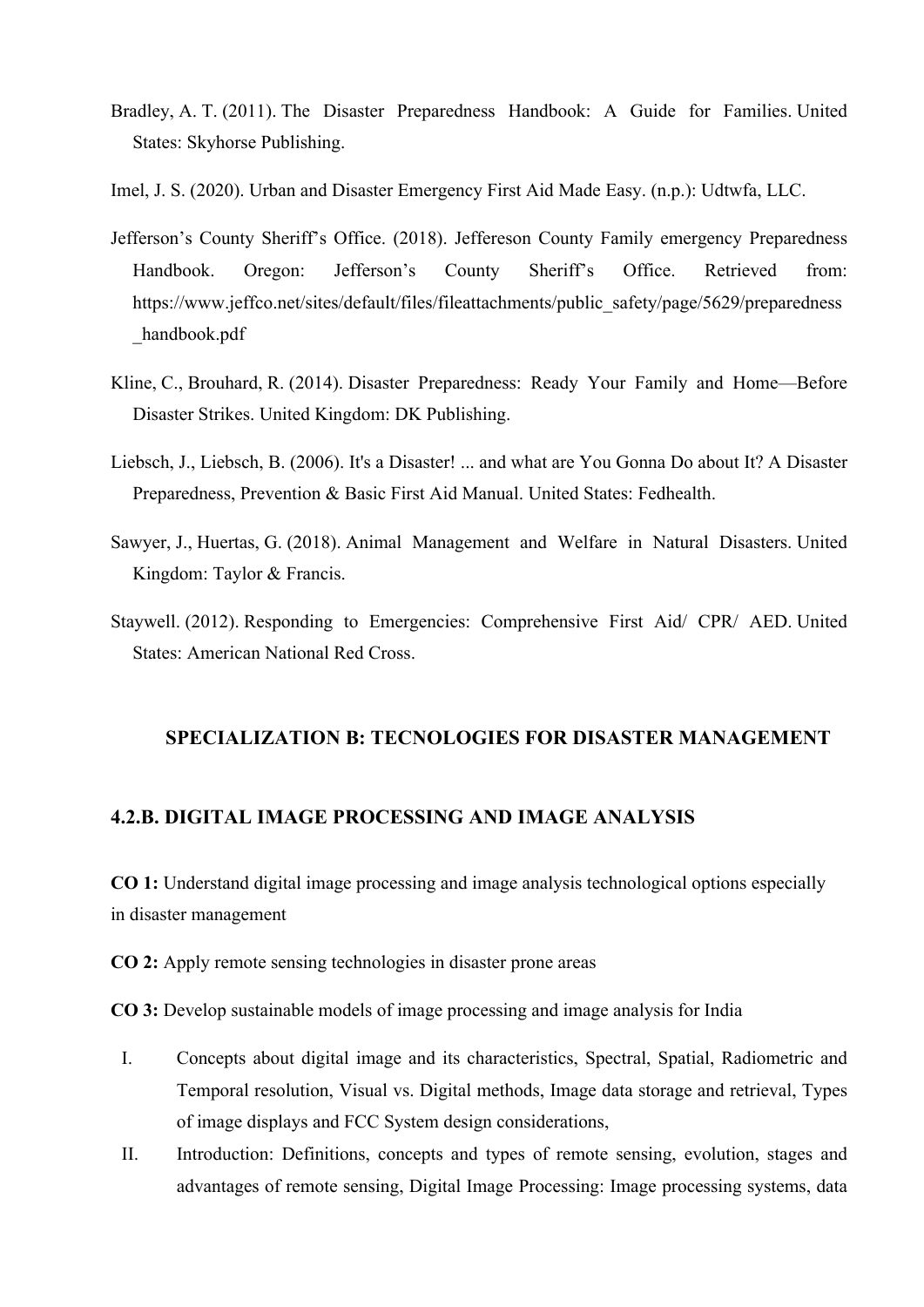formats of digital image, pre-processing, image enhancement and transformation and image classification, multispectral images, Visual Image Interpretation, remote sensing products, elements of visual interpretation.

- III. Sources of image degradation Pre-processing of satellite image, Radiometric and Geometric correction technique, Interpolation methods – linear and nor linear transformation for geometric corrections.
- IV. Low Pass Filtering: Image smoothing, High Pass Filtering: Edge enhancement and Edge detection, Gradient filters, Directional and non-directional filtering, Band ratio, Types of Vegetation indices, Principal Component Analysis, Multi dated data analysis and Change detection
- V. Basics of Pattern Recognition, Spectral discrimination, Signature bank, Parametric and Non-Parametric classifiers, Unsupervised classification methods, Supervised classification techniques, Limitations of standard classifiers Remote Sensing Applications in Agricultural Drought Monitoring and Forecasting

- Campbell, James B. (2000). Introductory Remote Sensing: Principles and Concepts. New York: Routledge.
- Cracknell, A.P. & Hayes, L.W B. (1993). Introduction to Remote Sensing. London: Taylor & Francis.
- Curran, P. (1995). Principles of Remote Sensing. London: Longman.
- Gibson, P.J. (2007). Introduction to Remote Sensing. 2nd ed. London: Taylor & Francis.
- Jensen, JR., (2007). Remote Sensing of the Environment An Earth Resources Perspective. New York: Prentice Hall Inc.
- Rencz, Andrew N. (Ed) (1999). Remote Sensing for the Earth Sciences: Manual of Remote Sensing, 3rd ed. New York: John Wiley & Sons, Inc.
- Sabins, Floyd F. (1987). Remote Sensing: Principles and Interpretation. New York: W H. Freeman and C.
- Thomas M. Lillesand & Kiefer, Ralph W. (2015). Remote Sensing and Image Interpretation. New York: John Wiley & Sons.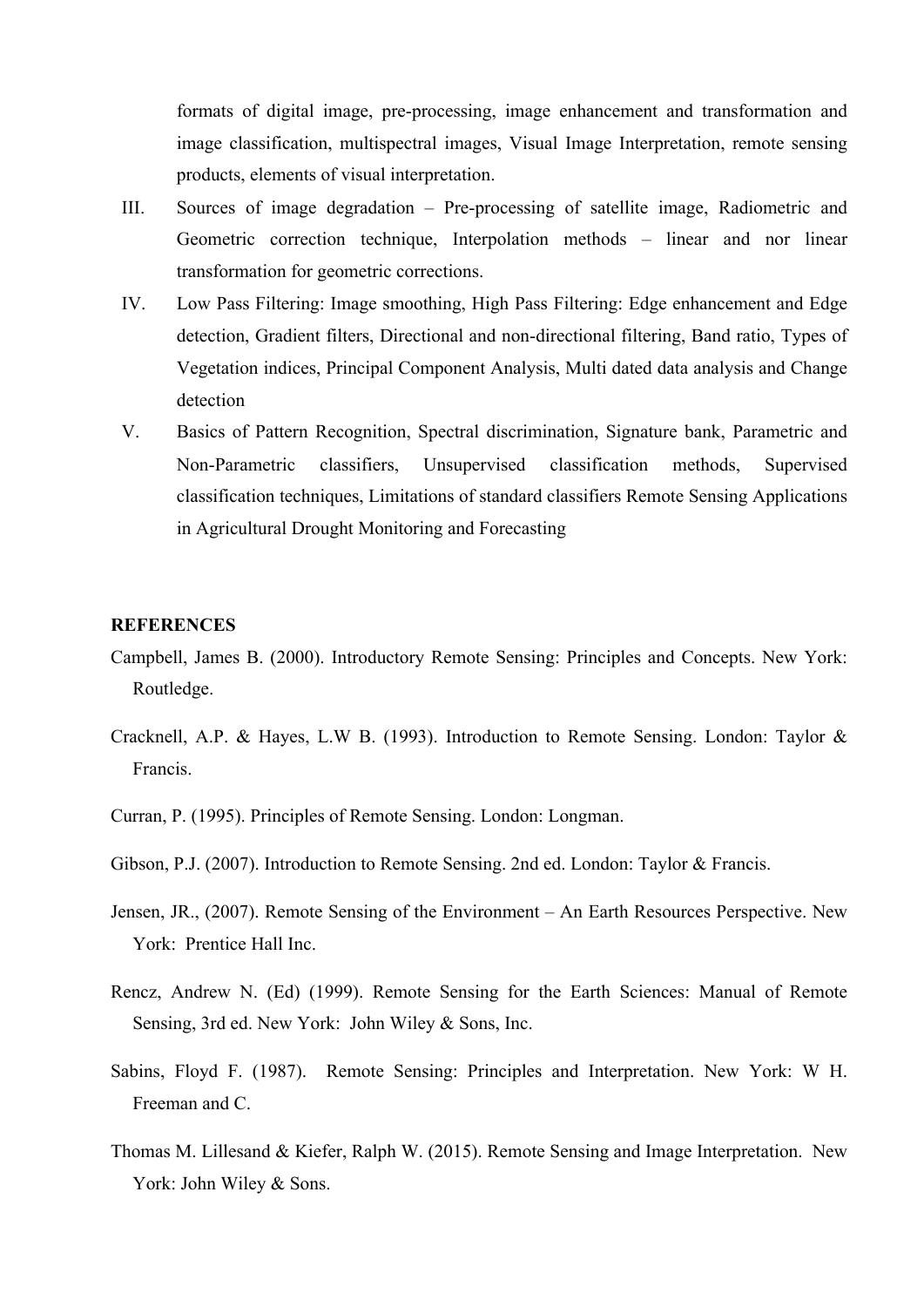#### **4.3.B. GEOGRAPHIC INFORMATION SYSTEM (GIS) AND GLOBAL POSITIONING SYSTEM (GPS) TECHNOLOGIES IN DISASTERS**

**CO 1:** Understand the spatial data and handle spatial and non-spatial database

**CO 2:** Describe various GIS tools and techniques within spatial analytical framework

**CO 3:** Apply spatial data analysis to solve natural, environmental and societal problems and challenges

- I. **Geographical Information System (GIS):** Definitions, History and development of GIS, components of GIS, applications of GIS; Coordinate Systems - Geographical Coordinate Systems, Projected Coordinate System, map projections; Geospatial data - Data input-existing GIS data, creating new data; attribute data query, spatial data query, raster data query.
- II. **Components of GIS:** GIS Functions, Basic concepts about spatial information, Spatial vs. non-spatial data, Spatial data models.
- III. **GPS, DGPS and GNSS:** Definition, history, components; types and application of GPS, GLONASS, GALILEO, COMPASS; system segmentation – control segment, user segment, space segment, types of receivers; DGPS – differential corrections, accuracy in DGPS; GNSS: different GNSS, GNSS Augmentation; RNSS - IRNSS, WAAS, EGNOS, MSAS, QZSS, SNAS, SDCM and WAGE; advantages and disadvantages
- IV. **Hardware/software requirements for GIS:** GIS Vs Cartography, Basics of Cartography: Map Scale, Categories of Maps, Grids and Graticules Raster Data & its Representation: Data Structure, Data Compression (block code, chain code, run length code, quadtree, MrSID).
- V. **Data Input and Geo-Correction:** Sources of Spatial Data (Raster and Vector), Data Acquisition Through Scanners and Digitizers, Methods of Digitization, Database Management System, Spatial Data Analysis and Visualization: Raster Data Analysis Techniques – Local, Focal, Global and Zonal, Socio-economic thematic maps, dimensions of spatial data: 2D, 2.5D, 3D and 4D GIS, Current Issues and Trends in GIS.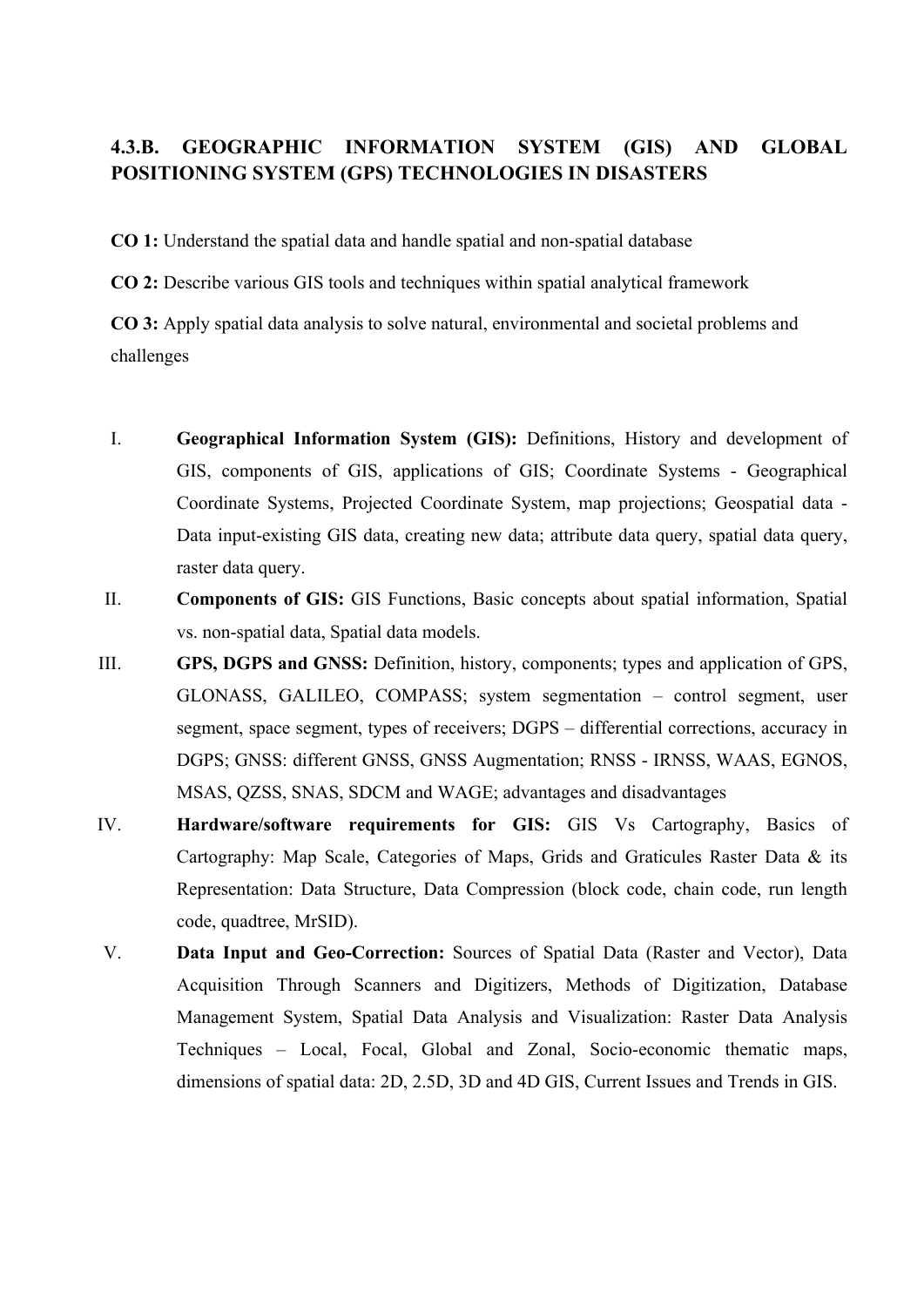#### **REFERENCES**

- Burrough, Peter A. and Rachael McDonnell, (1998). 'Principles of Geographical Information Systems' Oxford University Press, New York.
- C.P. Lo and Albert K.W. Yeung (2006). "Concepts and Techniques of Geographic Information Systems" Prentice Hall of India, New Delhi.
- Kang-tsung Chang, (2007). 'Introduction to Geographic Information Systems' Tata McGraw Hill, New Delhi.
- Leica. A. (2003). GPS Satellite Surveying, John Wiley & Sons, New York
- Magwire, D. J., Goodchild, M.F. and Rhind, D. M. (2005). Geographical Information Systems: Principles and Applications, Longman Group, U.K.
- N.K. Agrawal (2004). Essentials of GPS, Spatial Network Pvt. Ltd.
- Sathish Gopi (2000). GPS and Surveying using GPS
- Terry-Karen Steede (2002). Integrating GIS and the Global Positioning System, ESRI Press

#### **4.4.B. GEO-INFORMATICS AND APPLICATIONS IN DISASTERS**

- **CO 1:** Understand the basics of Geo-Informatics and its application
- **CO 2:** Apply multi hazard vulnerability mapping by using Geo-Informatics
- **CO 3:** Create models of Geo-Informatics applications in Disaster Management
- I. **Introduction to Geo-informatics,** Applications of Geoinformation in Disaster Management: Scope, Examples & Advancements, **Geo-Informatics** in Land Resource: Remote sensing in mapping soil degradation, impact of surface mining on land resources, forest resources.
- II. **Geo-Informatics** in Water Resources: Remote sensing in hydro-geomorphological interpretation for ground water exploration, water quality monitoring, reservoir sedimentation, snow cover mapping and modelling approaches.
- III. **Geo-Informatics** in Disaster Management: Mapping and modelling Landslide hazards, floods, Cyclones Forest fire and drought. Application in Urban Planning: Mapping urban land-use, transportation network, Utility-Facility mapping, urban sprawl, site selection for urban development, Urban Information System.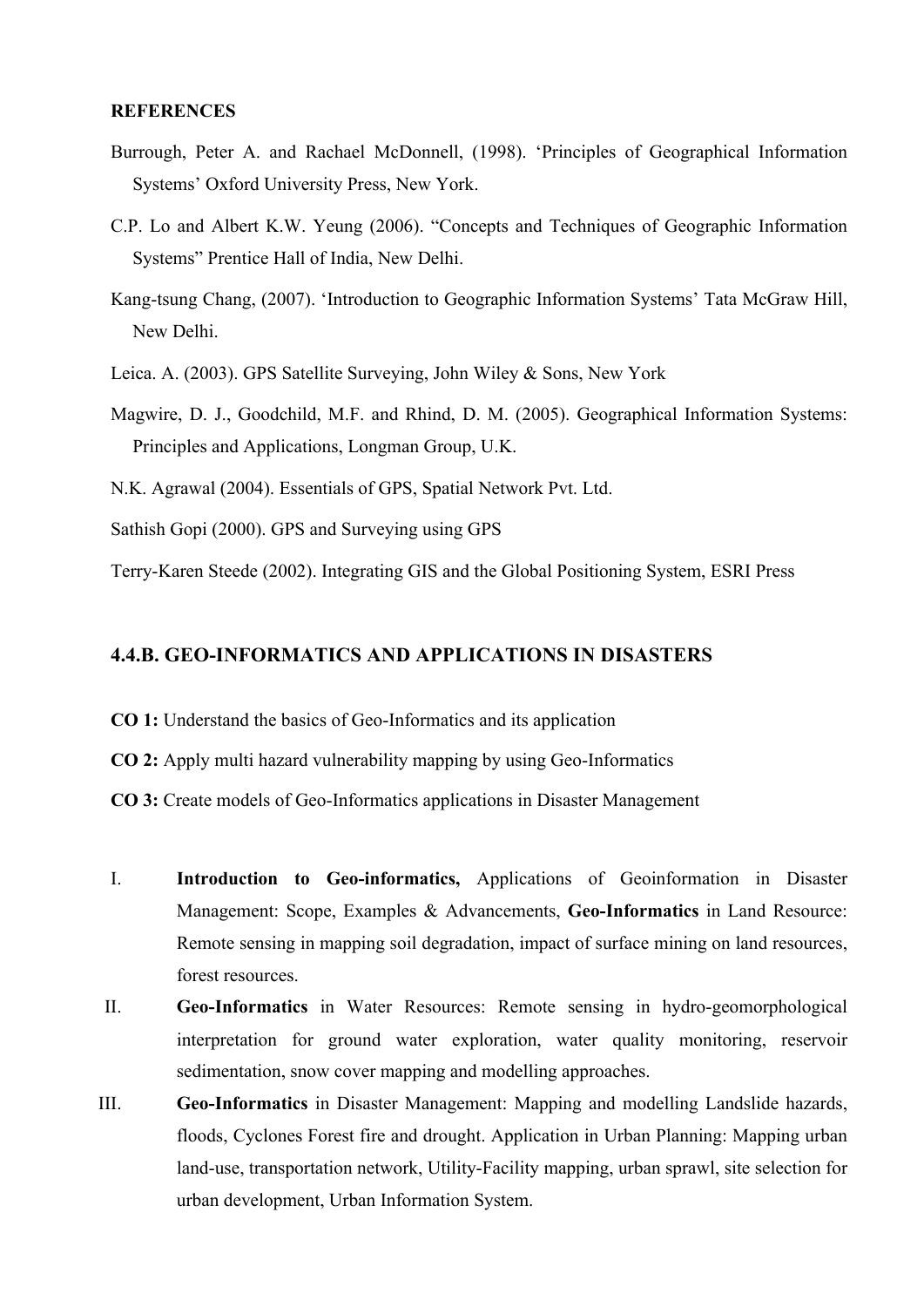- IV. **Application in Geo-technical Engineering:** Slope stability and drainage network analysis, Digital Terrain Modelling, Geoinformatics in Dam site selection, Highways, and Tunnel Alignment studies.
- V. **Application in Environmental Management**: Selection of disposal sites for industrial and municipal wastes, solid waste management, Environmental Impact Assessment (EIA)

- Jenson, J.R. (2000). *Remote Sensing of the environment – An Earth Resource Perspective*. New York: Prentice Hall Inc.
- Lillisand, T. M. and Keifer. R. W. (1994). *Remote Sensing and Image interpretation.* Third Edition. New York: John Willey and Sons.
- P.S. Roy. (2000). *Natural Disaster and their Mitigation*. India: Indian Institute of Remote Sensing (IIRS).
- Schultz, G. A. and Engman, E. T. (2000). *Remote Sensing in Hydrology and Water Management.* Germany: Springer-Verlag, Berlin.
- Spatial Technologies for Natural Hazard Management. (2000). Proceedings of ISRS National Symposium, Nov. 21-22, IIT, Kanpur.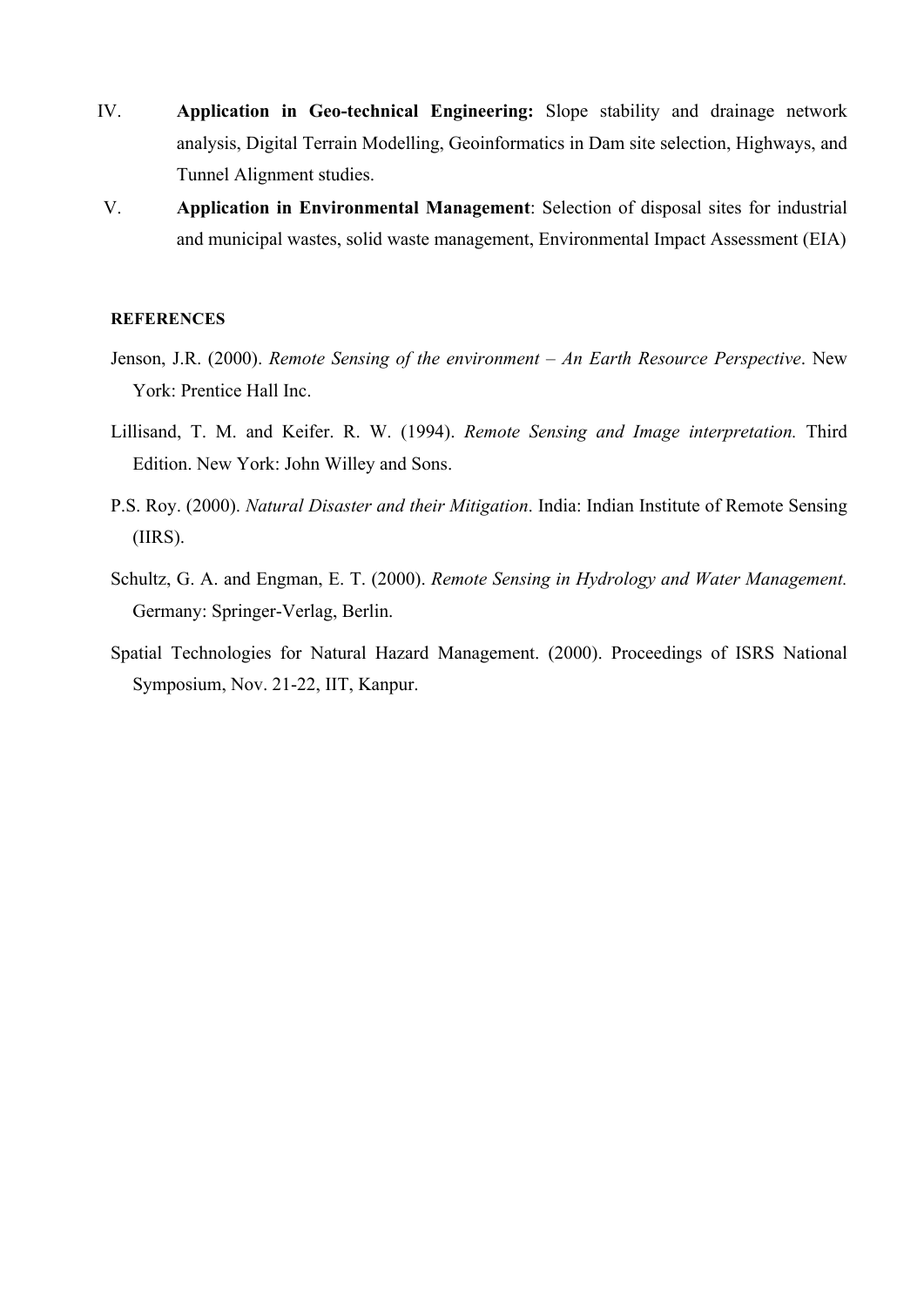#### **10. FIELD WORK CURRICULUM**

#### **10.1. Overview**

Proposed MSW DM Fieldwork comes under 7 segments: -

- 1) Bridge Course + Exposure Visits
- 2) Concurrent Fieldwork
- 3) Block Placement
- 4) Specialized Agency Training
- 5) Addon Certificate Courses
- 6) Walk with Experts
- 7) Research Projects
- 8) Dissertation
- 9) Disaster Drills

#### **10.2.Team of Advisors to MSW DM Fieldwork**

Team of Advisors have to be the pillars of MSW DM Fieldwork. The Advisor Team have to Plan, Coordinate, Support, Monitor and Evaluate the entire Fieldwork activity.

- 1) HoD (MSW DM)
- 2) Teaching Faculty in Charge of MSW DM Fieldwork Secretary
- 3) Asst Prof MSW DM Joint Secretary
- 4) Advisor from SDMA/NDMA
- 5) Advisor from Police (L&O, Training College)
- 6) Advisor from Fire Force
- 7) Advisor from Health Department (Physical Health DMO, Mental Health DMHP, Veterinary)
- 8) Advisor from Revenue Dept/ District Collector Office (DDMA)
- 9) Advisor from LSGD (Local Self Government Department)
- 10) Advisor from Military / Para Military including / NDRF (Serving or retired)
- 11) Advisor from credible NGO/DM Institute working in DM
- 12) Advisor from State Institute of Land and Disaster Management/ NIDM or Scientists
- 13) Advisor from Metrological Department
- 14) Prominent person in the field of Disaster Management (International Agency UNEP etc)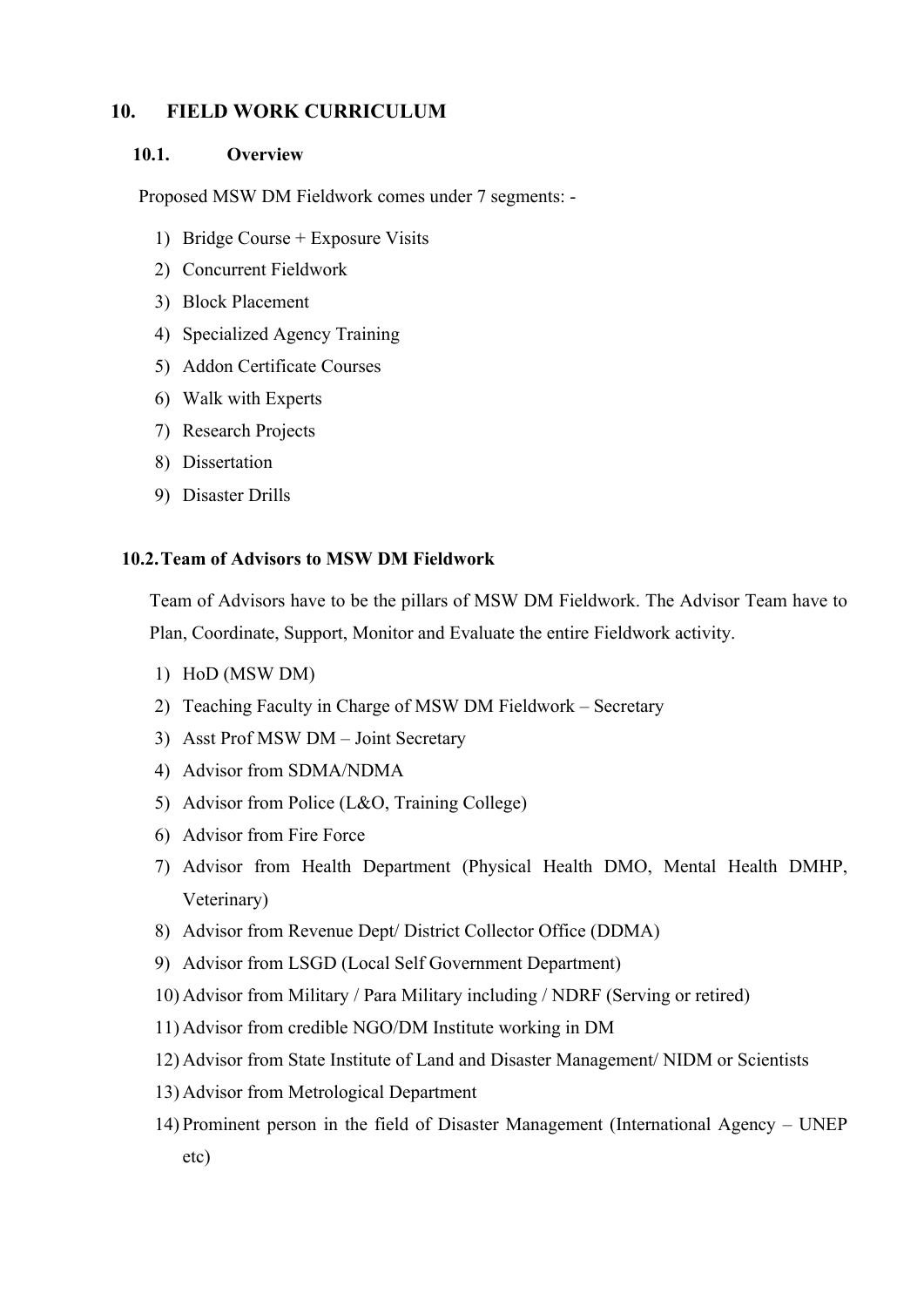- 15) Representative from Volunteer Association (Sannadha Sena, Collectors Volunteer Group)
- 16) Advisor from Media (Print or Visual)
- 17) Structural Engineer / Architect in DM Field
- 18) Agriculturist / Industrialist / IT / Education / Social Justice Dept
- 19) Student Representative from MSW DM

#### **Responsibilities of Fieldwork Advisor Team**

- § Plan & Formulate Fieldwork curriculum for MSW DM
- Ground support for conducting fieldwork in respective area
- Liaison with concerned department for conducting MSW DM Fieldwork.
- Timely Monitoring and Review of the Field Work
- Conduct Fieldwork evaluation/viva as per course guideline
- Update fieldwork practicum as per the need of the hour
- Adopt innovative and best practice in MSW DM Fieldwork to equip students for future opportunities

#### **10.3. Bridge Course + Exposure Visit – 1 Month**

Equip the MSW DM Students for the entire Course under Cognitive, Affective and Psychomotor level (Theory + Practical)

- **3 Days Theory + 3 Days Exposure Visits = 6 Days in a Week**
- Each day Theory: 1 or 2 Subject Introduction = So Total 3 to 6 Subject Introduction in a week
- Remaining 3 Days in week  $=$  Exposure visits or activities which related to subject taught in that week

#### **10.4. Concurrent Field Work (2 days / week)**

#### **Objectives (1st year Concurrent Fieldwork)**

- § Practice Basic Method of Social Work under assigned LSG
- Learn Governance and functioning of DDMA, LSGD DM, SDMA, NDMA
- Understand and Involve in Local Disaster Management Activities
- Understand and Support the Implementation of SOPs of DDMA, SDMA, NDMA Plan.
- Conducts activities based on MSW DM Curriculum (Projects, Assignments, Research)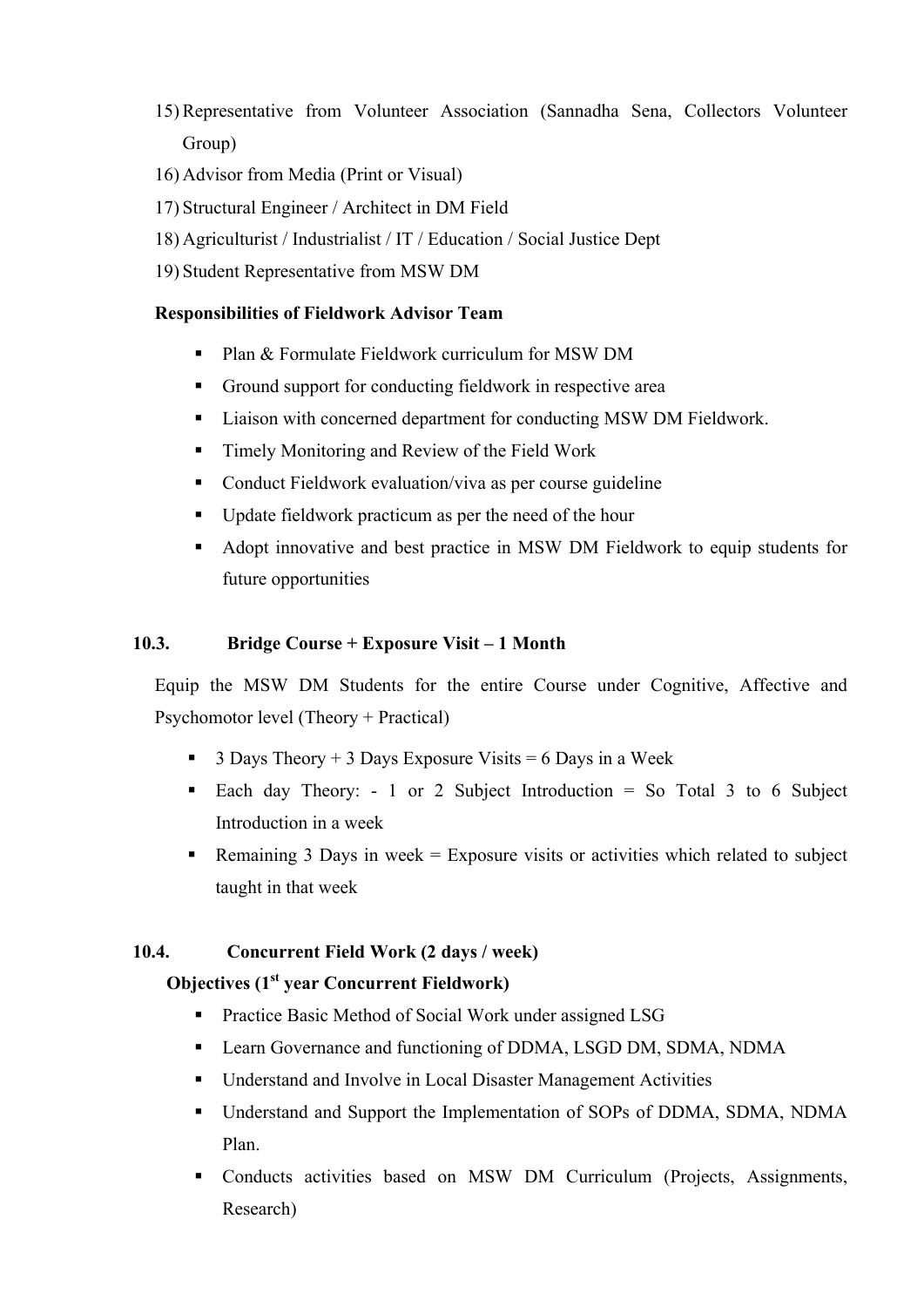- § Study best practices and challenges on current DM Plan of LSG or DDMA.
- Learn and Understand the legislation (Plan for moot court and Student Parliament)
- Process Documentation
- Understand 'One Health'

#### **Objectives (2nd year Concurrent Fieldwork)**

- Practice all methods of Social Work
- Prepare a DM Plan for assigned LSG
- § Conduct Mock Drill in LSG
- Capacity building in the community
- Possibilities of Research and PRA
- § Prepare Plan for School Safety, Mental Health or any MSW DM specialized area.
- Information, Knowledge Management System (IKMS) for Disaster Management
- Prepare a Video/Short Film in consultation with Media advisor.
- § Prepare Business Model for Social Entrepreneurship

#### **Concurrent field work sites**

- Posted as District Collectors Inters under District Disaster Management Authority (DDMA).
- Start with DDMA Orientation Programme in collaboration with SDMA and Loyola College
- Inters can be posted under Local Self Government
- Proposed Concurrent fieldwork will help the learner to integrate theory to practice and gain hands-on expertise in DM field.

#### **10.5. Fieldwork with Specialized Agencies (With Certificate)**

- Conduct 1-week quarterly training with the specialized agencies under DM
- § It will help the learner to understand the procedures and SOPs of Multi-Discipline and learn how to blend with them and work together during disaster.
- 1) SDMA / NDMA
- 2) Ministry of Home Affairs (Police Dept / Fire force Dept)
- 3) Health Dept (Physical, Mental Health, Veterinary) "One Health"
- 4) Metrological Dept or DM Forecast agencies
- 5) Social Work Agency / Institute in DM
- 6) NDRF / Military/Paramilitary
- 7) Structural Engineering / Architect related to Disaster Management
- 8) Mass Media and IT related with DM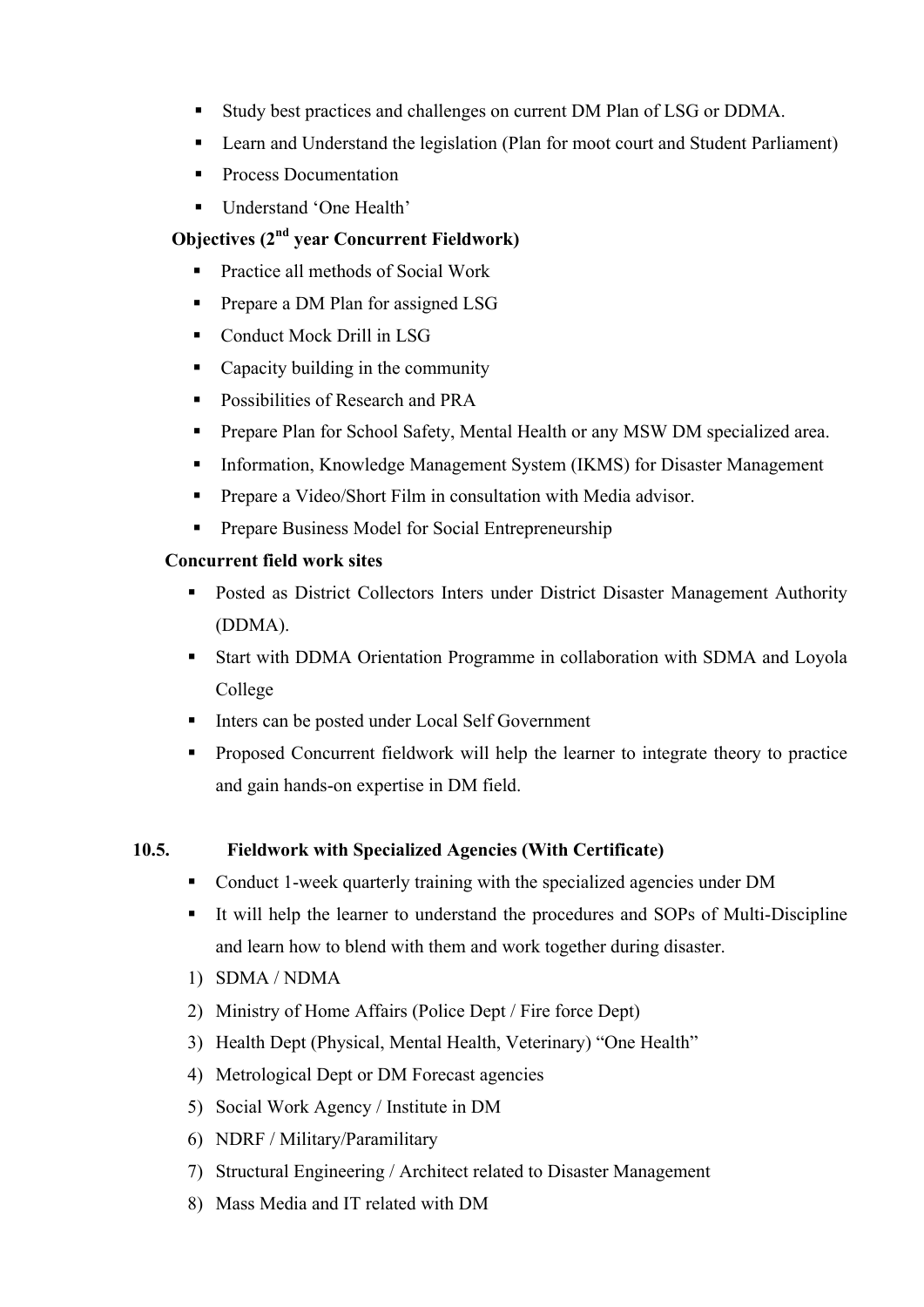#### **10.6. Addon Certificate Courses**

**S**hould be completed during the MSW DM Course.

- These certificate courses will help the students to meet global standards and enhance employability.
- Addon courses are to be learn along with the course and the time taken for addon courses can be calculated under field work time.
- Add on courses should be Short term courses and learner can choose.
- Update the addon courses as per advisor team and student recommendation.

#### **Proposed Courses**

- Basic Life Support (BLS) from American Heart Association (Offline Course)
- Psychological First Aid (Online Course by Coursera)
- Community based Disaster Management (from LES)

#### **10.7. Block Placement**

- § One-month block placement should be in a Disaster affected area (recent) Or with ongoing Disaster to learn the reality of disaster and consequences.
- **•** Block Placement should focus on problem identification and intervention to solve problem.
- § Block placement should be coordinated between Loyola fieldwork team of advisors with NDMA, SDMA, NGO in DM, Govt or International Agencies.
	- Eg Flood Affected areas in Kerala,
	- Amphan, Nisarga Cyclone in North Kerala
	- Severe COVID affected areas
	- Vishakhapatnam Gas Tragedy

#### **10.8. Walk with Experts**

MSW DM Dept in Consultation with team of Advisors should arrange Interaction with Experts on a monthly basis to discuss on current trends, best practices, experience, job opportunities.

#### **10.9. Collaborate with Multi-Disciplinary Students (Peer Learning)**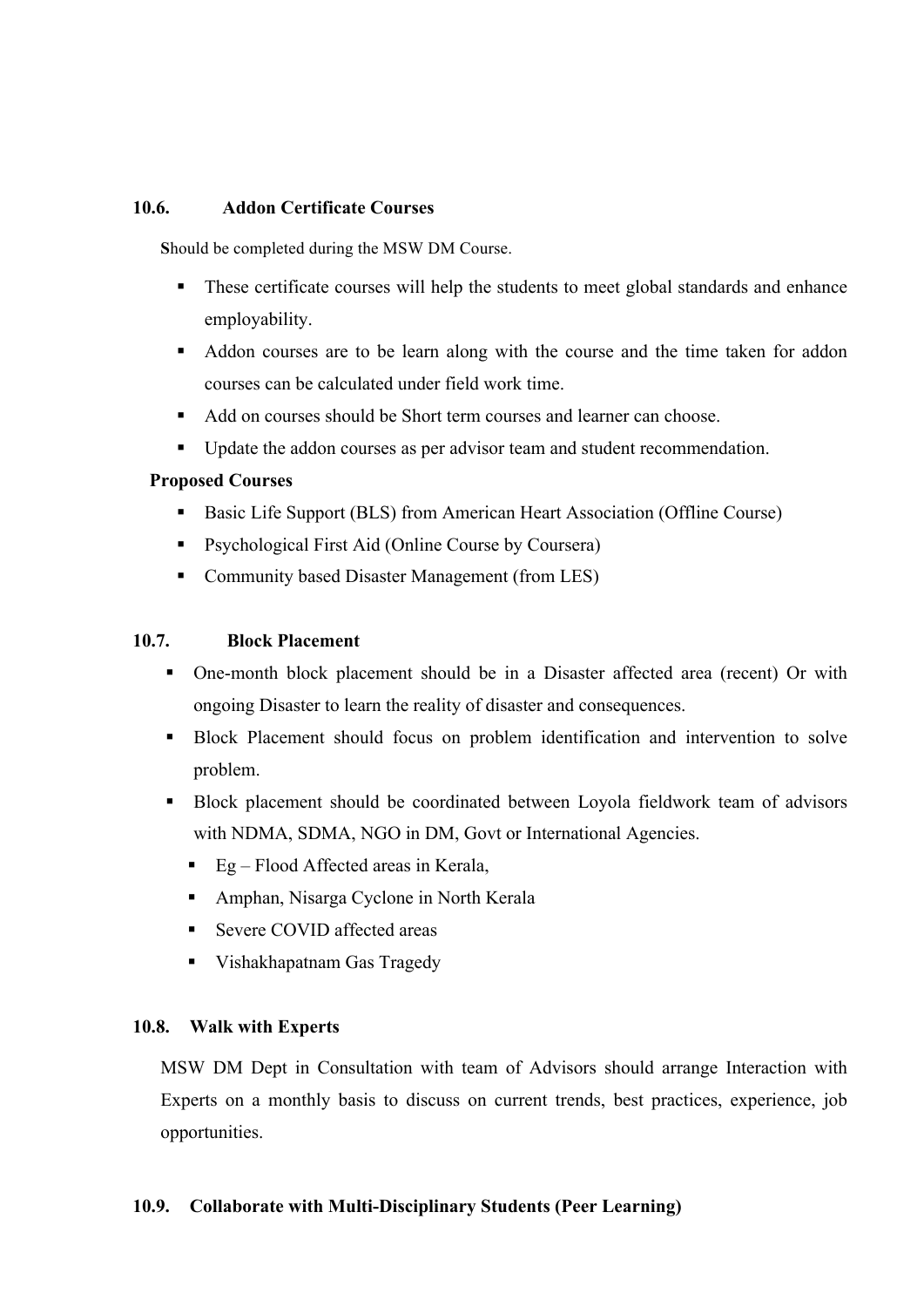As Disaster Management is a Multi-Disciplinary Subject. Students of MSW DM should collaborate with students of other disciplines.

Check the possibility of working together during Concurrent, Block Placement likewise

Collab with multi-disciplinary students helps in peer learning and able the incorporate best practices and different methods in action.

- Collab with Medical Students
- Collab with Structural Engineering Students
- Journalism Students
- Geologist and other DM Specialist
- Architecture Students
- Agriculture, Bio-Technology
- Psychology / Psychiatry
- Sociology / Economics

#### **10.10. Research and Development (Education>Research>Action)**

The Research wing under MSW DM course should be focus on Interventions and Sustainable solution to the problem under Disaster Management.

Research should look for

- Innovative Solution (Social Entrepreneurship & Start Up)
- Link Science>Academia>Government Policy
- Create and Implement policies that build on best available knowledge.
- Policy-Science gap must be filled with Research that can be translated to action.
- Address problem from the field and calibrate solution with research.
- "Link Locally Act Globally

#### **Sem-wise Fieldwork Proposal for MSW DM, LCSS**

- § Contingency Fieldwork plan to meet requirement rise out of upcoming Disaster Management Situations
- All 4 Sem Concurrent fieldwork should in same Local Self Government Jurisdiction